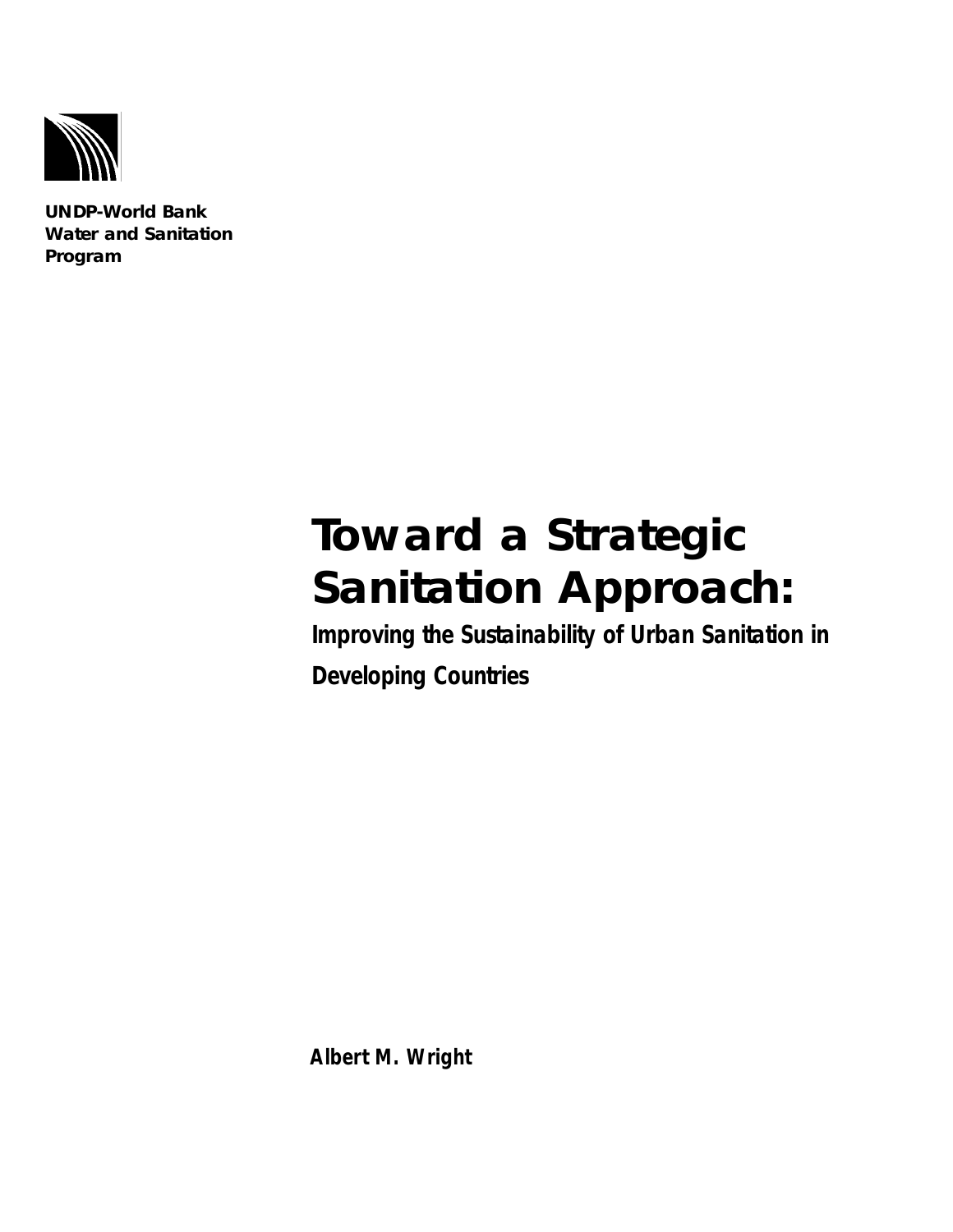©International Bank for Reconstruction and Development/The World Bank 1818 H Street NW Washington, DC 20433 November 1997

This document is an internal working document published informally by the UNDP-World Bank Water and Sanitation Program. Copies are available from the Program, telephone: 202-473-3970, fax: 202- 522-3228, e-mail: wsp@worldbank.org or www.wsp.org

The World Bank does not accept responsibility for the views expressed herein, which are those of the author and should not be attributed to the World Bank or its affiliated organizations. The findings, interpretations and conclusions are the results of research supported by the World Bank. The designations employed and the presentation of the material are solely for the convenience of the reader and do not imply the expression of any legal opinion whatsoever on the part of the World Bank or its affiliates concerning the legal status of any country, territory, city, area, or of its authorities, or concerning the delimitations of its boundaries or national affiliation.

## **Acknowledgments**

This document reflects the collective experience and learning of many water and sanitation professionals at local, national, and international levels. It is based on operational experience and on the learning that took place in the Informal Institutions Group within the Water and Sanitation Division of the World Bank (TWUWS) and the UNDP-World Bank Water and Sanitation Program.

Many people have contributed to this document. Mike Garn was largely responsible for the adoption of a demand orientation and for the institutional economics underpinnings in the paper. The field work of Ato Brown, Vijay Jagannathan, John Briscoe, Luiz-Claudio Tavares, Aldo Baietti, Andrew Macoun, and of nongovernmental organizations like the Orangi Pilot Project helped in fine-tuning the concepts in the paper. Inputs were also made by Alain Locussol, Letitia Obeng, and Robert Roche. John Kalbermatten, Richard Middleton, Dale Whittington, Donald Lauria, Vijay Jagannathan, and Alexander E. Bakalian made significant contributions to the approach in this paper through portions of earlier versions of the paper which they wrote.

Earlier drafts of the paper benefited from comments from numerous World Bank staff, including Carl Bartone. Comments on the final version were provided by Robert Boydell, John Briscoe, Mike Garn, Brian Grover, Alain Mathys, Mike Seager, Tova Solo, and Luiz-Claudio Tavares. Special thanks are due to Brian Appleton, technical writer, for preparing the draft of the current document; Bonnie Bradford, who developed the outline for this document and helped to finalize the publication; and Suzanne Tesh for editing.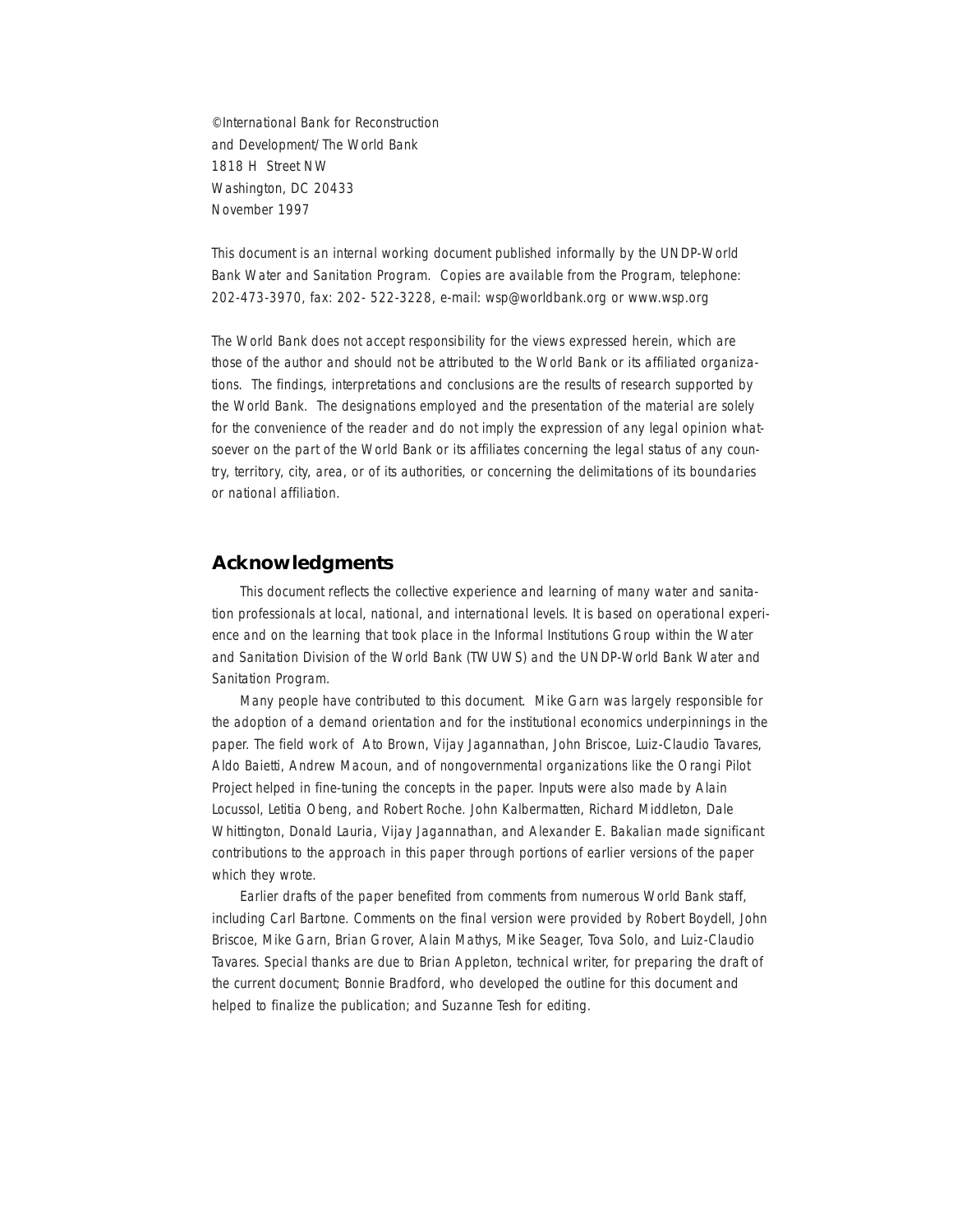# **Contents**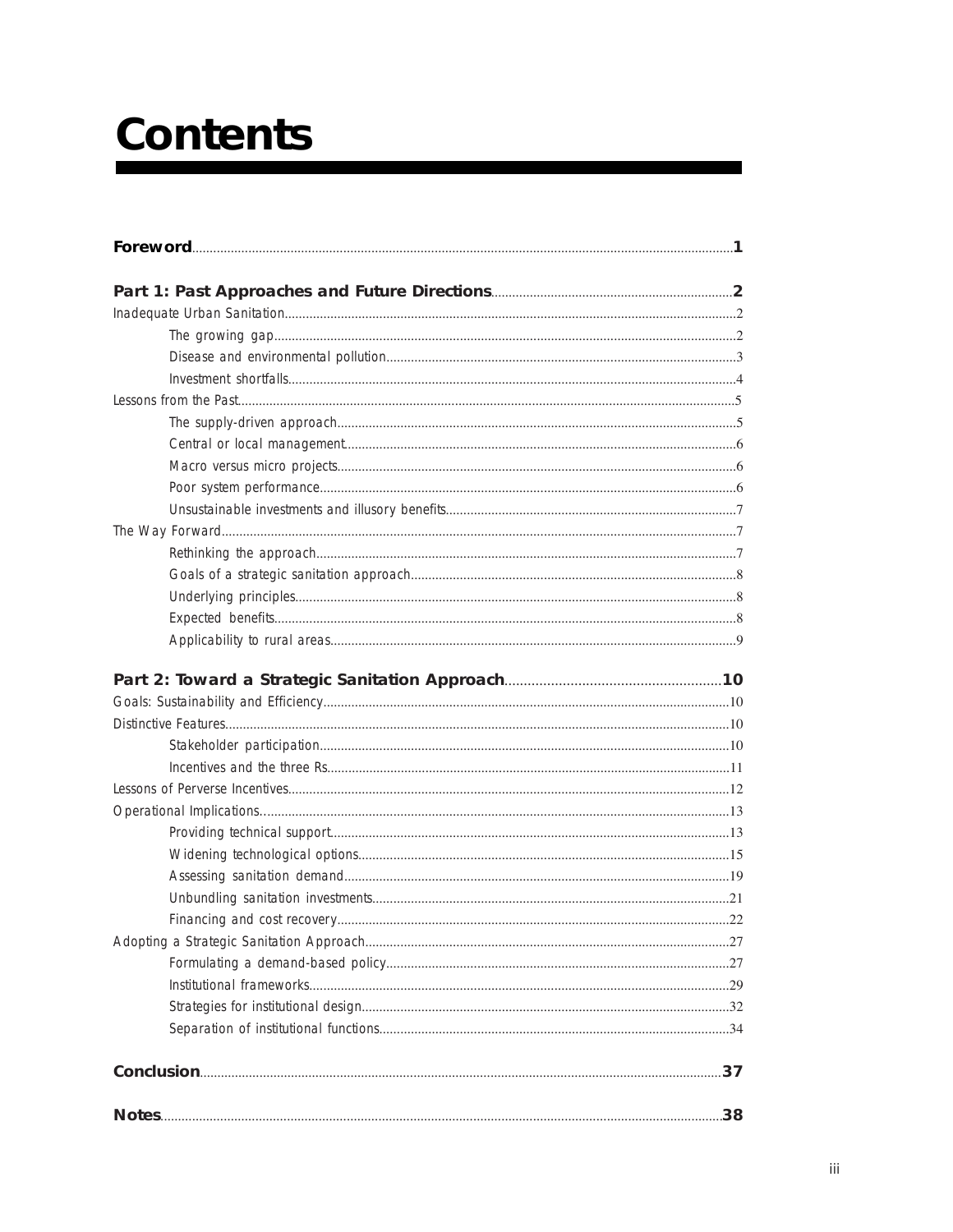## **Foreword**

Providing poor urban dwellers with adequate sanitation facilities is a challenge of enormous importance—over half a billion people in urban areas have no services, and much larger numbers have services that provide little protection and degrade the environment. The consequences in terms of health and environmental degradation are enormous with the poor, as always, suffering most severely.

The traditional approach to addressing this problem has been one in which planners and engineers assess the needs of the poor, and then decide what type of service will be provided. This supply-driven approach has seldom been successful.

In recent decades many different approaches have been taken to address the problems of sanitation for the poor. Most approaches calling for radically different technologies have failed. There have, however, been some successes such as the Orangi Pilot Project in Karachi, and field experiences with condominial sewers in Brazil. Surprisingly these have, to a large degree, not involved major departures from traditional technologies. They have been radical in terms of relating to people as consumers, and paying greater attention to the importance of process and institutions.

As documented in this book, these successes have the following common elements: ● paying attention to users' preferences and providing users with the services that they want and for which they are willing to pay; ● unbundling sanitation services into discrete parts (such as household services and trunk services) and providing these components in the

sequence that the users prefer (typically starting from the household level);

● involving the creative use of both non-formal institutions (such as neighborhood associations and nongovernmental organizations) and formal institutions (such as municipalities and utilities) in co-producing services, with each institution providing that part of the service for which it has a comparative advantage (typically feeder services managed by informal institutions, and trunk infrastructure by formal institutions).

The strategic sanitation approach described in this document draws on the experiences and inspiration of a number of "activist technicians" —individuals whose technical training enables them to deliver services, whose creative minds enable them to make projects work in the real world, and whose human commitment makes them the servants of those they serve. Prominent among these are Arif Hasan from Pakistan, José Carlos de Melo from Brazil, and Albert Wright, author of the innovative approaches in Kumasi, Ghana. This document by Albert Wright is an attempt to draw out some of the lessons from the successful sanitation experiences of these and other pioneers, and to make them understandable and, hopefully, replicable by those of us who follow in their footsteps. I hope that we are up to the task.

## **John Briscoe**

Senior Water Advisor The World Bank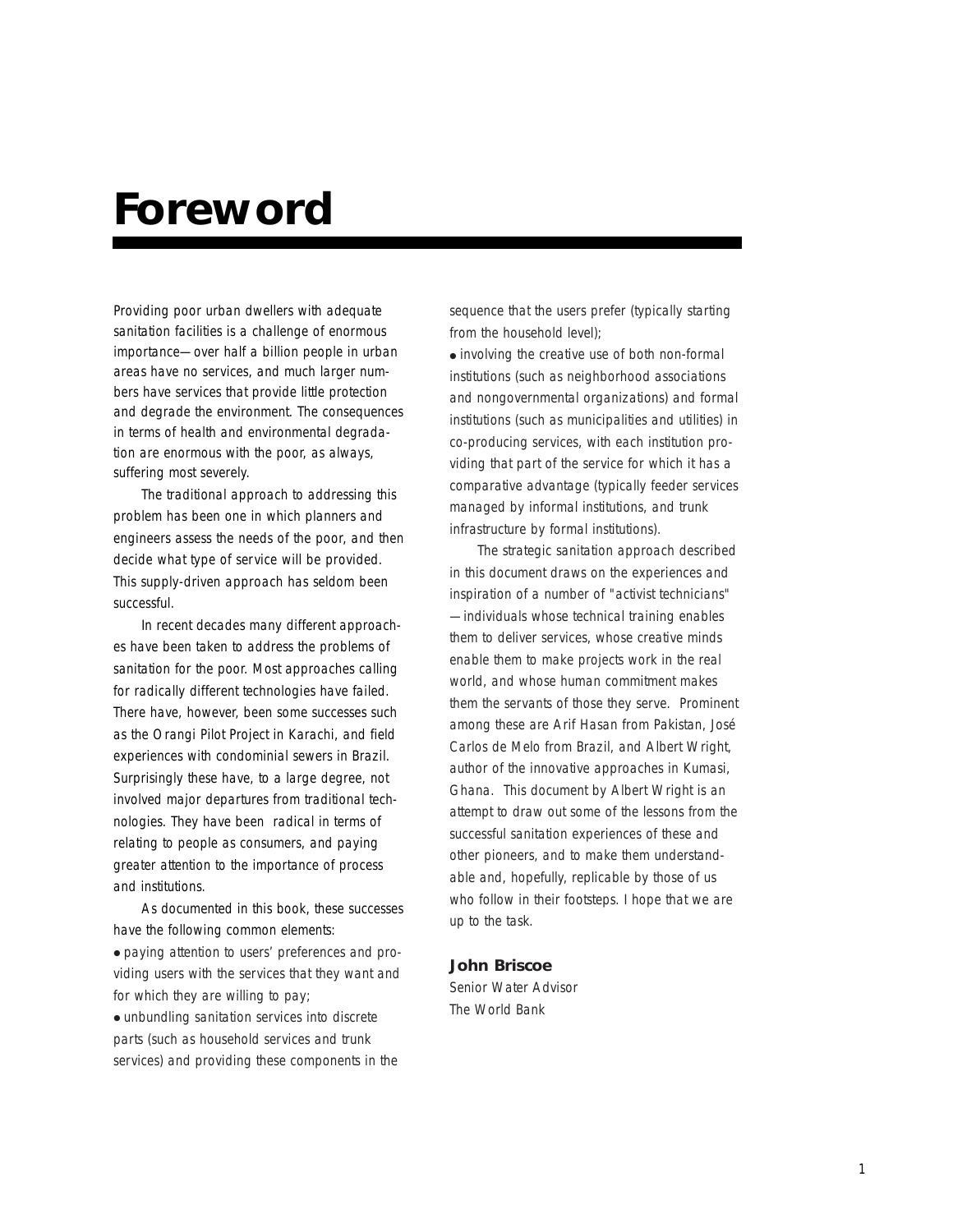## **PART 1: PAST APPROACHES AND FUTURE DIRECTIONS**

## **Inadequate Urban Sanitation**

During the past several decades, effective strategies have been developed for delivering affordable sanitation services to people living in urban areas in developing countries. In developing countries worldwide, it is becoming increasingly urgent that these strategies be put into practice to close the growing gap between those who have sanitation services and those who do not. The urban poor, the largest group lacking sanitation services, make up more than half the population in many cities of the developing world. The unhealthy conditions of those lacking sanitation cannot be ignored because sanitation-related diseases and polluted water sources often have devastating social, economic, and environmental effects on all urban residents.

## **The growing gap**

Developing country governments and city authorities face a sanitation crisis that is becoming more critical every year. Despite a spotlight on the plight of the urban poor and on provision of clean water for over a decade, both the number and the percentage of people without access to sanitation services continue to increase. In 1990, at the end of the International Drinking Water Supply and Sanitation Decade, 453 million urban people—33 percent of the urban population in developing countries—had no sanitation services. During the next four years investment programs brought new or improved sanitation to 70 million city dwellers, or 48,000 people a day. But in the same four years the urban population in developing countries rose from nearly 1.4 billion to nearly 1.6 billion people. By 1994 the number of unserved people had risen to 589 million, or 37 percent of the urban population (see Box  $1$ ).<sup>1</sup>

While overall urban sanitation coverage (63 percent) may appear high and strides have been made in the past two decades, coverage rates are much lower for the urban poor. Inadequate sanitation is one of the key indicators of urban poverty, and overcrowded and unhealthy living conditions of the urban poor in developing countries are made even more degrading and lifethreatening by the lack of adequate systems to dispose of human wastes (see Box 2).

Other characteristics of life in areas where the urban poor live—also known as peri-urban areas, informal settlements, squatter areas, slums, and shantytowns—make the provision of sanitation services particularly difficult. In many cases the poor live in neighborhoods without legal tenure on land that authorities have deemed unfit for habitation. Thus peri-urban neighborhoods often remain officially invisible. Their illegal status means that many of the urban poor are excluded from census counts and live with the daily threat of eviction or slum clearance. The urban poor often are not taken into account in municipal programs to improve or extend services such as water, sanitation, garbage collection, roads, flood protection, fire fighting, health care, and education.

Cramped and precariously constructed housing also creates physical problems in infrastructure development. For example, construction of latrines or conventional sewers is much more difficult in the congested narrow streets and alleys of many periurban settlements. Often the land is flood-prone or threatened by landslides, adding to the construction risks.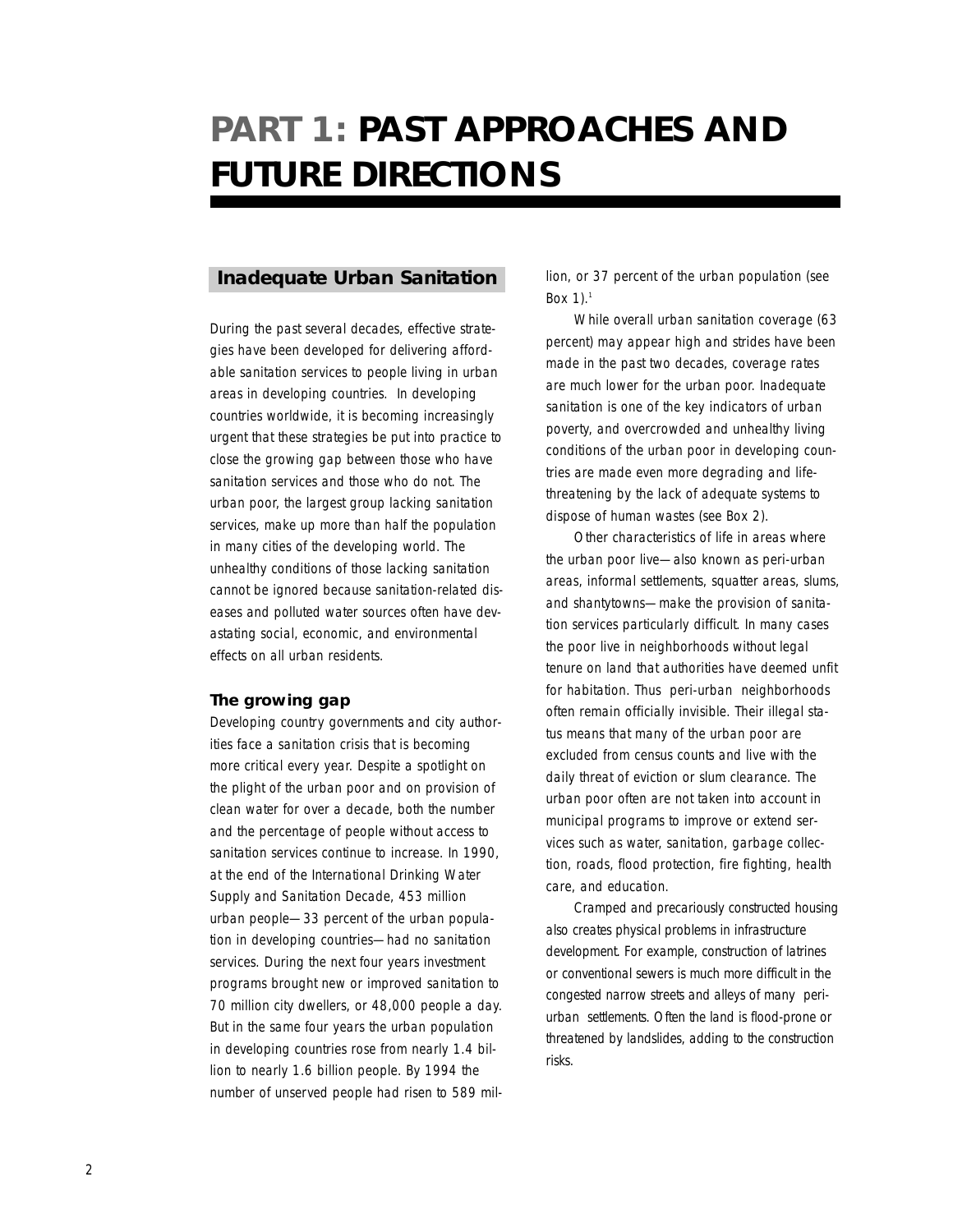| <b>GLOBAL SANITATION COVERAGE 1990-1994</b><br>BOX 1<br>1990 (POPULATION IN MILLIONS)                                                      |       |        |      |                   |       | <b>1994 (POPULATION IN MILLIONS)</b> |                          |    |  |
|--------------------------------------------------------------------------------------------------------------------------------------------|-------|--------|------|-------------------|-------|--------------------------------------|--------------------------|----|--|
|                                                                                                                                            | Total | Pop.   | Pop. | %                 | Total | Pop.                                 | Pop.                     | %  |  |
|                                                                                                                                            | Pop.  | Served |      | Unserved Coverage | Pop.  | Served                               | <b>Unserved Coverage</b> |    |  |
| <b>URBAN</b>                                                                                                                               |       |        |      |                   |       |                                      |                          |    |  |
| <b>SANITATION</b>                                                                                                                          | 1389  | 936    | 453  | 67                | 1594  | 1005                                 | 589                      | 63 |  |
| <b>RURAL</b>                                                                                                                               |       |        |      |                   |       |                                      |                          |    |  |
| <b>SANITATION</b>                                                                                                                          | 2682  | 536    | 2146 | 20                | 2789  | 505                                  | 2284                     | 18 |  |
| <b>TOTAL</b>                                                                                                                               | 4071  | 1472   | 2599 | 36                | 4383  | 1510                                 | 2873                     | 34 |  |
| Source: World Health Organization, Water Sunnly and Sanitation Collaborative Council, and United Nations Children's Fund, Water Sunnly and |       |        |      |                   |       |                                      |                          |    |  |

Source: World Health Organization, Water Supply and Sanitation Collaborative Council, and United Nations Children's Fund, Water Supply and<br>Sanitation Sector Monitoring Report 1996: Sector Status as of 31 December 1994 (Gen

## **Disease and environmental pollution**

Living conditions in most peri-urban areas put people's health at much higher risk than people living in middle- and upper-class urban neighborhoods. Coping strategies adopted by poor people excluded from public services can increase the health risks and the spread of disease. More than 50 communicable diseases are associated with poor sanitation, resulting in disease and premature death to millions of people, especially children, every year. With no facilities for disposing of garbage and excreta, and limited access to water for basic hygiene, the urban poor are especially vulnerable to epidemics of water-related and vector-borne diseases.

Death rates in urban slums are substantially higher than in wealthier city suburbs or even among the rural poor. Wherever they have been measured separately, health indicators such as infant mortality and the incidence of diarrhea have been shown to be much worse in crowded tenements and squatter settlements than in other urban areas. For example, statistics from Bangladesh suggest twice as many infant deaths per 1,000 live births in urban slums than in urban areas as a whole.<sup>2</sup>

But the effects of unsanitary conditions in peri-urban areas are not confined to people living in peri-urban neighborhoods. Middle- and high-income residents also have been excluded

from public services and have taken matters into their own hands (see Box 3).

Human and domestic waste from any area has the potential to contaminate not just the local environment, but also groundwater, lakes, and rivers used by many others for supplies of freshwater. Thus the sanitary crisis can take its toll on all city residents, and on the national freshwater resources of developing countries.

Pollution of the urban environment is now seen as one of the major obstacles to sustained economic growth. As agricultural and industrial demand for water continues to grow, the progressive degradation of water resources and the inability to treat and recycle water mean that demand is outpacing supply at an accelerating rate. In industrial countries where treatment is routine, river water may well be reused many times on its journey from the source to the ocean. In most developing countries treatment is minimal or nonexistent and polluted wastewater can render rivers unusable once they have passed through the first city.

Most inland cities have some sewer networks, but few have functioning treatment plants. In Latin America, for example, only about 2 percent of collected sewage receives any treatment. In Mexico more than 90 percent of wastewater treatment plants are nonfunctional, and in cities like Bogota, Buenos Aires, Mexico City, and Santiago some 50 to 60 million cubic meters of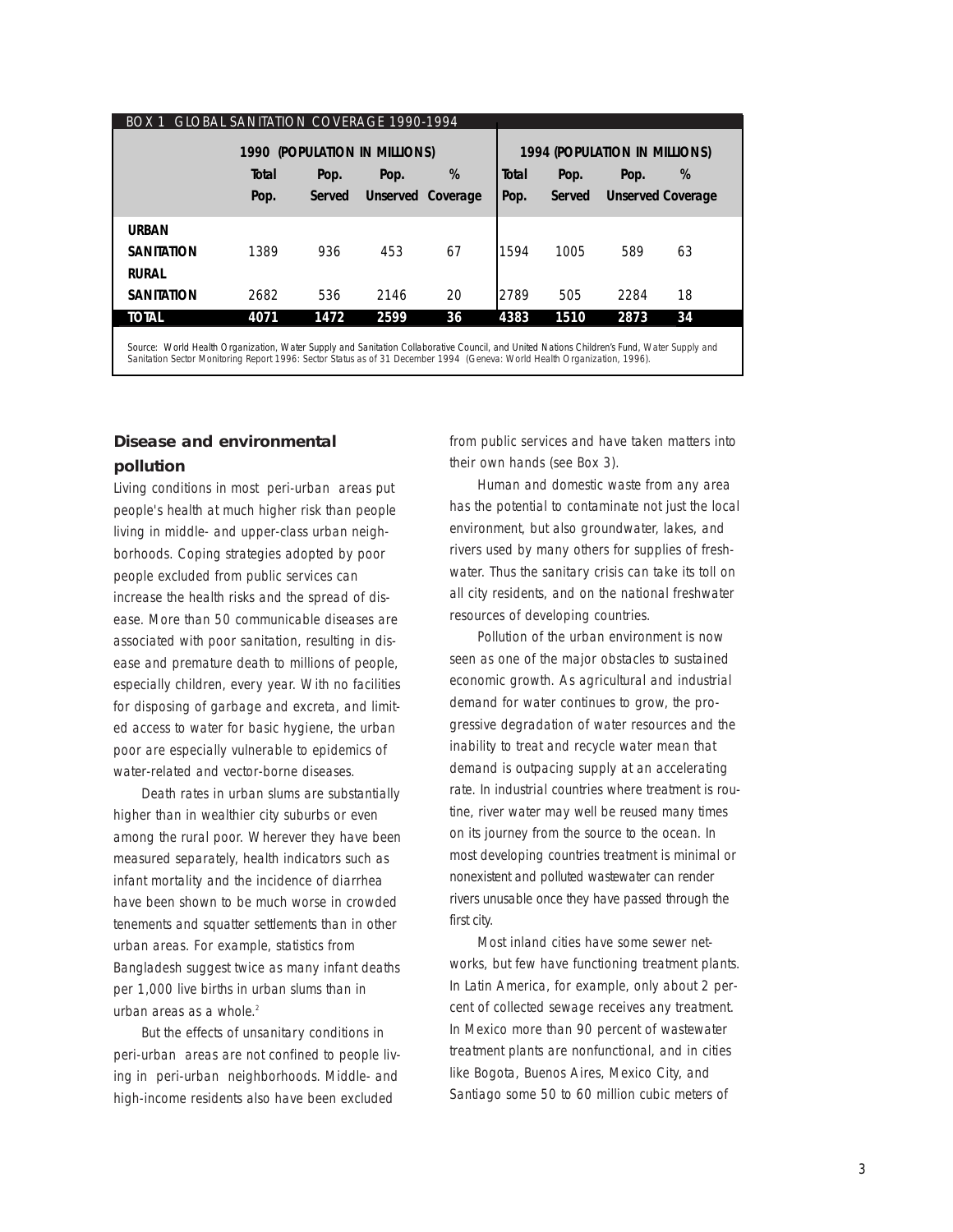#### BOX 2 MEASURING THE SANITATION TOLL

The impact of inadequate sanitation on health is illustrated by the findings from a study by the Water and Sanitation for Health Project (now the Environmental Health Project) of the U.S. Agency for International Development. Six diseases were examined that are either widespread in developing countries or are serious problems where they exist.

The results showed that each year there are:

- 875 million cases of diarrhea diseases, of which 4.6 million end in death, mostly among children.
- 900 million cases of ascariasis, of which 20,000 end in death.
- 500 million cases per year of trachoma, of which 8 million end in blindness.

In addition, each year there are 800 million cases of hookworm, 200 million cases of schistosomiasis (bilharzia), and 4 million cases of Guinea worm.

Source: Steven A. Esrey, James B. Potash, Leslie Roberts, and Clive Shiff, *Health Benefits from Improvements in Water Supply and Sanitation: Survey and Analysis of the Literature on Selected Diseases.* WASH Technical Report 66. (Arlington, Virginia: Water and Sanitation for Health Project, July 1990).

mostly untreated sewage is discharged every day into nearby bodies of water. <sup>3</sup> Wastewater disposal and sanitation projects for peri-urban populations are often given low priority (see Box 4).

In China, inadequate sewerage and a meager 4.5 percent coverage of municipal wastewater plants have resulted in widespread water quality deterioration. In Jinzhou, Liaoning Province, pollution rendered water from the existing wells undrinkable, necessitating the construction of new well fields at a cost of \$18 million.<sup>4</sup> Shanghai had to move its water supply intake 40 kilometers upstream at a cost of US\$300 million because of degradation of river water quality around the city. <sup>5</sup> In Mexico City and Amman (Jordan) new water supply sources have been located far from service areas because nearby sources are polluted.

#### **Investment shortfalls**

While the costs of sewerage systems and treatment plants are high, not investing in basic sanitation and wastewater treatment can be extremely expensive. Inadequate sanitation can greatly impact industries like tourism and seafood. Along with overfishing, pollution of coastal waters in northern China is thought to be responsible for a

sharp drop in prawn and shellfish harvests. Contamination of seafood by sewage has been implicated in a serious outbreak of hepatitis A in Shanghai and in the 1991 outbreak of cholera in Peru. In just ten weeks following this outbreak of cholera, Peru lost US\$1 billion from reduced agricultural exports to the United States and from the collapse of tourism. This loss was more than three times what Peru invested in water supply and sanitation during the 1980s.<sup>6</sup>

The challenge is to invest in programs that bring maximum benefits in health, productivity, and sustainability. In Chile the principal justification for an investment in sewerage in Santiago was to reduce the city's extraordinarily high incidence of typhoid fever in the city and to maintain access to the markets of industrial countries for Chile's increasingly important exports of fruits and vegetables. This paid off. By the time cholera arrived in nearby Peru, Santiago had 95 percent coverage with sewerage and was able to avoid the epidemic.

Access to a convenient source of safe water is often one of the top priorities for the urban poor, and demand for improved sanitation often follows soon afterwards, including ways to dispose of wastewater. Willingness to pay for basic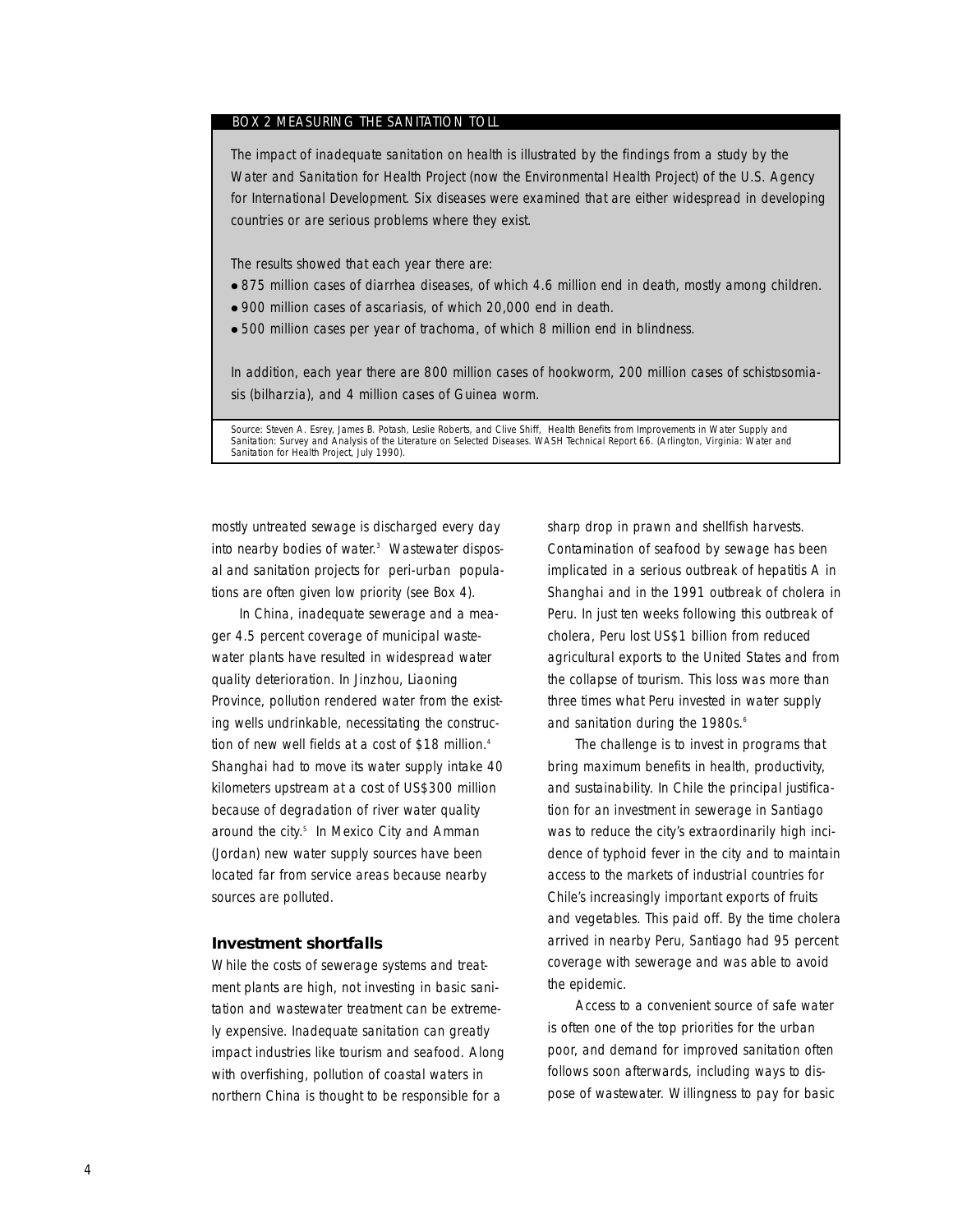### BOX 3 DAMAGING IMPACT OF SELF-SERVICE

Manila (Philippines) and Jakarta (Indonesia) both have populations of about 10 million. Faced with an inadequate supply of public sewers, middle-income households in both cities have been putting in their own septic tanks. Building regulations require that septic tanks have soil adsorption systems, but this regulation is not enforced. Septic tank owners discharge their effluent into inland waterways through storm drainage systems.

About 1 million septic tanks serve about 6 million people in each city. The capital costs of these systems are high: assuming that each tank costs US\$100, an estimated US\$200 million is invested in these alternatives to public services. The environmental costs are also high. Overflows from septic tanks have polluted the waterways in both cities. In Jakarta, where many industries rely on groundwater supply, there is an increasing risk of groundwater pollution.

While self-provision has addressed private sanitation needs, it has also created costly environmental pollution. Both cities are struggling to find cost-effective solutions to their sanitation problems.

Sources: (Manila) The World Bank, "Manila Second Sewerage Project," Draft Staff Appraisal Report (Washington, DC: The World Bank, February 20, 1996); (Jakarta) Vijay Jagannathan, World Bank, personal communication, 1994.

water and sanitation services is often high in peri-urban neighborhoods, provided that the services are appropriate, effective, and affordable. However, in many developing countries, poorly run urban water utilities have invested in sewerage schemes that do not have any of these characteristics and are unable to operate and maintain services with the inadequate revenues generated.

## **Lessons from the Past**

While past efforts to solve urban sanitation problems have had mixed results, both positive and negative experiences have been used to develop a strategic sanitation approach that is demandbased and incentive-driven.

## **The supply-driven approach**

The most common failing of urban sanitation programs in the past has been failure to take into account the expressed needs of the users (see Box 4). Traditionally, utility planners developed demand projections based on demographic and economic progress indicators. Sector professionals then translated these projections into hypothetical demand for new services and converted this hypothetical demand into project designs based on sewerage and treatment technologies commonly used in industrial cities of Europe and the United States.

Reliance on this supply-driven approach has too often led to investments by governments and donor agencies that suffer from several critical defects:

• The investments are costly both in absolute terms and in relation to the number of people served.

• The main beneficiaries are the richer neighborhoods that can afford the high connection charges, sometimes with the help of subsidies; poorer communities tend to be excluded for both cost and technical reasons.

• The environmental and water resources implications of planned investments are not compared with those of other options, and this can lead to unsustainable projects or projects that are not environmentally sound.

● Investment costs are not recovered, with the result that operations and maintenance, and expansion of services to meet future needs, become impractical.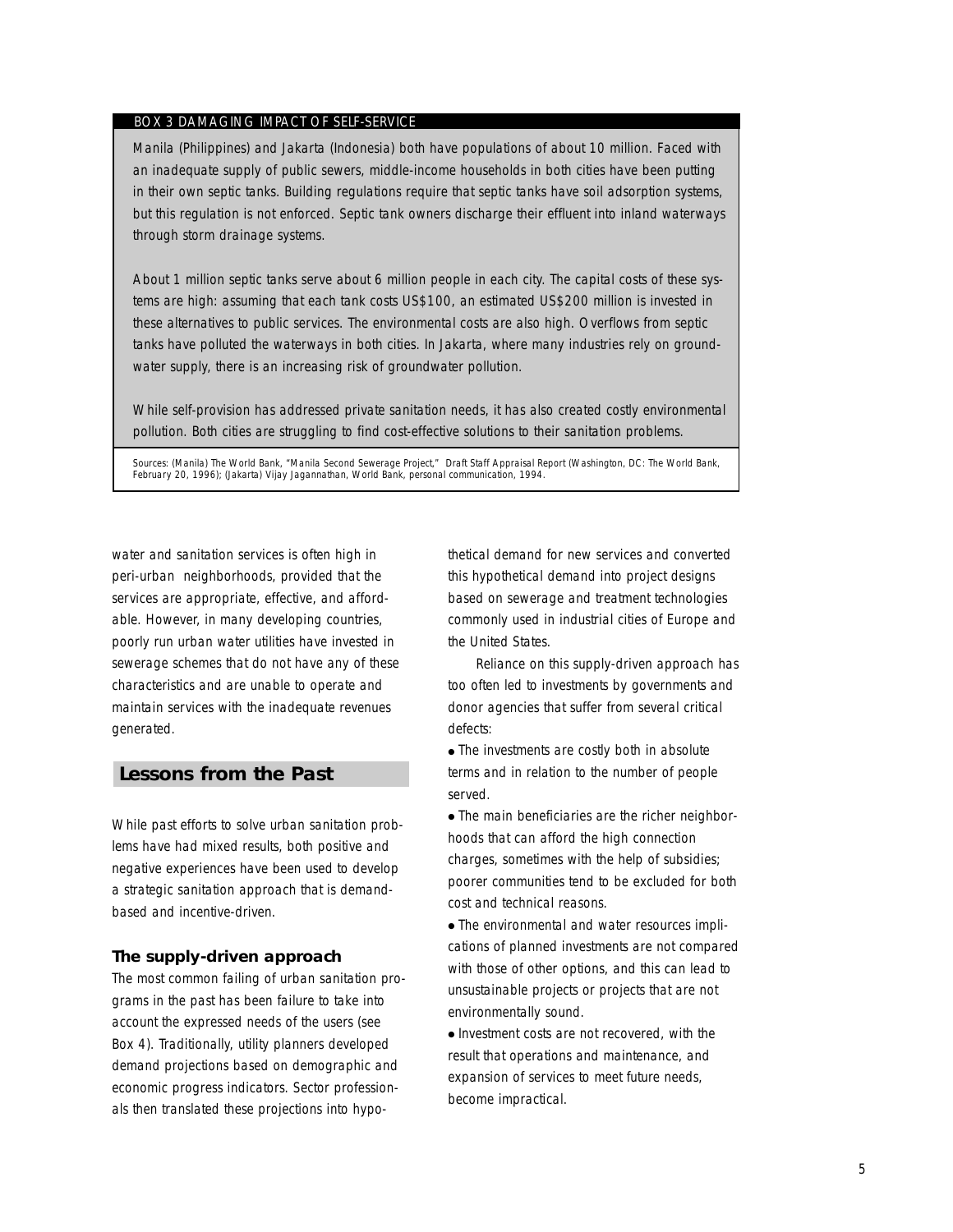## **Central or local management**

Institutional approaches have also been dominated by inappropriate models from industrial countries. City water and sewerage utilities in developing countries generally suffer from lack of financial or managerial autonomy, are often overstaffed and underskilled, show unacceptable financial performance, and have little contact with their customers. Budgets are often restricted by central or city governments and agencies may not have the freedom to make use of their own revenues.

Emerging alternatives involve much greater participation of users and other stakeholders in the planning and implementation of water and sanitation projects. For the urban poor, formal or informal partnerships among service providers, nongovernmental organizations (NGOs), community groups, and private sector enterprises offer other ways to develop more realistic and more sustainable programs. The Orangi Pilot Project in Karachi, Pakistan, and experiences with service provision in the *favelas* of Brazil demonstrate the potential for adequately supported communities to introduce, sustain, and expand effective sanitation improvements.

### **Macro versus micro projects**

A major handicap hindering progress in meeting sanitation needs, especially those of the urban poor, has been the scale of projects addressing urban sanitation problems. The high initial cost of such large-scale projects restricts competition for construction contracts to large-scale operators and may inhibit private sector participation.

Costs for connections, sewers, and treatment tend to be bundled together, with cost recovery depending on cost-sharing across many different categories of beneficiaries. The result of bundling together all the elements of sewage collection, treatment, and disposal is that only a small proportion of the investment is used to meet the immediate needs of the unserved. The bulk of the investment is used for trunk sewers or treatment plants that are often underutilized. To recover these costs, charges are high or unsustainable

subsidies are sometimes used to stimulate additional requests for connections. The peri-urban poor are often omitted from such schemes since they cannot afford the high charges.

Urban sanitation programs can be "unbundled" so that smaller-scale projects can bring benefits at an affordable cost to those in greatest need. Investments in expensive trunk sewers can then be financed more equitably through general taxation, sometimes in conjunction with user charges. In addition to benefits in expanded coverage, smaller projects tend to open up competition to more contractors and therefore encourage lower prices.

This does not mean that the macro picture should not be considered. On the contrary, the unbundling should take place after an adaptable strategic macro framework has been defined to sketch out the overall direction for sanitation service provision in the project area. It is important that the strategic plan be done within the context of overall development in order to safeguard the sustainability of vital environmental and socioeconomic resources. It is within such an overall flexible sketch of the future that the unbundling should take place, with sequencing and details of investments in different service zones driven by demand.

#### **Poor system performance**

An inevitable result of past approaches to project design and investment patterns has been poor sanitation system performance. Central governments have not had the outreach capacity to handle local operations and maintenance of installed systems. Municipal water and sewerage agencies lack the power and the resources to manage systems effectively on their own. Local users, having been excluded from the planning process, have no vested interest in looking after the systems. Thus well-intentioned projects fall into disrepair and disuse. Through neglect of maintenance, blockages, and breakdowns make services unreliable. Customer complaints cannot be properly handled because of lack of resources, so payments are hard to recover. The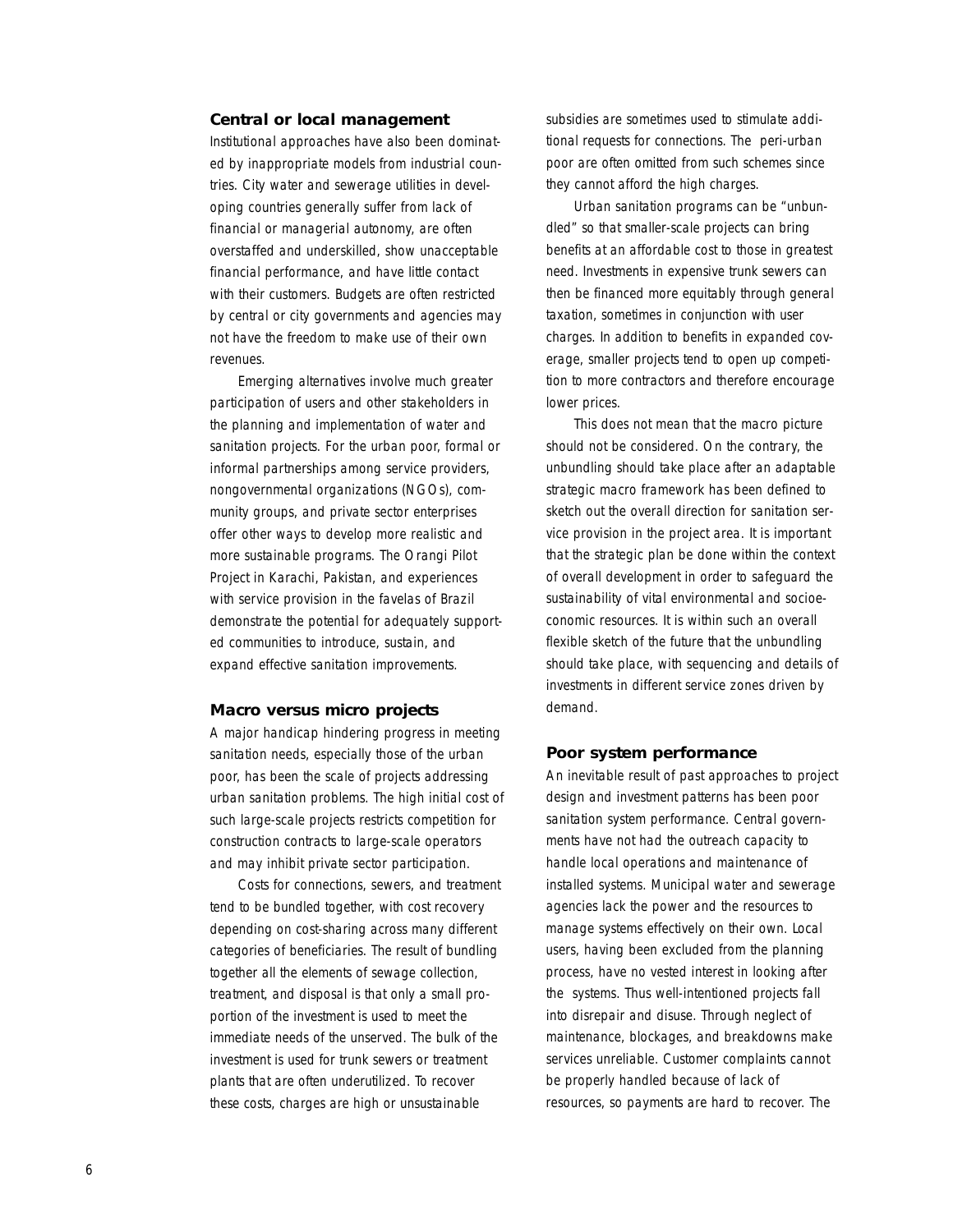## BOX 4 WHOSE SCHEME IS IT?

The supply-driven approach of the traditional sanitation agenda means that investments are wasted because intended consumers simply ignore the resulting systems. For example in Accra, Ghana, after 20 years, only 130 connections were made to a sewerage system designed for 2,000 connections; in Howrah, India, no one was connected to a sewerage system built for workers; in Ma'an, Jordan, there have been only 690 connections to a system designed for 6,000 connections; and in Addis Ababa, Ethiopia, after 10 years, only 10 percent of the expected connections have been made to the new sewerage system.

Sources: Vijay Jagannathan, World Bank, personal communication, 1995; and E.K.V. Dovlo, Managing Director, Ghana Water and Sewerage Corporation, personal communication, 1995.

end result is a downward spiral in service quality, cost recovery, and attention to maintenance, which makes many schemes practically worthless only a short time after completion

## **Unsustainable investments and illusory benefits**

In most urban sanitation programs the combination of inappropriate designs, neglect of user requirements, inadequate maintenance, and ill-equipped operating agencies create a continuous drain on government resources and a disincentive to governments and donors contemplating further sector investment. Users become disillusioned when promised improvements fail to materialize. Malfunctioning or inappropriate systems are unlikely to yield optimum results; disenchanted users who revert back to unhygienic practices because improvements are unreliable will not enjoy optimum health benefits; and projects that continue to drain national resources long after completion will not contribute to economic growth.

But there are some urban sanitation improvement programs that have provided dependable services to a satisfied group of beneficiaries and that have proven sustainable and self-financing. Successful programs have generally relied on extensive user involvement in planning, choice of service levels, scale of investments, charges, and cost recovery structures. These experiences show the way to developing a new agenda. Sustained community involvement should begin at the initial planning phase and should continue through implementation, monitoring, and evaluation. Lessons should be fed back into ongoing projects so that corrective changes and adjustments can be made. Women need to be included in all discussions about water, sanitation, and hygiene in order to have an impact at the most important level of all—the household.

## **The Way Forward**

The urgency of the urban sanitation crisis, past failures to respond to the crisis, and the emergence of some successes in the water and sanitation sector have prompted the United Nations Development Programme (UNDP)-World Bank Water and Sanitation Program to consider how to address urban sanitation problems in the future.

#### **Rethinking the approach**

The strategic sanitation approach promoted by the Water and Sanitation Program is meant to be flexible and adaptive so it can incorporate lessons from new experiences and innovations in the sanitation sector worldwide. This strategic sanitation approach involves:

• a wider choice of technology options;

● recognition and analysis of consumers' willingness to pay for perceived benefits;

• methods of matching service levels to affordability so as to achieve optimum coverage with economic efficiency;

● innovative financing mechanisms and institutional frameworks, including unbundling of investments into affordable parts; and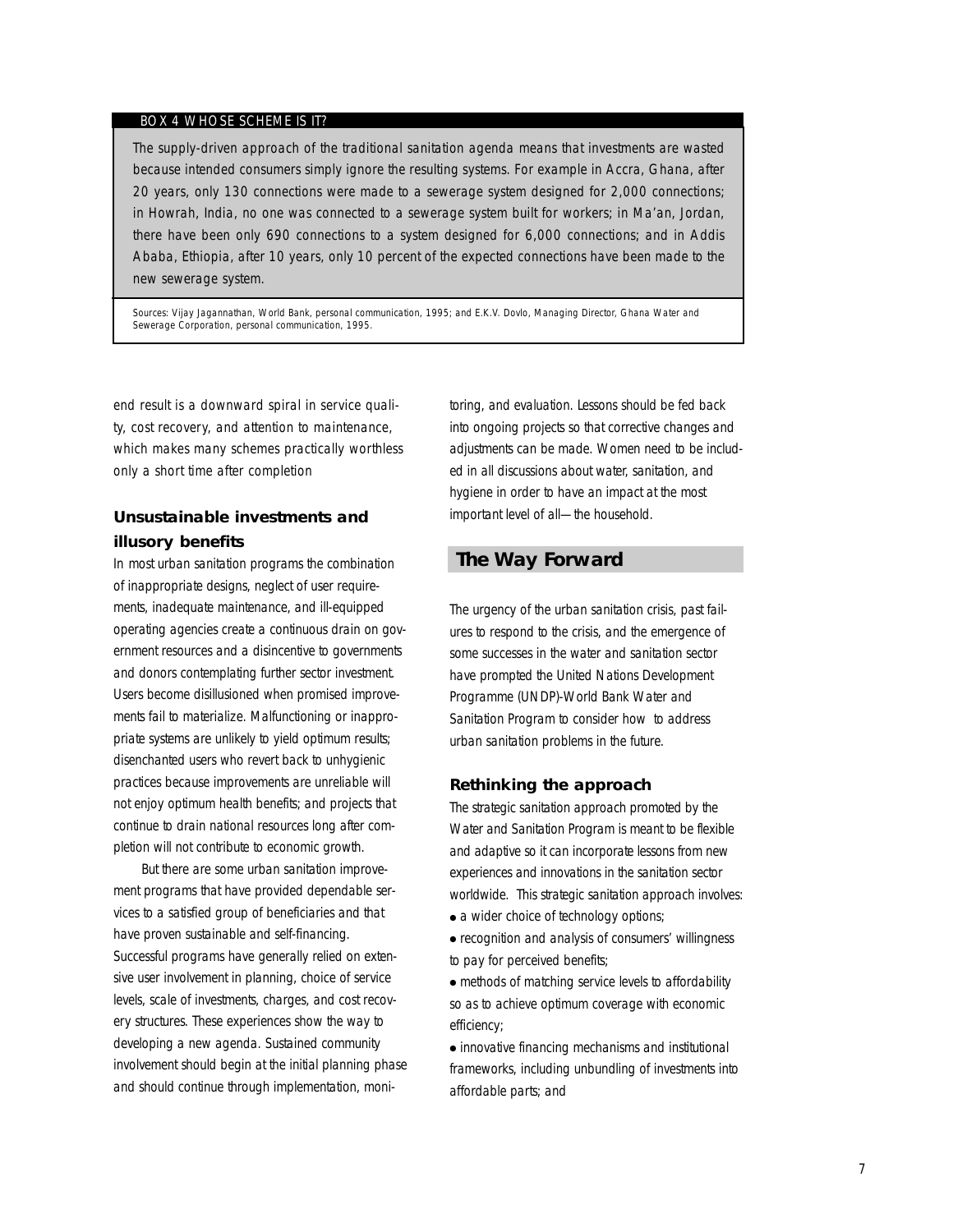● capacity-building initiatives to enable all levels of government and other stakeholders to implement responsive and sustainable programs.

Adoption of strategic sanitation principles has already been seen to deliver results. The examples highlighted in this publication demonstrate that adoption of strategic sanitation principles can generate better projects. As well as enhancing communities' capacities for self-help, the successes achieved have helped build capacity within implementing agencies. Development of skills in participatory approaches equips these agencies to mobilize support in more communities, motivates staff and community members, enhances job satisfaction for agency staff, and helps people to obtain sustainable sanitation services.

## **Goals of a strategic sanitation approach**

The primary goal of a strategic sanitation approach is the sustainable expansion of sanitation coverage. Expansion of coverage has been a major goal of sector investments from the start of the water and sanitation decade in 1981. By adding the word sustainable, strategic sanitation draws immediate attention to a major problem of past approaches—the pursuit of rapid improvements in coverage statistics with little regard for how facilities would be operated and maintained in the long term.

To achieve sustainability, a strategic sanitation approach adds two objectives to sanitation coverage: investment efficiency and operational efficiency. By demonstrating investment efficiency, implementing agencies are more likely to be successful in seeking investments from governments, donors, and private sector financing institutions. To improve investment efficiency, agencies need to transform their procedures to be responsive to customer needs. The starting point is often to recognize that the users of improved sanitation systems are indeed customers. Operational efficiency also requires substantial reform in order to meet targets for cost recovery and produce expected benefits. With operational efficiency, resources can go farther and coverage can be extended.

## **Underlying principles**

Strategic sanitation differs from past approaches in that it is demand-based and incentive-driven. These two key principles reflect experiences in the World Bank and elsewhere that the old supply-driven agenda followed by governments and donors cannot meet the challenges created by rapid urbanization, population growth, industrial development, and concern for the environment. A demand-based approach requires implementing agencies to find out what potential users want and what resources they have to finance and manage installed systems, and to design systems, financing mechanisms, and support structures that are best suited to their needs.

Users may be motivated to select a particular level of service because they are aware of perceived benefits in terms of health, convenience, or environmental improvement; they may also be encouraged through local credit systems, grants, or cross-subsidies. Incentives for operators include a range of rewards and penalties linked to system performance. These may include financial, institutional, or regulatory measures designed to bring success and operator satisfaction and to motivate performance improvements.

## **Expected benefits**

Adoption of demand and incentive principles improves the prospects for enhanced and sustainable coverage, mobilizing previously untapped resources and stimulating productive partnerships among a wide range of stakeholders. By relating project investments to users' expressed needs, implementing agencies can expect better returns. Users who have been involved in making decisions and choosing service levels will contribute their own resources to projects and will pay for reliable services. Subsidies can then be directed at those who need them most, rather than benefiting the rich at the expense of the poor. Greater cost recovery improves the sustainability of the investments and makes it easier to justify further investments for upgrading or expansion.

User involvement also helps foster behavioral changes such as increased hygiene awareness and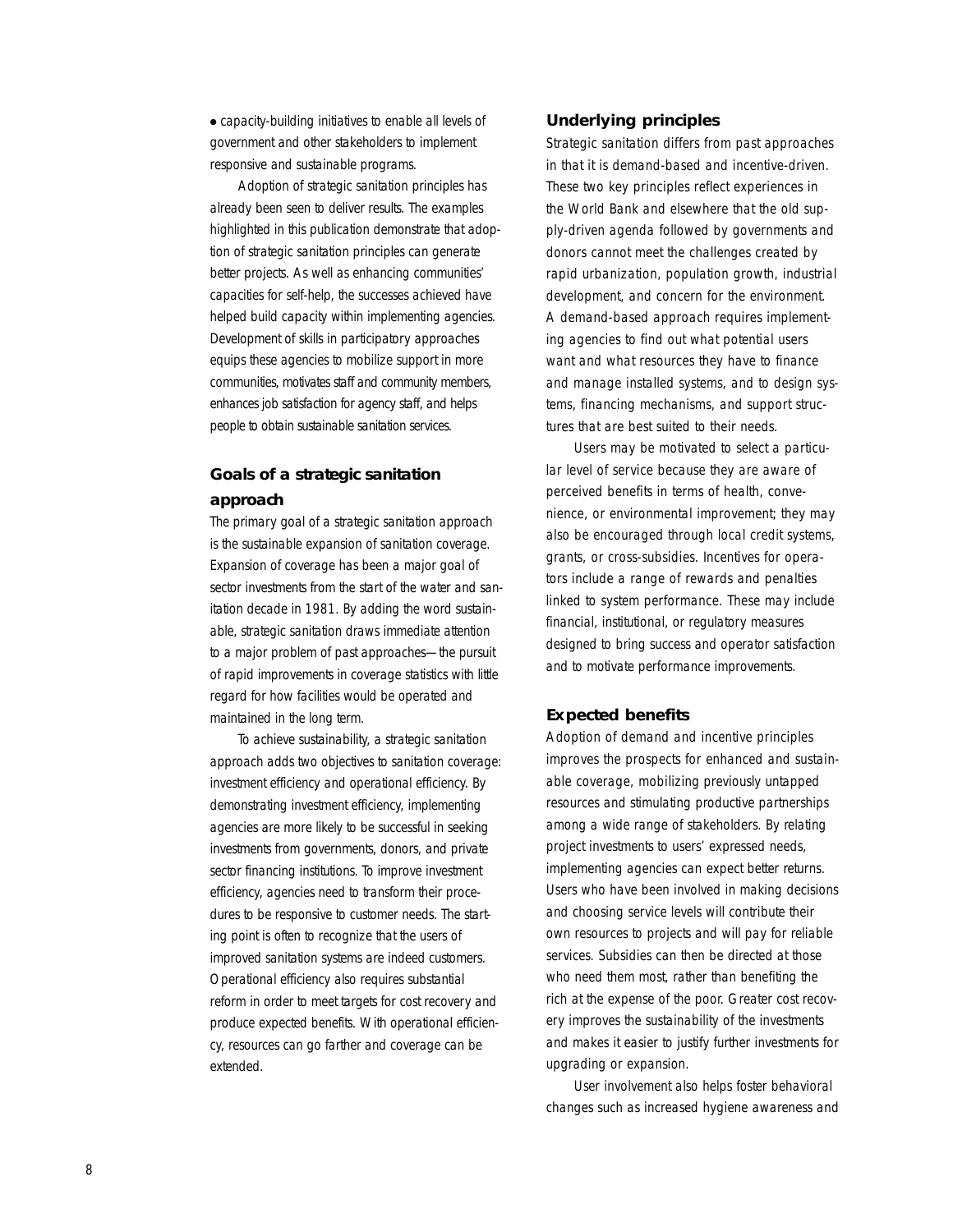#### BOX 5 THE CASE FOR USER PARTICIPATION

User participation in design, implementation, and management of water and sanitation programs is seen by the World Bank as a way of increasing efficiency, equity, and cost recovery and of facilitating extension of service coverage to poor communities. The Bank's rationale for user participation is summarized as follows:

● User participation makes services and service providers more responsive and accountable to beneficiaries.

• Cost recovery and the sustainability of services improve when technology choices and services correspond with what users want and are willing to pay for.

● Management of services is more effective when institutional arrangements are tailored to local practices.

A Water Supply and Sanitation Collaborative Council Working Group on Services for the Urban Poor highlights other positive aspects, including:

• Creation of new citizens organizations may lead to further independent self-help projects.

● Involvement of nongovernmental organizations can be an effective way of reaching and providing credit to the urban poor.

● Intermediaries can establish links between local stakeholders and water utilities or municipalities, whose function is to manage projects and secure user consensus.

Sources: Gabrielle Watson and Vijay Jagannathan, "Participation in the Water and Sanitation Sector," *Environment Department*<br>*Dissemination Notes*, Number 15 (Washington DC: The World Bank, June 1995); Water Supply and Sa Council, March 1993).

better sanitation practices that lead to greater health benefits. Local environmental, social, and economic benefits are more likely to result when the intended beneficiaries use the facilities responsibly and ensure that they are properly maintained (see Box 5).

#### **Applicability to rural areas**

Do these strategic sanitation principles, developed by analyzing experience with urban sanitation, also apply to rural areas? The answer is a qualified yes. Differences may arise in the application of the approach to rural areas, but in the details rather than the principles themselves. For example, in small villages, the use of sophisticated techniques such as contingent valuation methods for ascertaining demand may not be necessary. The use of other techniques such as focus groups might be used instead. Potential beneficiaries of improved sanitation should still be given an opportunity to decide whether to participate in an

improved sanitation project, and they should be offered a range of feasible technologies with price tags so that they can express their preferences and their willingness to pay.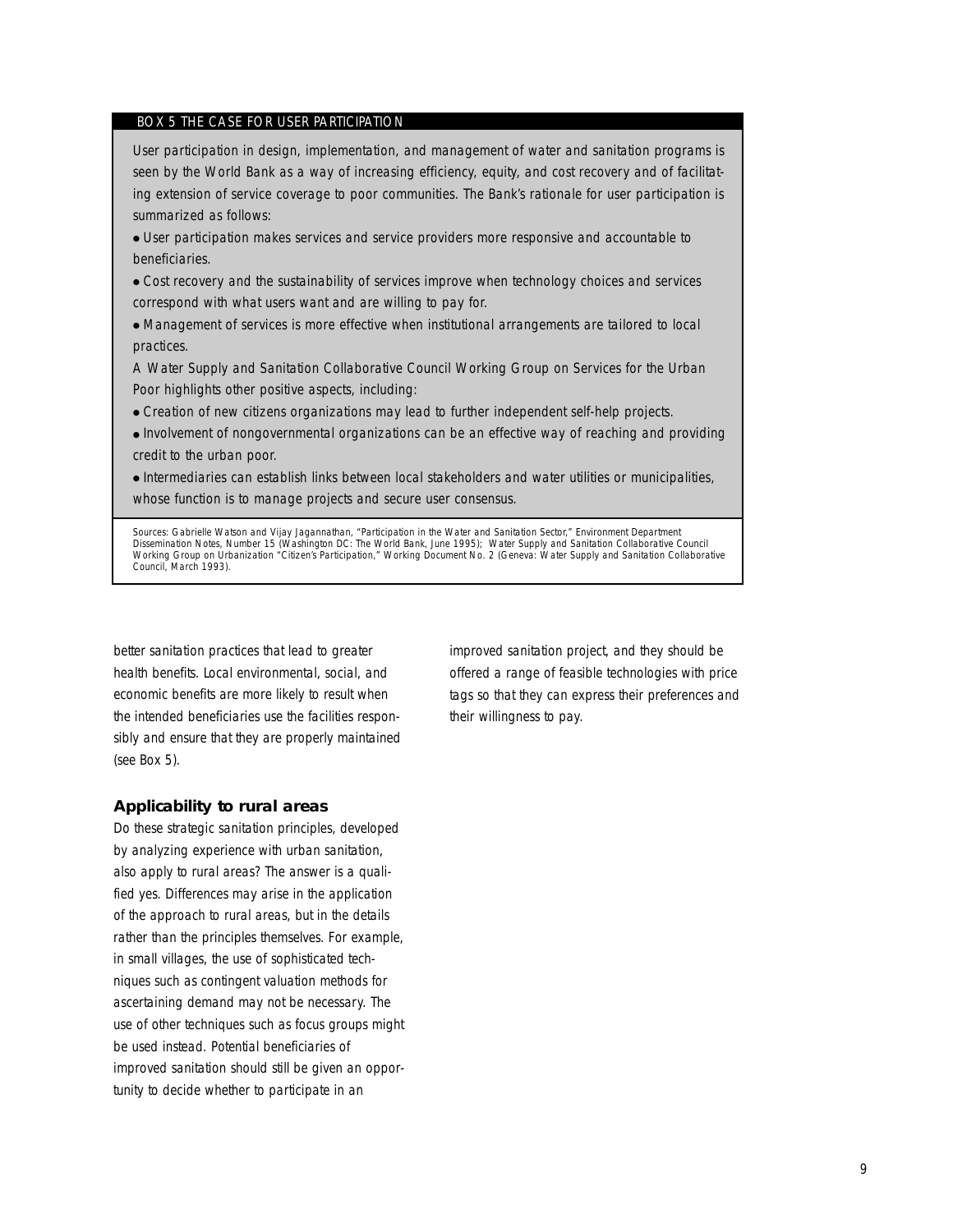## **PART 2: TOWARD A STRATEGIC SANITATION APPROACH**

A strategic sanitation approach provides a package of measures that help implementors and funders of urban sanitation programs get the best results from their investments. Such an approach provides guidelines on how to assess the true demand for services—what people want and are willing to pay for. It also stresses the importance of incentives to motivate and direct consumers, service providers, and regulators to act in ways that lead to more effective and efficient investments. Adoption of a demand-based, incentive-driven approach changes the design of finance, technology, and institutional arrangements for sustainable urban sanitation programs.

## **Goals: Sustainability and Efficiency**

The main goal of a strategic sanitation approach is the sustainable expansion of sanitation coverage. The prerequisites for attaining this goal are investment efficiency and operational efficiency. Investment efficiency is a powerful argument for gaining funding support, while operational efficiency helps ensure that available resources are used to expand coverage as widely as possible.

The strategic measures for achieving investment efficiency are:

● Unbundling sanitation investments such as property connections, feeder sewers, trunk sewers, and treatment.

● Utilizing a demand orientation based on what users want and the resources they are willing to use to finance and manage installed systems.

● Designing and installing facilities so that they function according to the designs and cost-sharing arrangements agreed upon with users.

The strategic measures for achieving opera-

tional efficiency are:

● Helping to ensure that the installed facilities are used as they were intended so that beneficiaries gain optimum health and other benefits. This may require awareness raising and hygiene education to modify behaviors and to encourage proper usage.

● Providing for long-term and effective management of the facilities. This includes ensuring that sufficient resources will be available to cover operations and maintenance during the active life of the physical infrastructure.

The driving force for the strategic measures is the incentive structure defined through the institutional arrangements and the overall enabling environment. When all these measures are in place then benefits should match expectations and the expansion of coverage is most likely to be sustainable. In other words, sanitation projects should have the expected health, social, environmental, and economic impacts both for the community and for the public good. Even with optimum cost recovery, benefits should continue to be felt, justifying the cost of sanitation investments and ensuring that they have positive impacts for users and for the environment in which they live.

## **Distinctive Features**

The two key principles of a strategic sanitation approach are that it is demand-based and incentivedriven. In operational terms, the demand-based approach requires stakeholder participation, and the incentive-driven approach requires rules, referees, and rewards.

## **Stakeholder participation**

A demand-based approach is responsive rather than prescriptive. In successful urban sanitation programs, the users and the service agency have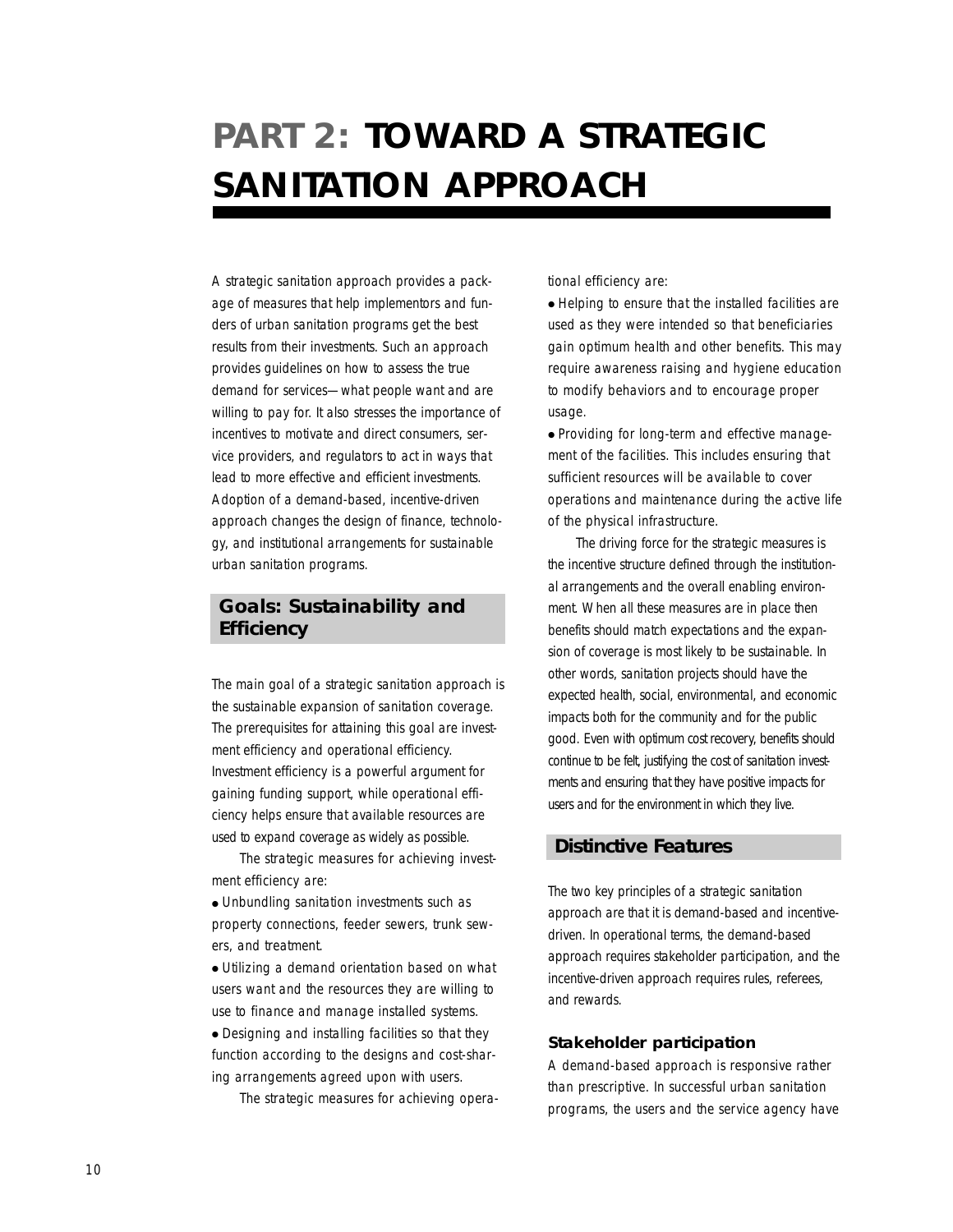## BOX 6 NEW ROLES FOR WOMEN AND FOR MEN

Considerable work has been done during the last ten years on gender issues in water and sanitation. Guidelines from the Promotion of the Role of Women in Water and Sanitation Services (PROWWESS), the United Nations International Research and Training Institute for the Advancement of Women (INSTRAW), and others emphasize that full benefits only accrue when women have more influential roles in management committees, financial arrangements, and maintenance of installed facilities, and men are encouraged to become more involved in activities such as hygiene education and sanitation. A key point here is that extending women's influence should not also increase their burden. Project contributions in time, labor, and money need to be shared fairly and not expected just of women.

Because it is the potential scope of women's involvement and influence that has been neglected in the past, programs need to concentrate on ways of stimulating and facilitating greater participation by women in decisionmaking, planning, and management. At the same time, the appropriate roles of men need to be taken into account.

Source: Water Supply and Sanitation Collaborative Council, *People and Water: Partners for Life, Meeting Report,* Third Global Forum, Barbados: 30 October - 3 November 1995 (Geneva: Water Supply and Sanitation Collaborative Council, March 1996).

common goals, developed through a consultative process involving all stakeholders. Stakeholders may include local, regional, or national government, public utilities, private service providers, NGOs, local community associations, industrialists, special interest groups, and users of different types of sanitation services. The challenge for governments and donor agencies is to motivate and build the capacity of the different stakeholders to participate in appropriate and productive ways.

For example, peri-urban residents know the problems of inadequate sanitation since they live with them daily, but they may need intermediaries to work with municipal authorities in order to develop trust in other stakeholders and to overcome the fear that formal recognition will lead to sanctions or other institutional interference. With clear guidance on technological options, and freedom to make arrangements for payments and local management of facilities, residents are usually able to help develop affordable and effective solutions.

Women, in particular, need to be involved. They are the principal users and managers of household water and sanitation services. Their

nearly universal responsibility for family health and hygiene makes women critical change agents, but only if they are fully involved in the decisionmaking process. If women are excluded, or involved only indirectly, programs are usually not sustainable and the installed facilities will not be used or maintained in the intended way. Thus gender considerations need to be thought through carefully (see Box 6).

There is growing field experience with successful projects emerging from such participatory approaches. The Orangi Pilot Project in Pakistan (see Box 7) was an early example. The history of the *favelas* of São Paulo, Brazil, also provides evidence that there is a strong intrinsic demand for water and sanitation services among the poor and that with the right financing and institutional arrangements, sustainable services can be provided at affordable costs. The World Bank has provided funding for a growing number of other relevant case studies from countries in Africa, Asia, and Latin America.

## **Incentives and the three Rs**

The second underlying principle of the strategic approach is that incentives can stimulate the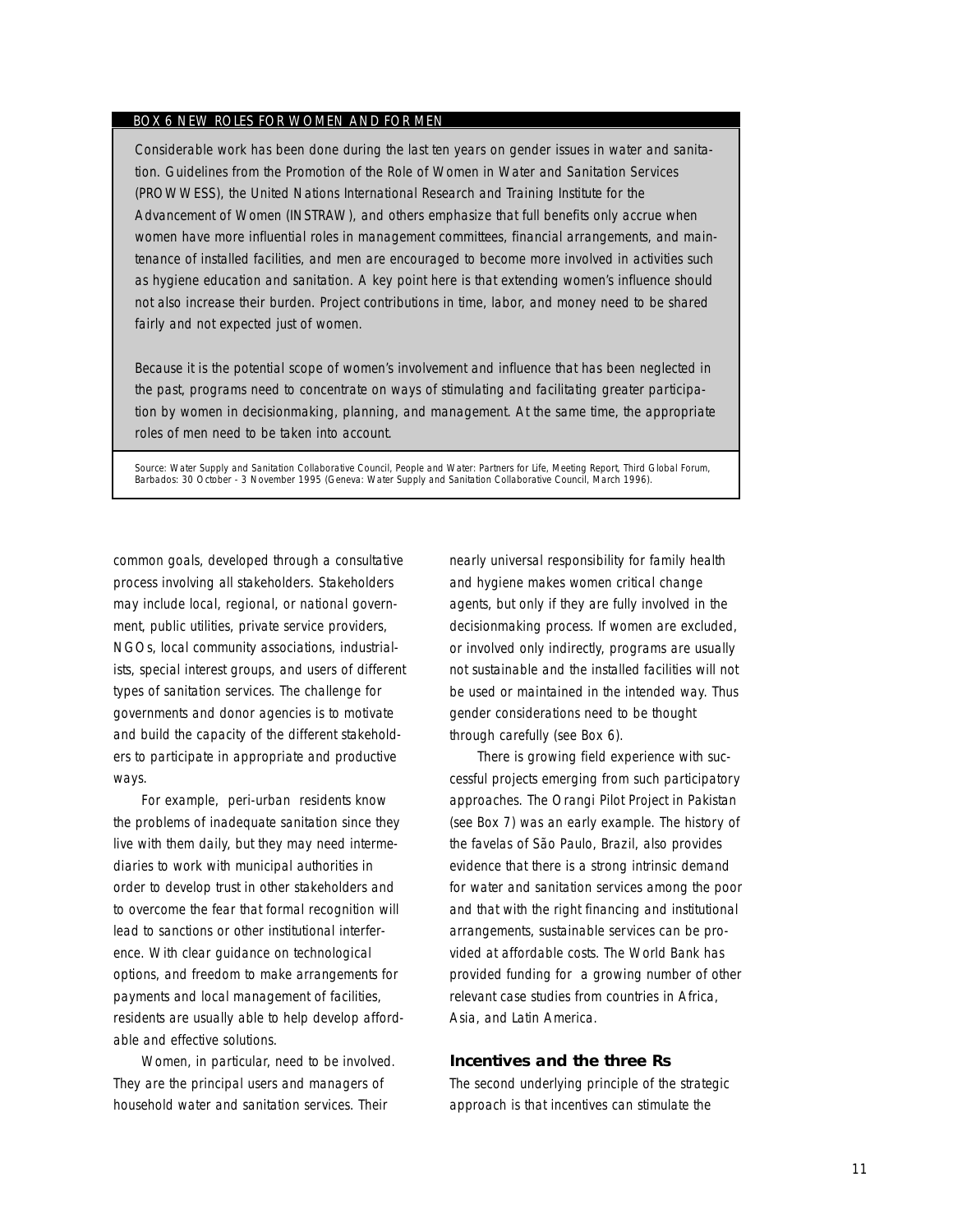behaviors required from key actors—including users, suppliers, service providers, and government staff—to achieve sustainable expansion of sanitation coverage. Incentives work because they shape the reasons why individuals behave the way they do. Behavior is driven by a perception that the benefits obtained from an action exceed the costs of the resources required to perform it or that the risk of suffering from the behavior is negligible compared to the benefits, so the risk is worth taking.

Incentives can involve the promise of financial rewards or the threat of penalties. They can also involve delivery of new information to change people's perceptions about the benefits of investing in sanitation improvements or about the costs and benefits of breaking rules and regulations. In some instances, they may include opportunities for an individual or community to gain distinction, prestige, or power.

By putting together an incentives package that helps ensure investment and operational efficiency, governments or municipal agencies create an enabling environment for the primary goal: sustainability. The tools used to do this are the three Rs:

● *Rules* governing the interactions within and between enterprises;

● *Referees* who monitor and enforce compliance with the rules; and

• *Reward* and sanctions systems for rewarding compliance and penalizing infringement of the rules.

All three are part of the institutional framework. The challenge of developing a suitable framework for managing investments in urban sanitation improvements is to make sure that each of the three Rs is adequately reflected in the institutional framework and that the combined effect of all three is consistent with the goals of strategic sanitation. Through the three Rs, incentives need to be developed to encourage:

● participation of users at all stages;

● involvement of all stakeholders in appropriate ways;

● competition and private sector participation;

- optimum cost recovery through a sense of ownership;
- management at the lowest appropriate level; and
- transparency and accountability.

Demand-based eligibility criteria for communities include rules that create incentives to participate in government-sponsored projects, as do required commitments by governments, users, communities, and regulations governing the formation of non-formal institutions and access of private and public service providers to sanitation markets. Removing barriers to participation by small private sector enterprises increases competition and creates a financial incentive to reduce complacency and the lack of responsiveness often found with monopolies. This also lowers costs.

Favorable risk-sharing arrangements between government and private enterprises may be seen as a helpful incentive to keeping down costs, but need to be accompanied by appropriate sanctions to maintain the accountability of suppliers to users. Regular reporting of achievements, perhaps accompanied by annual awards or other types of rewards, should not be underestimated as an incentive. The achievement indicators need to be carefully chosen, to avoid the pursuit of coverage at the expense of sustainability.

## **Lessons of Perverse Incentives**

Since the right three Rs package with its incentives depends on local conditions and culture, strategic sanitation does not try to produce a blueprint for universal use. Institutional arrangements, career structures, eligibility criteria, and management approaches should be checked individually and as a whole to ensure that they foster sustainability and economic and operational efficiency. Some guidance may be found in past failures, many of which can be attributed to behaviors driven by perverse incentives.

Incentives are said to be perverse when they are incompatible with the goals of an enterprise or program, and they include misdirected subsidies, unrealistic coverage targets, career struc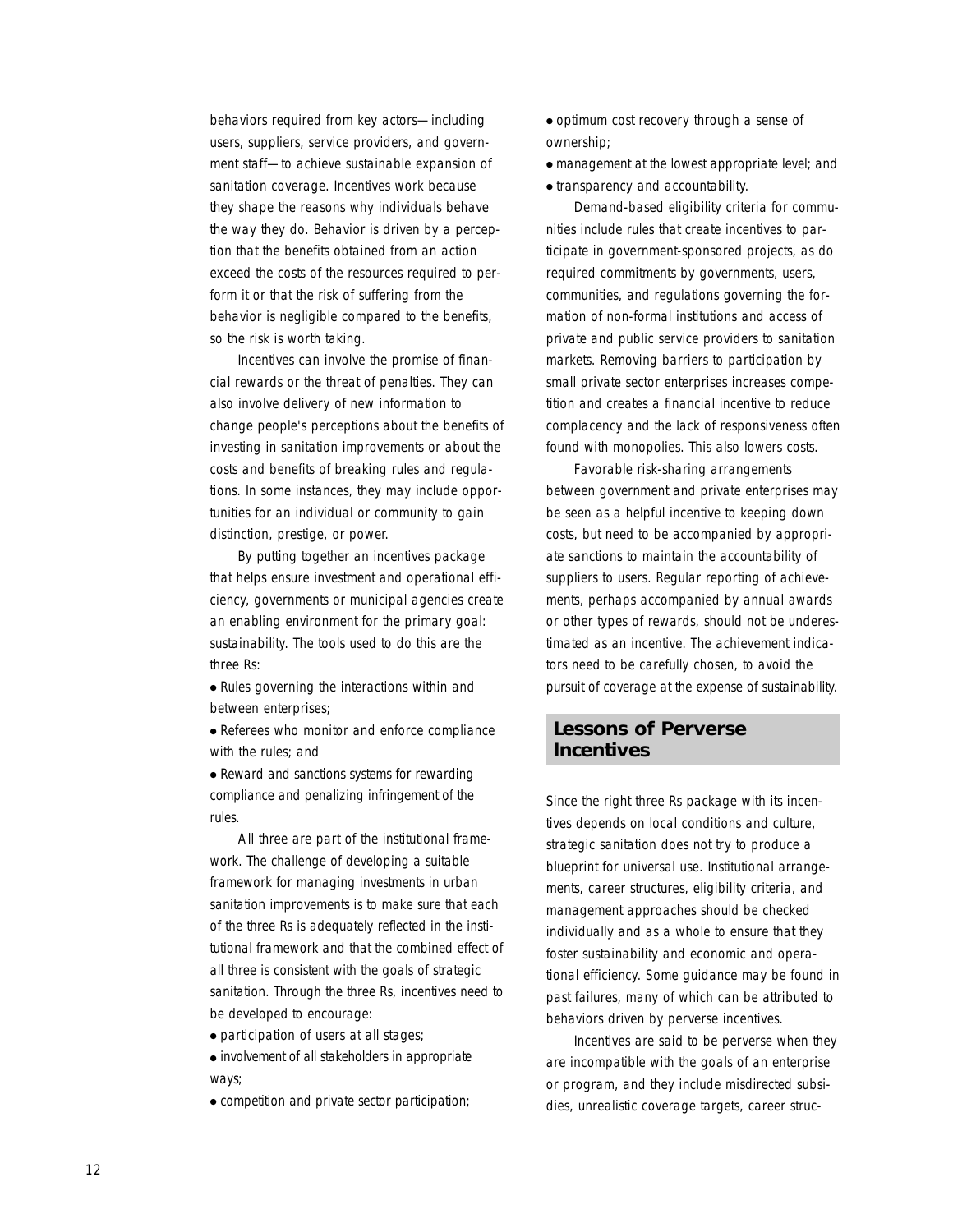tures based on high-technology designs, credit restrictions on the poor, and bureaucratic and institutional barriers to stakeholder participation. They cease to be perverse once they are corrected, as the following examples show.

● *Misdirected subsidies:* Well-intentioned subsidized tariffs, meant to make it easier for lowincome groups to obtain access to improved services, often end up favoring higher-income people who are better equipped to take advantage of them. Corrective action: If subsidies are considered necessar y, they should be closely targeted, demand-based, and temporar y. There will some times be a role for subsidies in sanitation pr o grams, for example, if one community's improved services would yield secondary benefits to other communities or contribute to wider goals of health or environmental improvements.

● *Free riders:* Individuals who benefit from public or shared facilities may avoid contributing their fair share to the costs of those facilities, especially when it is difficult or costly to prevent non-payers from gaining access. *Cor rective action:* User fees may be charged to the beneficiaries of trunk sew ers or treatment plants. If individuals cannot be denied the service when their neighborhood sew ers are connected, other sanctions are needed for non-payment. Where sanctions are impractical or costly, the upkeep of common services may be better financed through general taxation than user fees.

● *Shirking*: Similar in its effect to free riding, shirking occurs when some individuals do not contribute their fair share of effort or resources. The result is underinvestment, or, in the case of operations and maintenance activities, a threat to sustainability. *Cor rective action:* The shirking problem may be curtailed by creating small work teams and an element of competition. Regular monitoring can encourage careful record keep ing and penalties in the form of fines that ar e assessed at public meetings.

● *Bureaucratic inflexibility:* Public monopolies often have little incentive to improve perfor mance. The result can be poor economic efficien cy and lack of responsiveness to consumer needs.

Corrective action: By applying commercial principles, broadening competition, and involving the formal or informal private sector, governments have the opportunity to reduce costs, improve productivity and generate a demand-driven expansion of service capacity. However, the busi ness approach needs to be tempered with accountability, regulation, and regular reassess ment of service quality and price.

## **Operational Implications**

In using strategic sanitation as an approach for urban sanitation investments, central and munici pal governments need to review the way that they work with urban communities in five areas:

- providing technical support;
- widening technological options;
- assessing sanitation demand:
- unbundling sanitation investments; and
- financing and cost recovery.

## **Providing technical suppor t**

To participate fully in a demand-oriented commu nity-based approach, communities need informa tion, guidance, organizational support, and capacity building. Communities need a clear explanation of the scope of proposed programs, the eligibility criteria, the technical options, the achievable benefits, the financial implications, and the maintenance commitments expected from sanitation system users. Technical support to com munities should include organization of commu nity meetings to discuss sanitation problems, allowing residents to reach their own conclusions about the importance of those problems, what they want to do about them, and how the pr o posed project can help them.

Support agencies also need to explain the range of technology options and the implications of each option in terms of what benefits users will get from each option, the financial and organi zational costs, and how their decisions may affect wider environmental improvements on a district- or city-wide basis. Criteria for suppor t must be clear, as must the conditions and period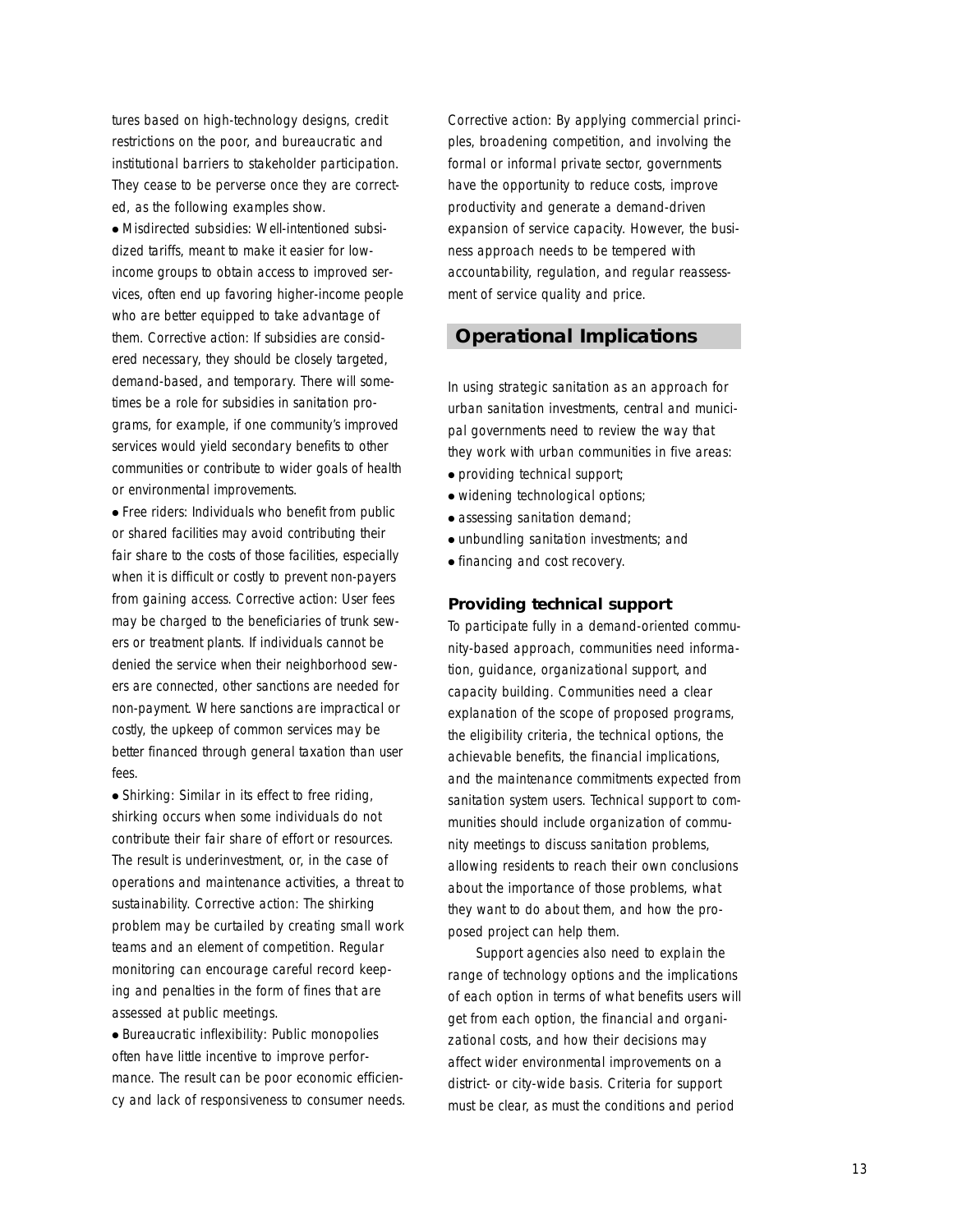## BOX 7 PAKISTAN: ORANGI'S PEOPLE POWER

The Orangi Pilot Project (OPP) in Pakistan has become a famous example of people empowerment. With the help of an innovative community organizer, Akhtar Hameed Khan, the OPP has built up local organizations able to plan and finance their own latrines and house drains and also to bring pressure on the Karachi municipality to provide funds for secondary and primary sewers.

Initially, the project focused on developing low-cost solutions to the people's strongly expressed wish to rid their environment of excreta and wastewater. Aided by committed OPP architects and engineers, and by providing their own labor, the communities installed in-house sanitary latrines, house drains, and shallow sewers in the lanes and streets at an average cost of about US\$25 per household. Householders contribute their share of the costs, participate in construction, and elect a "lane manager" to represent about 20 to 30 households.

The OPP has led to the provision of sewerage for over 90 percent of the households in Orangi, the largest squatter settlement (900,000 people) in Karachi. It has also and demonstrated how people's demands for improvements grow incrementally as the benefits of each step are realized.

*Source:* Arif Hasan, *Working with Government: The story of OPP's collaboration with state agencies for replicating its Low Cost Sanitation Programme.* (Karachi: City Press:, 1997). Copies available from the UNDP-World Bank Water and Sanitation Program, Regional Water and Sanitation Group-South Asia (RWSG-SA), Pakistan Office (P.O. Box No. 1025, Islamabad, Pakistan), or RWSG-SA Regional Office (c/o The World Bank, P.O. Box 416, New Delhi 10003, India).

of any incentives or subsidies. Then it is up to the community, using its own decisionmaking processes, to decide whether to participate and how.

A key message to be communicated to the community at this stage is that incremental improvement is often the most reasonable and realistic option. A choice of a latrine or septic tank is not necessarily a permanent decision. For example, while individual connections into a neighborhood sewer system may not be affordable to community members initially, residents may be interested in and willing to pay for this option in the future.

The importance of understanding operations and maintenance needs is illustrated by the problems experienced by the acclaimed low-cost sanitation project in the Baldia settlement near Karachi. Residents found that the open drains provided to dispose of sullage water were also a convenient outlet for the contents of the vaults of their pour-flush latrines. By discharging these foul wastes into the open drains, households saved on emptying costs, but created an odoriferous public health nuisance—a high cost to pay.

Once communities understand the options available and the upkeep commitments expected from them, the support team will normally need to help build the capacity for users to look after the installed facilities. This may include helping with the organizational arrangements for local management committees, training local artisans in latrine construction and basic plumbing, sensitizing health workers to the operational needs of household sanitation systems and the behavioral changes needed to obtain optimum health benefits, and providing guidance on financial management to ensure accountability and transparency.

In many cases, government agencies may not be equipped to provide the type of support communities need throughout this process. Experience is needed in community development, low-cost technologies, innovative financing, and participatory approaches. Those skills are more likely to be found in intermediaries such as NGOs or specialist consultants. Many NGOs are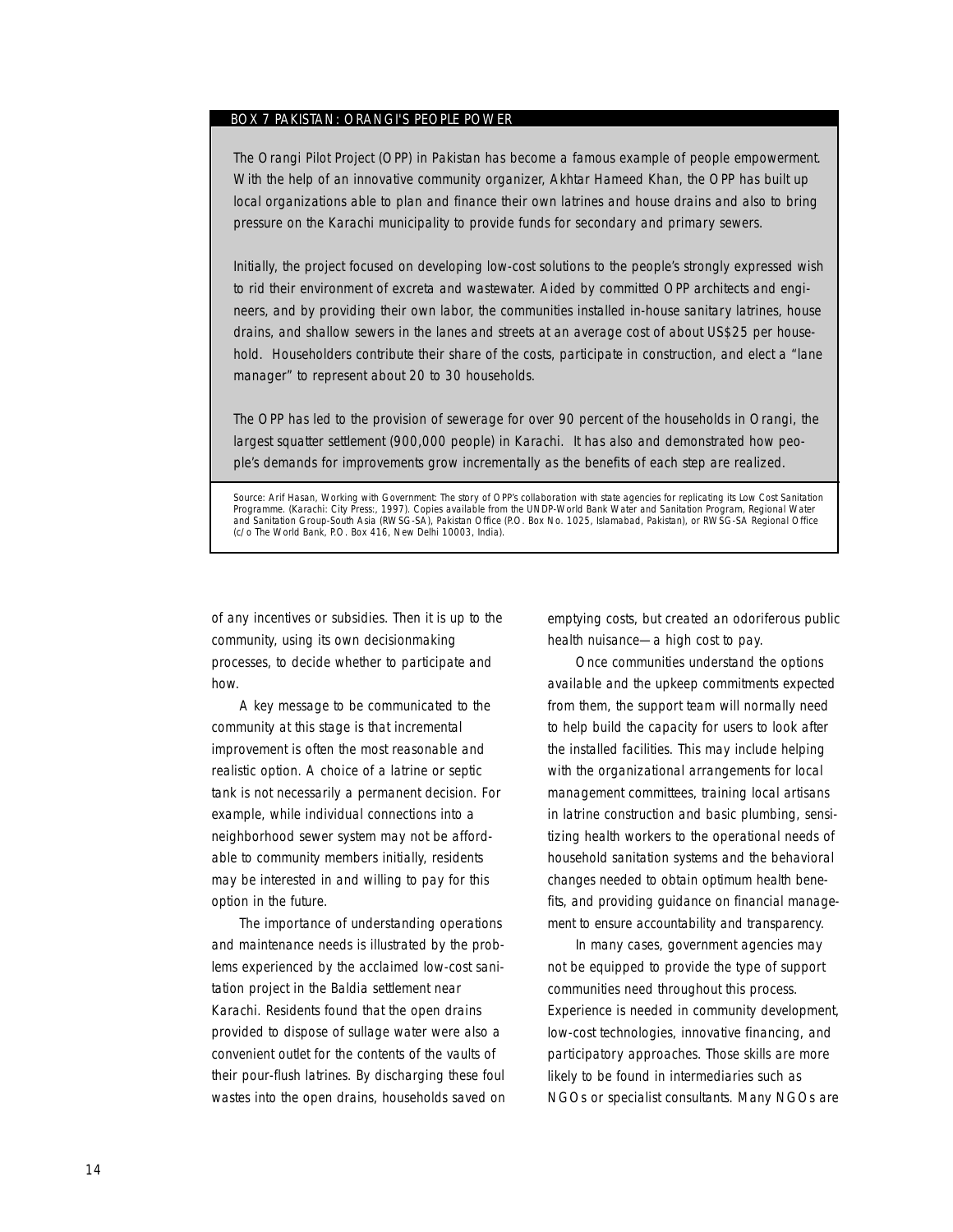used to working in a participatory way. They can play a useful role in bringing together agency staff, private sector representatives, funding institutions, and community members in focus groups and other community-based fora. The potential of NGOs as supporters of community action has been well demonstrated in the Orangi Pilot Project (see Box 7). The Dominican Institute of Integral Development's neighborhood improvement program in La Zurza, Santo Domingo is another example of the pivotal role of NGOs (see Box 8).

There is a growing and welcome trend for governments and donors to collaborate with NGOs on peri-urban improvement programs and to be willing to adjust their own procedures to accommodate a partnership approach. The World Bank increasingly views NGOs as effective intermediaries on projects that depend on participation and capacity building at the community level. The intermediary functions include:

● facilitating communication between project beneficiaries and government;

- helping to identify and voice community needs:
- supporting participation and group formation;

● training and building the capacity of community groups; and

● helping to channel resources to the community level.

Box 9 lists criteria that can be used to help determine whether a particular NGO is likely to be a suitable intermediary for governments and donors seeking to implement sanitation programs.

## **Widening technological options**

It was once thought that if lower-cost alternatives to conventional sewerage could be found, the problems of sanitation would be solved. One of the lessons from the last two decades is that a lower-cost technology by itself is not sufficient for sustainable investments in sanitation services. There are examples of successful sanitation projects involving high-cost technologies like conventional sewerage, intermediate-cost technologies such as simplified sewerage, and low-cost technologies such as ventilated improved pit (VIP) and pour-flush latrines. There are also unsuccessful sanitation projects covering the same range of technologies.

Strategic sanitation's emphasis on demand requires consideration not only of lower-cost technologies, but also a wider choice of technological options across the full cost range than was generally the case in the past. A wide range of technologies is already available. The World Bank, bilateral agencies, national governments in industrial and developing countries, and research organizations have done considerable work on innovative technologies, leading to options spanning a broad cost range and with recognized merits and disadvantages depending on local conditions. The comparative cost implications of the three levels of sanitation infrastructure (in-house, feeder, and trunk) and the levels at which demand needs to be assessed and investment decisions taken are shown in Box 10.

Within these categories are some innovative technologies, like the condominial system of small, shallow neighborhood sewers that are being replicated on a large scale in Brazil, and the solids-free sewerage systems used in a number of developing countries, and in countries such as Australia and the United States to reduce sewer diameters, gradients, and consequent costs.

Low-cost options include on-site systems such as VIP latrines, pour-flush latrines, and septic tanks. Communal latrines reduce the land area required and can be sighted where geology is most favorable. Pay-per-use communal latrines do operate successfully in some places, though they generally require a subsidy and can present maintenance problems unless responsibilities are clearly defined. In addition to being comparatively inexpensive in capital and running costs, these technologies are well-suited to community management. Latrines remain a popular option where land is available and there is no risk of contaminating groundwater.

However, the congested nature of many peri-urban settlements restricts the space available for pits and soakaways. Geological condi-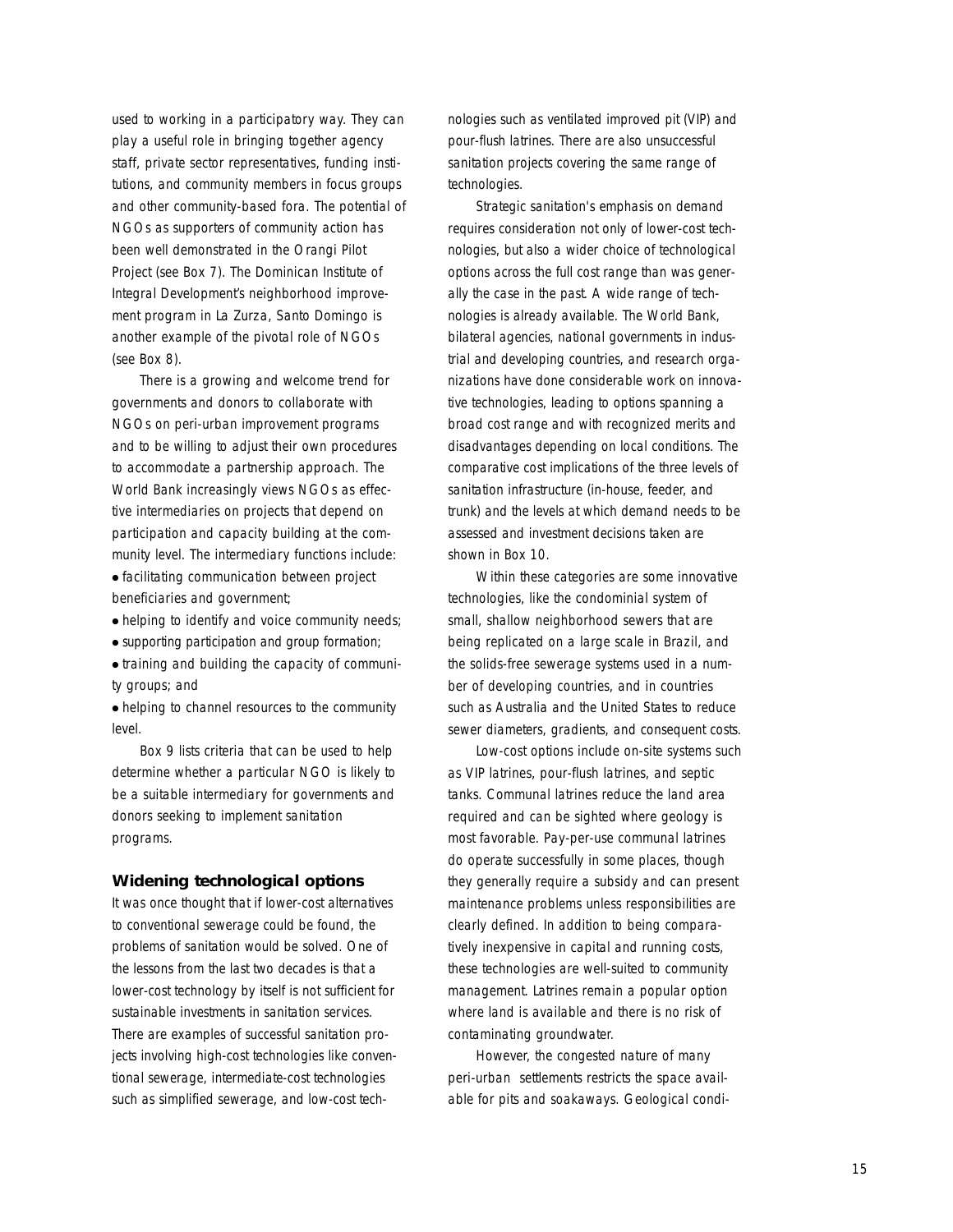## BOX 8 DOMINICAN REPUBLIC: NGO DRIVES LA ZURZA IMPROVEMENTS

La Zurza (population 50,000) is a low-income settlement built along the river banks of Santo Domingo, the capital of the Dominican Republic. As in many other low-income neighborhoods, its residents suffer from poor water quality, lack of sanitation, and inadequate food supplies. In addition, a ravine in La Zurza is used as the dumping ground for chemical wastes by 54 industries.

The residents have migrated into the city from all over the Dominican Republic, presenting a real challenge in terms of collective action and community organization. That challenge has been taken up by the Dominican Institute of Integral Development (IDDI), the largest NGO working in urban development in the country. With IDDI's help, the La Zurza residents created their own organization for integrated development of the neighborhood, SODIZUR. A democratically elected non-profit organization, SODIZUR has become a channel for support to self-help activities. It undertakes training and institution building and manages revolving funds on behalf of income-generating micro-enterprises.

IDDI and SODIZUR have mobilized and supported La Zurza residents in a three-stage program to improve their basic services and infrastructure. Based on the residents' own priorities, the program began by consolidating the physical environment, stabilizing slopes, improving pedestrian walkways and storm sewers, and cleaning the ravines. The second stage was physical improvements, including water supply, drainage, waste disposal, housing, and latrines. In the current third stage, new sanitary services are being provided, including communal latrines, showers, clothes washing facilities and public taps.

SODIZUR is coordinating sewer construction and the government has agreed to increase the number of hook-ups for water services and to improve garbage collection. The joint activities of IDDI and SODIZUR have led to the first serious attempt in the Dominican Republic to control and treat industrial wastes. Pressure from the La Zurza collective has resulted in the government agreeing to build a large-scale waste treatment plant near the neighborhood. Industrialists will be forced by a new law to treat their wastes before discharging them into the rivers, under threat of closure for non-compliance.

Alongside the construction program, SODIZUR has its own health program built around the efforts of 86 health promoters from the community. Its objectives include improving environmental sanitation conditions and preventive health care which includes education on personal hygiene.

Source: David Scott Luther, "IDDI: Integral Urban Development in the Dominican Republic," *Voices from the City*, (Arlington, Virginia: Environmental Health Project March 1993).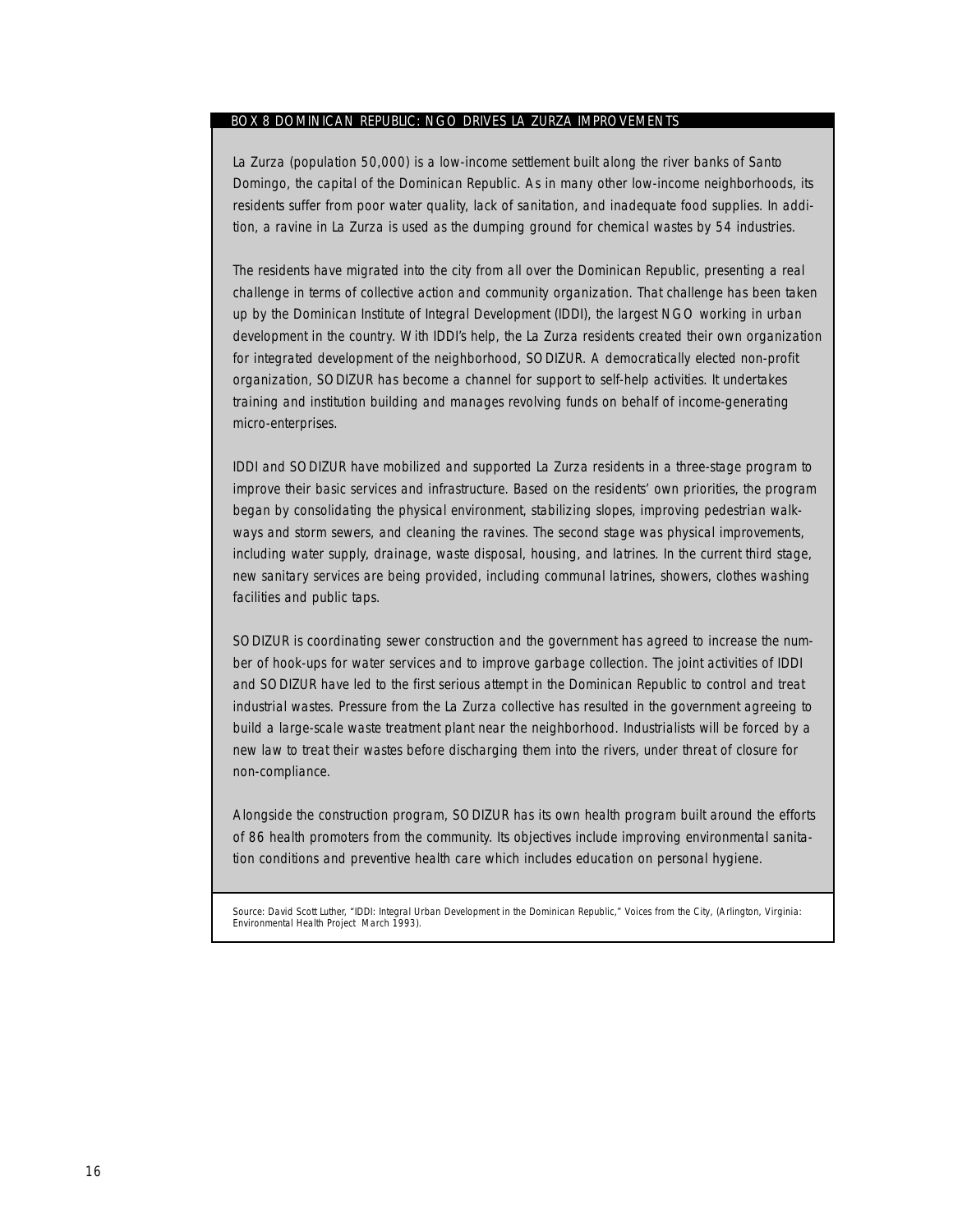## BOX 9 NGOS AS INTERMEDIARIES

Partnerships involving NGOs, governments, and donors depend on several preconditions. NGOs are often called upon to help implement participatory approaches. Indicators that a particular NGO meets this precondition include:

- a flat management structure with decentralized authority;
- organizational structures at the community level for decisionmaking;
- use of iterative planning, involving consultations with local communities;
- contributions of cash, labor, raw materials, or local facilities by community members and organizations, making them clients rather than beneficiaries of the NGO;
- staff recruitment criteria, incentives, and training that support participation;
- strong field presence outside metropolitan areas with a high proportion of staff of local origin;
- positive perceptions of the NGO by community leaders and members; and
- turnover of client groups as they "graduate" over time and intensive field attention is turned to new groups.

In some cases the qualities that make NGOs suitable as intermediaries are incompatible with government and/or donor requirements. In the Zambia Squatter Upgrading Project, for example, it was agreed in principle to pursue long-term community development goals by promoting active beneficiary participation. However, a stipulation was included that if the collective self-help approach to be used by the two intermediary NGOs interfered with the predetermined project schedule, then contractors would be employed to carry out the work.

Unless procedures are made more flexible and both the government and its donors are committed to supporting participatory processes, the NGO is pressed into a service delivery rather than a capacity-building role. Project priorities need to be changed to provide greater flexibility in the timing and scale of implementation and alternative procurement procedures which allow NGOs to design and implement their own programs.

Source: Thomas Carroll, Mary Schmidt, and Tony Bebbington, "Participation and Intermediary NGOs," The World Bank, Environment Department<br>Dissemination Notes, Number 22 (Washington, DC: The World Bank, June 1995).

tions such as rocky ground, steep slopes, too much clay, or a high water table, may also mean that on-site household systems are inappropriate. In some cases, it may be possible to organize an effective system of latrine emptying and waste disposal (see Box 11). However latrine emptying technologies are generally not appropriate for peri-urban areas and the handling and transport of fresh excreta can be a public health hazard.

In crowded low-income areas, conventional sewer construction is difficult and costly. Few peri-urban communities can afford it, and there are many examples of well-intentioned sewer schemes that have proven ineffective. Alternative, intermediate cost sewers are increasingly seen as the most appropriate choice for carrying away the effluent from household systems such as pourflush toilets or septic tanks.

Innovative technologies include the condominial systems (see Box 12) that have proven highly successful in northeast Brazil and are being replicated on a large scale. Other innovative options include simplified sewerage in which modified design parameters allow the use of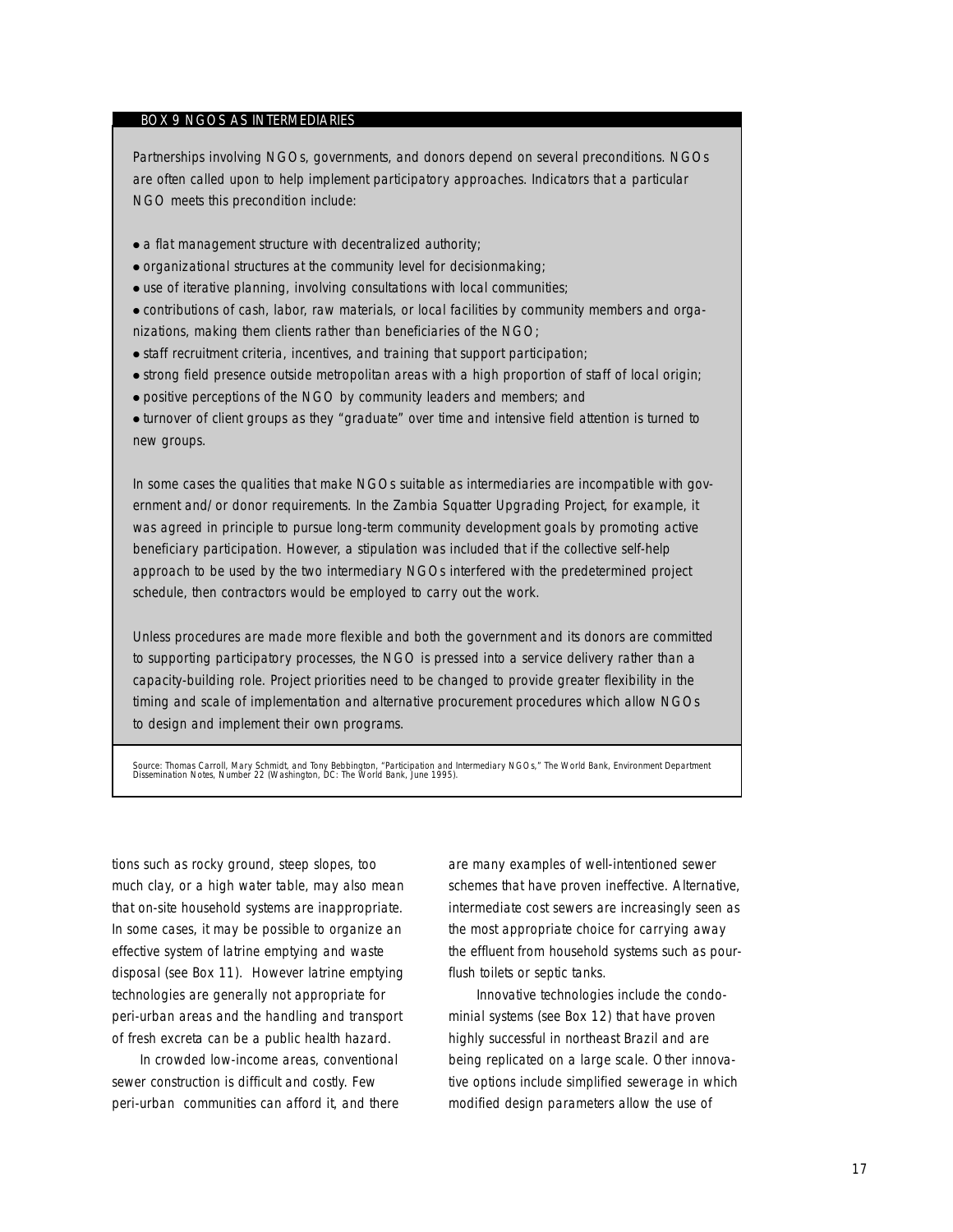|                                           | In-house<br><b>Infrastructure</b>                                              | Feeder<br>Infrastructure                                                                                                        | <b>Trunk</b><br><b>Infrastructure</b>                                                  |
|-------------------------------------------|--------------------------------------------------------------------------------|---------------------------------------------------------------------------------------------------------------------------------|----------------------------------------------------------------------------------------|
| <b>Examples</b>                           | In-house plumbing<br>Pour-flush toilets<br>Septic tank systems<br>House sewers | Public sanitation<br>facilities<br>Street sewers<br>(lateral or<br>feeder sewers)<br>Single<br>neighborhood<br>treatment plants | Trunk sewers<br>Interceptor sewers<br>Multi-neighborhood<br>sewage treatment<br>plants |
| Ownership                                 | Households                                                                     | Public or<br>neighborhood                                                                                                       | Public                                                                                 |
| <b>Beneficiaries</b>                      | <b>Households</b>                                                              | <b>Households</b><br>served or<br>connected<br>Neighborhood<br>served                                                           | Neighborhood<br>served or<br>connected<br>Local government, city,<br>or municipality   |
| Trans-<br>action costs                    | Low                                                                            | Medium                                                                                                                          | High                                                                                   |
| <b>Economies</b><br>of scale              | Low                                                                            | Medium                                                                                                                          | High                                                                                   |
| <b>Relative</b><br>level of sunk<br>costs | Low                                                                            | Medium                                                                                                                          | High                                                                                   |
| Level for<br>demand<br>assessment         | Household,<br>independently                                                    | Neighborhood,<br>collectively                                                                                                   | City-wide, by<br>local government                                                      |
| Level for<br>investment<br>decisions      | Household.<br>independently                                                    | Neighborhood,<br>collectively; or<br>local government                                                                           | Local government                                                                       |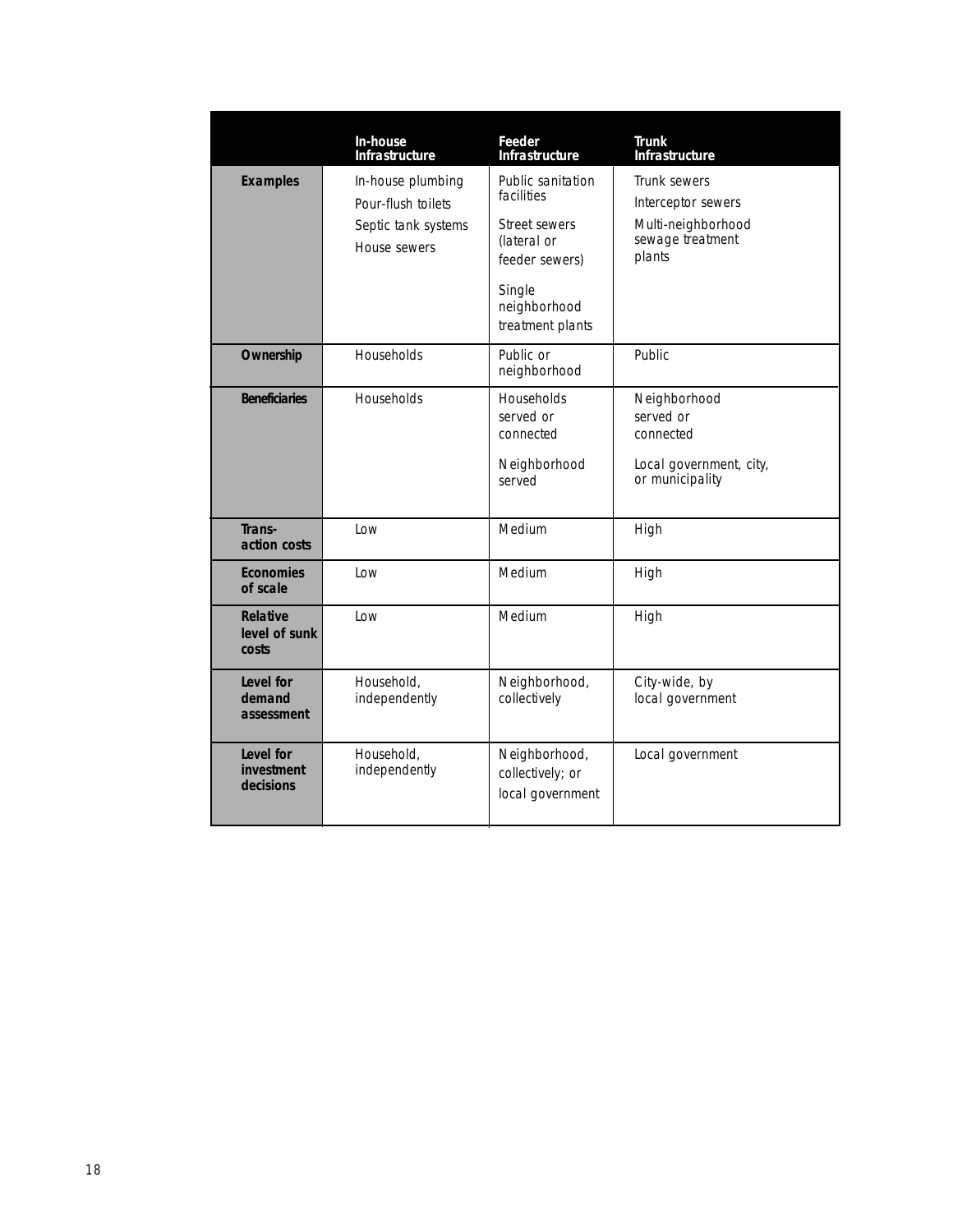### BOX 11 KENYA: LATRINE EMPTYING IN NAIROBI

The Kenyan Water for Health Organization (KWAHO) helped poor residents in a Nairobi informal settlement to establish a latrine emptying service for which they were willing to pay in advance.

Kibera is Nairobi's largest peri-urban settlement, with a population of 400,000 located on 110 hectares of high-density rental housing. With KWAHO's help, residents built ventilated improved pit (VIP) latrines and needed a way to dispose of the resulting waste. The Norwegian Agency for Development Cooperation (NORAD) provided support for a special suction truck able to maneuver its way through the narrow streets and empty the pit latrines regularly. A 13-member community management team oversees the operation. During the first half of 1991, more than 6,000 households paid the US\$9 advance fee to have their home latrines emptied.

Source: David Kinley, "KWAHO's Urban Challenge." *Source*, (New York: United Nations Development Programme, July 1992).

smaller, shallower pipes, and buried boxes to replace manholes, as well as solids-free sewerage in which an interceptor tank, designed like a septic tank, discharges only liquid waste into pipes that can therefore be small and use shallow gradients. Regular upkeep of these systems is as critical as for low-cost options. Simplified sewer systems do become blocked and need periodic clearing out; solids-free sewerage involves regular emptying of the interceptor tanks.

## **Assessing sanitation demand**

A demand-based approach to planning is responsive rather than prescriptive. Stakeholders must be drawn into all stages of the decisionmaking process, starting with the assessment of sanitation demand. Instead of governments or service utilities deciding which peri-urban communities should be provided with what type and level of service, the decision is made jointly. The initiative may come from the communities, the utilities, or the government; but, as a rule, the decisions on investment choices are best reached through consultations and negotiations among all interested beneficiaries. Even where the investment costs are entirely borne by a private entity or by users, local government consent is imperative to ensure that vital public interests are safeguarded by ensuring that adequate downstream structures are installed to avoid environmental pollution.

The desired end result of the participatory planning phase is that all stakeholders agree on a package of investments that they are convinced will be sustainable. The Kumasi Sanitation Project (see Box 13) and many other programs have shown that users are willing to make significant contributions to programs that they have helped to design and that meet their needs.

In one scenario, implementing agencies set demand-based eligibility criteria. For example, communities may be required to contribute to project costs and to finance or manage operations and maintenance. Other need-based criteria such as health and poverty indicators or distance to water sources may be used to prioritize regions, but only for communities that have indicated a willingness to meet the demand-based criteria. Incentives may also be used to stimulate demand in less enthusiastic communities if there is a wider public interest in improving sanitation services.

To gain fully from the participatory process, all participants have to understand the implications of the options open to them. The implementing agency should be the one responsible for making clear what technology options are feasible, at what costs, the financing packages that may be appropriate, and the kinds of institutional arrangements needed to manage the different options. The first step is to identify which tech-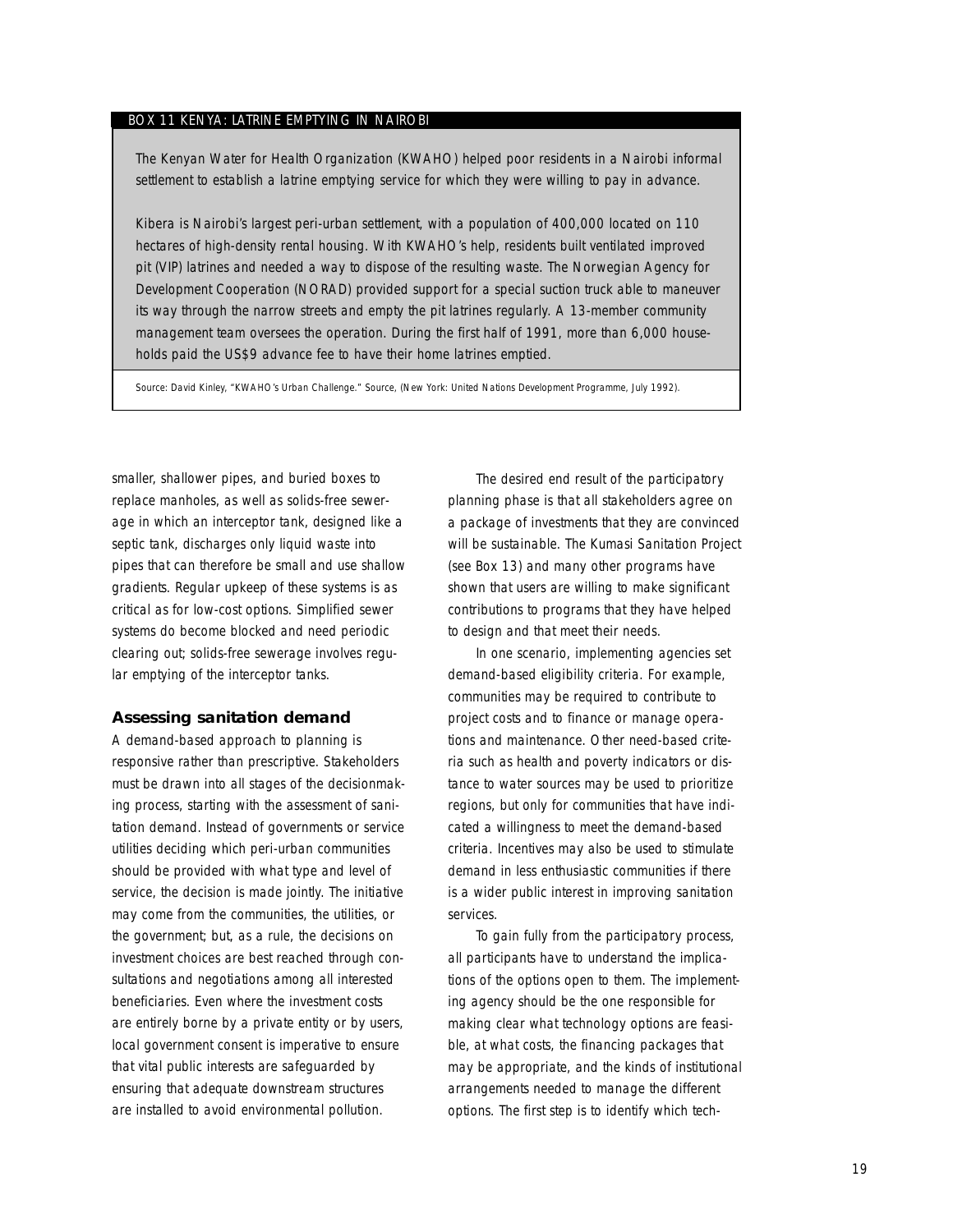## BOX 12 CONDOMINIAL SEWERAGE

Developed by the Brazilian engineer José Carlos de Melo, the condominial system saves on both household and trunk sewer costs. It replaces the conventional house connections into deep main sewers with shallow feeder sewers running through the backyards of neighborhoods.Because the feeder sewers are shallow and there is only one main sewer connection per block, the main sewers can also be much more shallow, saving on time and costs.

In northeast Brazil, families are being offered choices to continue their present system (usually a holding tank discharging into an open street drain) or to connect to the conventional waterborne sewerage system, or to connect to the condominial system. Charges for the conventional system are about three times those for the condominial system. The business-as-usual option tends to become unworkable as more and more residents join the condominial system, because once connected, the residents fill in their sections of the open drain and the outlet for holding tank waste is no longer available.

A big attraction of the system is that it has a self-motivating element in terms of system operations and maintenance. If one household drain blocks, neighbors quickly bring it to the attention of the user and the blockage is quickly cleared. In fact, actions such as putting solid waste down the toilets become much less frequent as users get used to the system. The formal sewerage agency remains responsible for looking after the trunk sewers, but in northeast Brazil, where the condominial system is being widely replicated, users are well able to look after the plot systems. That brings the agencies' operational costs down substantially.

Source: The World Bank, World Development Report 1992: Development and the Environment (New York: Oxford University Press, 1992).

nologies are technically feasible and what each feasible option would cost. Fortified with details of each possible technology package, the implementing agency needs to guide and motivate target communities through participatory consultations. The question of how the costs may be shared is also critical. Circumstances often vary widely across a project area and judgments on the affordability of the project depend on how much intended beneficiaries are thought to be willing to pay for various potential levels of service.

Well-designed willingness-to-pay (WTP) surveys in representative communities can help answer these questions, although they do require considerable expertise. People are asked to compare and put values on services of which they may have little or no experience; views may vary widely between and within areas of cities. Researchers have to be sure that they are obtaining realistic responses rather than optimistic aspirations. Care is needed in sampling and in extrapolating the results to the city beyond the communities surveyed. As experience with WTP surveys grows in sanitation and other sectors, it is becoming more clear that a range of methods can be used to produce dependable results. For small homogeneous communities, a formal WTP survey may not be needed. Other community consultation methods such as focus groups, key informant interviews, and participatory evaluations may be used to obtain this type of information more economically.

From the WTP data, stakeholders can develop an overall sanitation plan covering household services, neighborhood services (feeder sewers), and city-wide services (trunk sewers). Within that plan, proposals for individual communities can be based on cost options for discussion with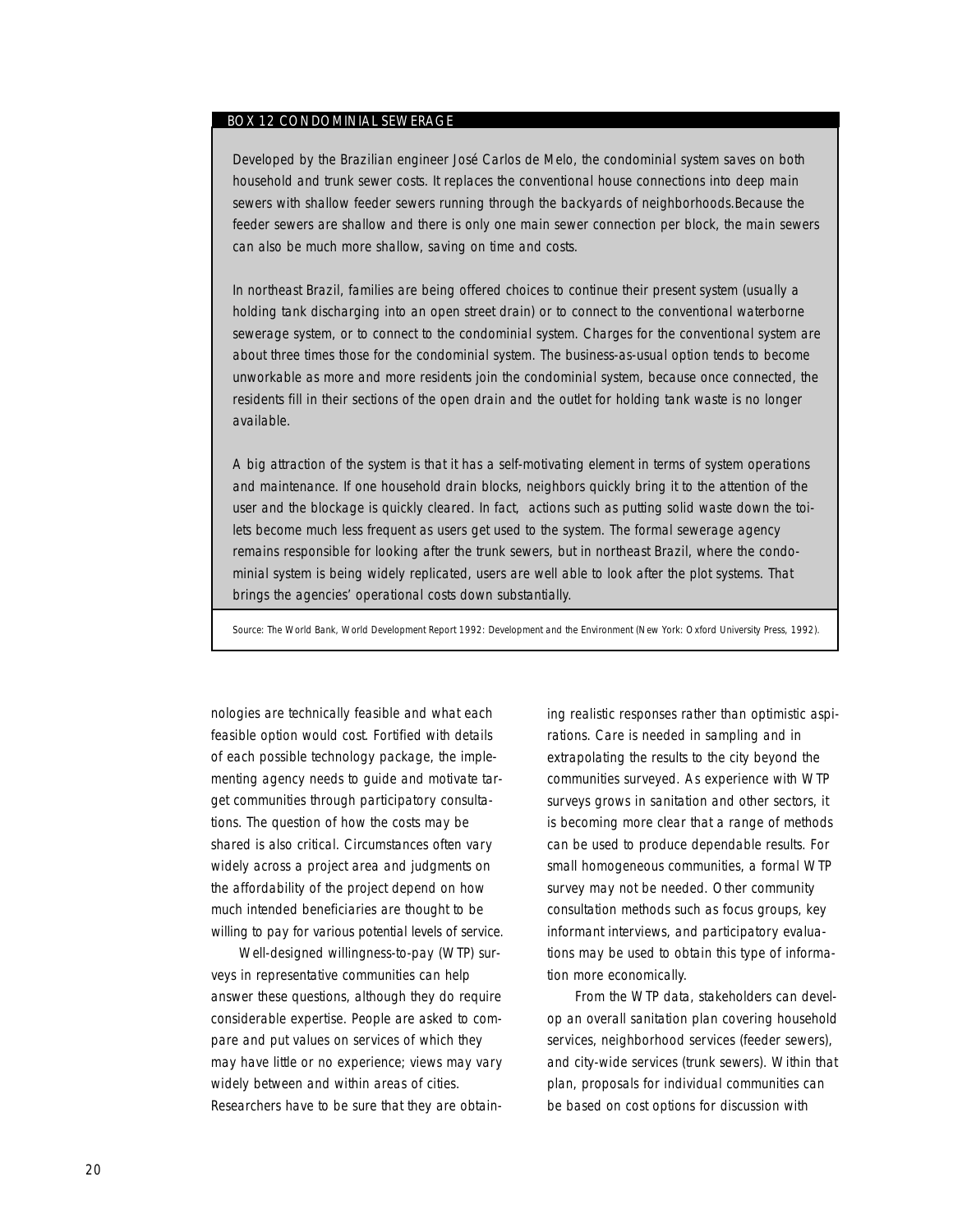intended users. The next part of the process is to enable the users to determine for themselves which options they want to see implemented, accepting the financial and institutional implications of that choice. It is not enough to discuss investment options with local civic leaders. All members of the community need to have input into the discussions.

## **Unbundling sanitation investments**

One major constraint hindering expansion of conventional sewerage services is the "lumpiness" of the necessary investments—property connections, feeder sewers, trunk sewers, and treatment. Big projects incorporating all elements of the process also restrict competition to largescale operators and may inhibit private sector participation. Unbundling is a way of dividing investments into more realistic and more manageable components. A balance is needed between achieving economies of scale and benefiting from increased competition, but the evidence is that unbundling can lead to progress on different elements of a city-wide sanitation program that would likely have been stalled if financed and implemented as a single package.

There are two forms of unbundling: horizontal and vertical. In horizontal unbundling, services are subdivided geographically. A large city may be divided into two or more zones, each with its own self-contained sanitation services. Unbundled systems may also be linked, for example, at a treatment works or long outfall. Decentralized sewerage is an example of horizontal unbundling that is particularly appropriate in areas with flat terrain and high groundwater tables. Dividing such areas into self-contained zones eliminates the need for expensive pumping stations and interceptor sewers required to serve the whole area with a conventional sewerage system.

An example of horizontal unbundling occurs in the Philippines. In the course of privatizing water supply and sewerage services for the capital city of Manila, the metropolitan area has

recently been horizontally unbundled into two parts for the supply of both water and sewerage services. The bid documents stipulated that bidders were free to submit bids for both service zones; however, only one of the two service areas would be awarded to any one bidder. Accordingly, the concessions have been awarded to two different companies. In another World Bank-financed sanitation project in the Philippines, it has been stipulated that the sewerage systems should be horizontally unbundled in order to reduce the number of pumping stations and pumping costs (see Box 19).

In other sectors, the principal benefit of unbundling is creating more competition in a free market. In the sanitation sector, there is another big advantage of horizontal unbundling: division into zones reduces the average diameters and average depths of sewers when compared with a single centralized system. As these are the two major cost elements (along with the length of sewers), it follows that horizontal unbundling is likely to be sound economically wherever it is technically feasible. The example of sanitation districts in Los Angeles County in the United States demonstrates both horizontal and vertical unbundling (see Box 14).

In vertical unbundling, programs are divided according to the scale and cost of the components. Vertical unbundling has been used successfully in other types of infrastructure such as electricity supply and telecommunications. In the sanitation sector, a good example is the condominial sewerage schemes in Brazil (see Box 12). Items such as trunk sewers, which have high sunk costs, are financed separately from lower-cost neighborhood feeder sewers. The division may apply both to the design and construction phase and to the operations and maintenance of the systems. There may be further subdividing to permit community-managed schemes to connect into publicly or privately operated sewerage systems. This type of unbundling can add considerable flexibility to the methods of financing urban sanitation, and make connection affordable for poor communities through an equitable form of cross-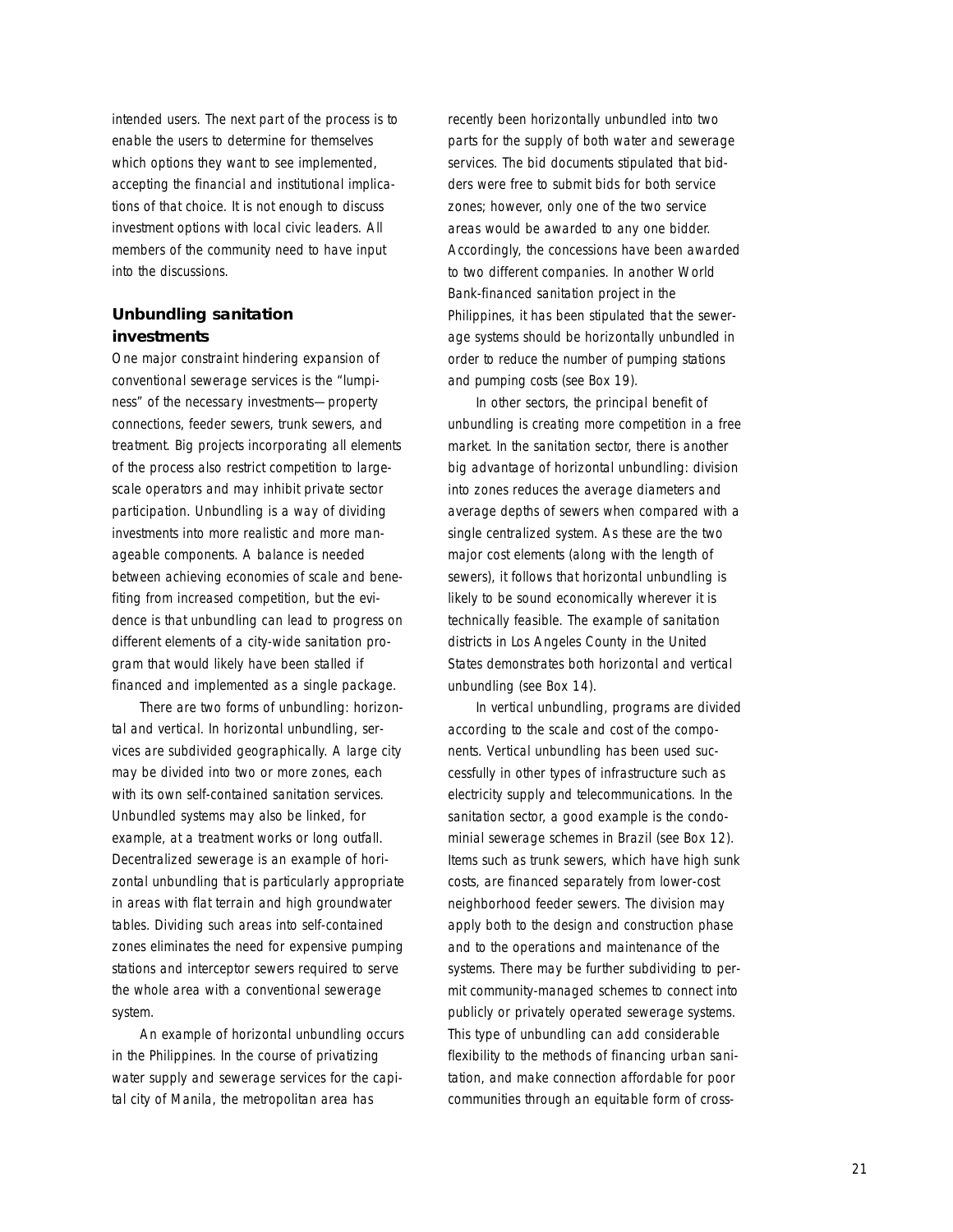## BOX 13 GHANA: STRATEGIC SANITATION IN ACTION

Since 1991, the Kumasi Sanitation Project in Ghana has applied a strategic sanitation approach to develop a flexible strategy for urban sanitation in a city of 770,000 people in which 75 percent lack adequate sanitation services. With assistance from the regional UNDP-World Bank Water and Sanitation Program office in Abidjan, the Kumasi Metropolitan Assembly has adopted a demand-oriented approach that differs from previous agency-led initiatives by:

• tailoring recommendations on technical options to each type of housing in the city;

● considering user preferences and willingness to pay;

• using a relatively short planning horizon (10-15 years), emphasizing actions that can be taken now; and

• breaking the overall plan into projects that can be implemented separately but incrementally providing total coverage.

The starting point was a pioneering survey on willingness to pay for improved sanitation services. The survey showed that most Kumasi households were willing to pay more for improved services, but that potential revenues were not large. Massive subsidies would be needed for conventional sewerage, but relatively large coverage could be achieved with modest subsidies by installing KVIPs (Kumasi Ventilated Improved Pit latrines). The survey also revealed that the poorest people, who used public latrines, were paying more for sanitation than those with household systems. They were willing to pay even more to have improved home sanitation.

The resulting US\$28 million sanitation plan (1991-2000) includes US\$15 million for home latrines (10 percent financed by users), US\$9 million for sewers in tenement areas (no user finance), US\$3 million each for school and public facilities, and US\$1 million for support to the Waste Management Department. Unit costs are US\$31 per capita in the lower density housing area (population 470,000) and US\$53 per capita in the tenement housing area (population 170,000). Public latrines are to be under private sector management franchises.

Source: Dale Whittington, Donald T. Lauria, Albert M. Wright, Kyeongae Choe, Jeffrey A. Hughes, and Venkateswarlu Swarna, *Household Demand for Improved Sanitation Services: A Case Study of Kumasi, Ghana,* UNDP-World Bank Water and Sanitation Program (Washington, DC: The World Bank, May 1992).

subsidy. Residents of low-income peri-urban communities need not share in the costs of a trunk sewer system when their immediate priority is the privacy, convenience, and amenity value of household sanitation.

In strategic sanitation, vertical unbundling is particularly useful in reaching the urban poor with affordable sanitation services in an incremental way. By separating decisions on in-house improvements from those on neighborhood feeder systems and on city-wide trunk systems, unbundling allows a clear link to be made between immediate benefits and costs. Investment can be made one step at a time, starting with the home. Three vertical technology levels exist in an urban sanitation project (see Box 15).

### **Financing and cost recovery**

User charges are at the core of strategic sanitation finance. That does not necessarily mean that user charges provide the bulk of the financing. It means that users are encouraged to contribute according to their willingness and ability to pay for the services that they have chosen as best meeting their needs.

In contrast, past approaches to urban sanitation improvements have usually been based on city-wide, donor-financed megaprojects that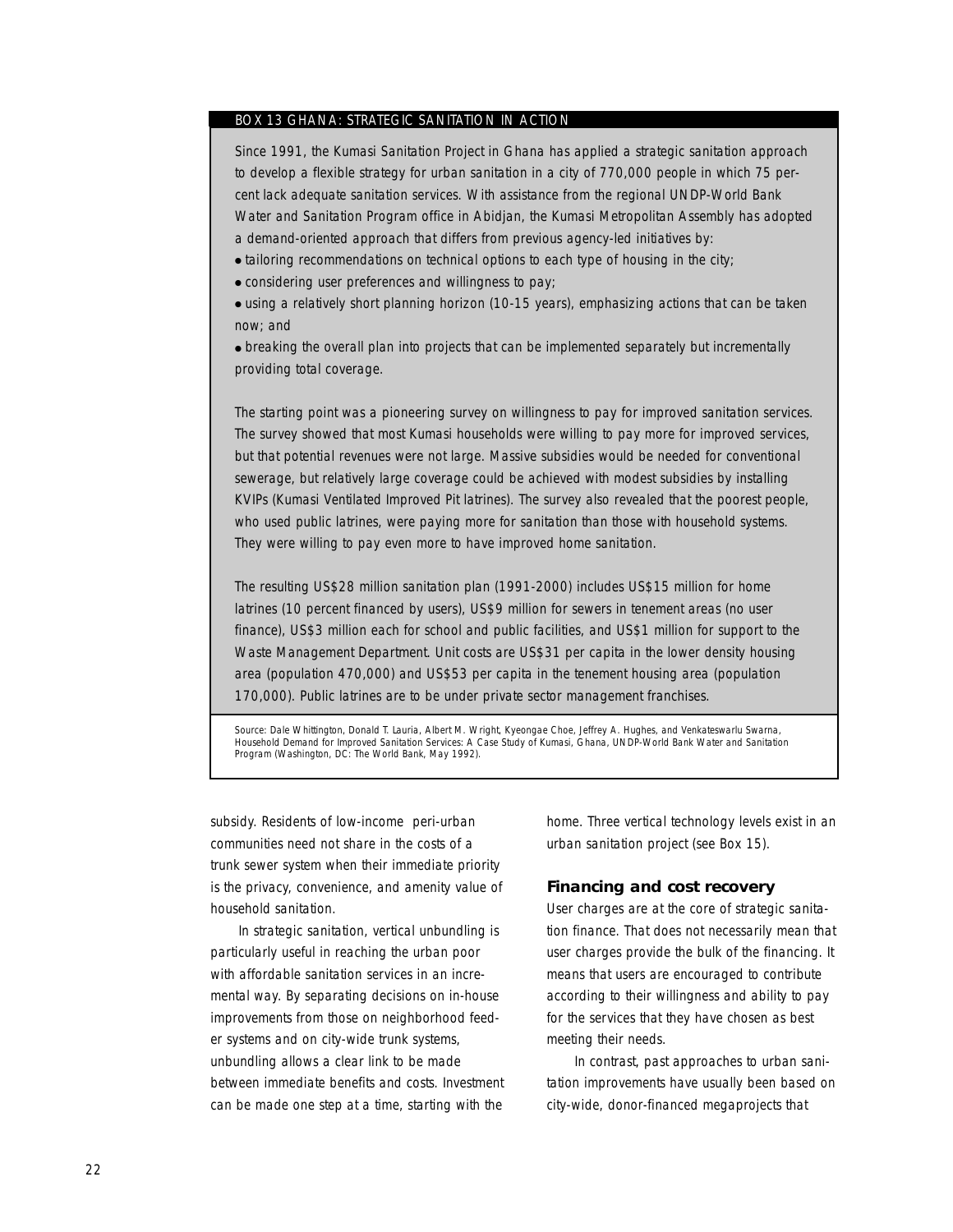attempt to address all the problems at once with little recognition of true priorities or user demands. In such projects the assumption that users do not have the means to pay for the full costs has generally gone untested and widespread subsidies have been provided in order to get projects off the ground. The result has been unsustainable programs achieving only minimal increases in coverage. When users were charged, expected levels of user payment were often based on rules of thumb, for example, that households could afford to pay up to 5 percent of their income for water and sanitation services combined. Experience and research have shown that such rules of thumb are unreliable and do not provide a sound basis for estimating revenues or residual financial requirements.

The demand-driven approach of strategic sanitation provides a way to think through how the costs of sanitation can best be shared. It also provides reliable information on the value that users place on sanitation improvements and on their willingness to pay for those benefits. This information generally shows that individual households place a relatively high value on sanitation services that provide them with a private, convenient, and odor-free facility that removes excreta and wastewater from the property or confines it conveniently within the property. Because of this, many peri-urban residents are willing to pay to cover the costs of on-site systems or a combination of private sanitary facilities and connection to a sewer close to the dwelling. There is also frequently sufficient value attached to removing the waste from blocks and neighborhoods for groups to justify organizing collective payments for these improvements or even for treatment to render the wastes innocuous. Similar reasoning applies at the city and water basin level.

This way of thinking about cost recovery leads to a model for financing sanitation improvements.

● Households pay the bulk of the costs incurred in providing on-site facilities such as bathrooms, toilets, septic tanks, and on-site sewer connections. ● Residents of a block collectively pay the additional cost incurred in collecting the wastes from individual houses and transporting these to the boundary of the block.

● Residents of a neighborhood collectively pay the additional cost incurred in collecting the wastes from blocks and transporting these to the boundary of the neighborhood (or in treating the neighborhood wastes).

• Residents of a city collectively pay the additional cost incurred in collecting the wastes from blocks and neighborhoods and transporting these to the boundary of the city (or in treating the city wastes).

• The stakeholders in a river basin or groundwater source—cities, farmers, industries, and environmentalists—collectively assess the value of different levels of water quality they wish to pay for, and agree on the assignment of financial responsibility for treatment and water quality management costs.

These financing principles are now being closely followed and selectively implemented in a number of countries. Most frequently, the financing challenge is to identify appropriate cost-sharing arrangements for strategic sanitation plans for some neighborhoods in a city. Examples of such investment programs for service provision and for broader river basin management of water quality are in place in Brazil, Ghana, Pakistan, the Ruhr River Basin in Germany, and in all major river basins in France.

**Direct user payments.** Are users willing to pay for sanitation improvements? Experience and research give a qualified yes to this question. The major qualification is that user willingness to pay extends to those benefits that users perceive and are able to internalize. User willingness to pay may not be sufficient to pay the full costs of systems, including trunk sewers and treatment. In these cases, complementary finance will be required to ensure the sustainability of services.

In urban areas where users have played a significant role in the determination of costs through their own choice of levels of service—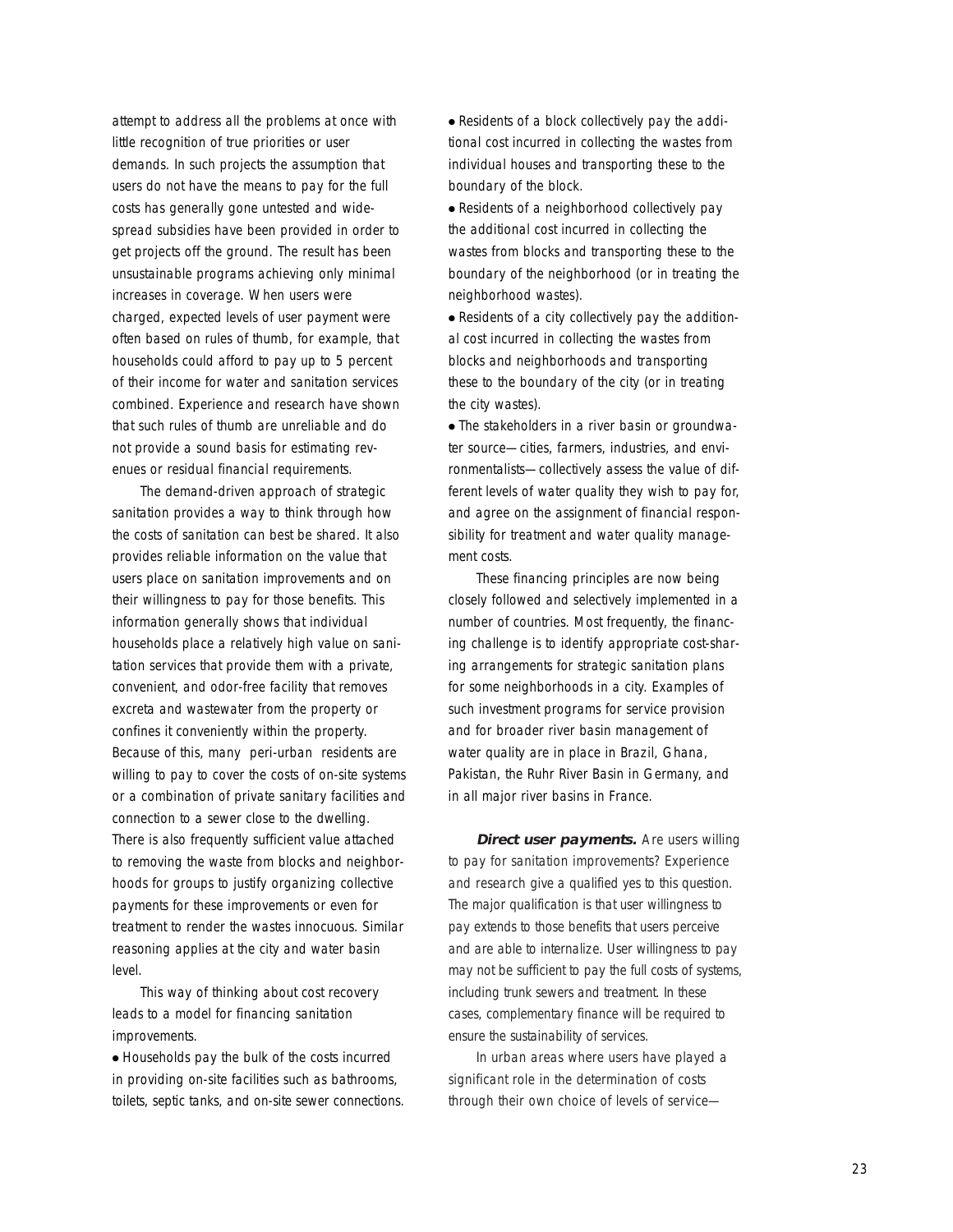## BOX 14 UNITED STATES: UNBUNDLING

The Sanitation Districts of Los Angeles County (SDLAC) is an alliance of 27 special districts under one administration. The basis of the special districts is the county Sanitation Districts Act of 1923, which provides that geographic drainage areas, rather than political boundaries, should be the determining factor delineating sanitation districts. A sanitation district may include single or multiple municipalities and unincorporated areas, or combinations of both. The sewer service area of the SDLAC is about 770 square miles (1970 sq. km) and encompasses 79 cities and unincorporated areas. It has a population of five million and wastewater flows ranging from 0.1 mgd (million gallons per day) to 365 mgd.

Community-level sewer systems (laterals) are the responsibility of individual communities that may take care of the systems themselves or enter into a contract with the LAC Department of Public Works. There are 11 satellite sewage treatment facilities treating sewage from some of the communities. The treated wastes are used for such things as irrigation of highway landscaping and golf courses.

Most of the effluent flows to a sewer network that has about 1,000 miles (1,600 km) of trunk sewers and 48 pumping stations. Wastes are treated in a joint wastewater treatment plant and five water reclamation plants. This is an example of vertical unbundling. In the same area, horizontal unbundling also takes place. Two separate agencies operate trunk sewer systems. The City of Los Angeles takes care of wastes from communities within the city boundaries; the SDLAC looks after the area outside the city and a number of smaller communities surrounding the city.

Source: Office of Information Services, Sanitation Districts of Los Angeles, "Joint Outfall Systems, Master Facilities Plan," Volume 1, Issue 1, March 1994.

such as the Orangi project in Pakistan, the Kumasi project in Ghana, and the PROSANEAR project in Brazil—user willingness to pay has generally been sufficient to cover the costs through direct payments and complementary payments through block and neighborhood groups. These experiences point to one major conclusion regarding user payment: user willingness to pay should be tested before considering cross-subsidies from other user groups or external provision of funds.

Is it necessary that all direct user payments be in cash? The answer is a qualified no. The qualification is necessary because in-kind payments need to meet two additional conditions to be as good as cash. First, the provision of in-kind services must be voluntary to count as a valid indicator of willingness to pay. In practice it is

sometimes difficult to determine whether or not this condition is met. Second, the provision of inkind services must tangibly reduce the real financial cost of providing the service. The value to be assigned to in-kind contributions is the costreduction achieved. There are numerous examples of the willingness of users to provide in-kind services during construction of facilities and their subsequent operation. The willingness tends to be greater during the construction phase and becomes more difficult to sustain in the operations phase.

Is household borrowing to finance user payments acceptable? Yes, and in fact the most effective systems for ensuring appropriate user payments for sanitation improvements have been those that insist on front-end payments for construction and access to the service. Availability of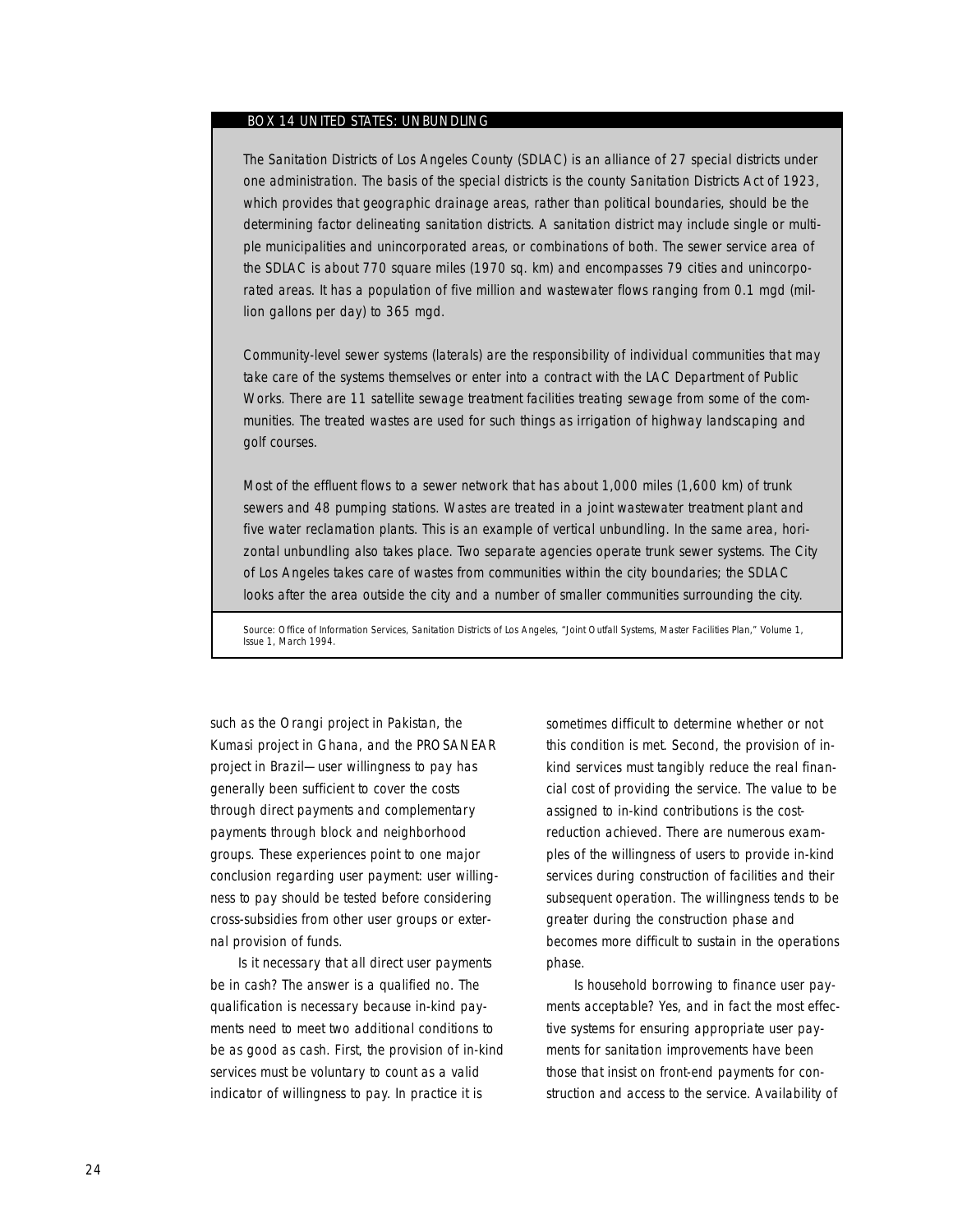## BOX 15 VERTICAL TECHNOLOGY LEVELS

● In-house infrastructure involves household level systems such as latrines, toilets, septic tanks, and house drains. The facilities are located at the point where the waste is generated and the benefit is to the individual householder. There are many separate installations scattered throughout the community. In comparison with other levels of investment, in-house systems have the lowest sunk costs. Householders' value judgments are straightforward, because benefits are direct. Market forces apply and there is great scope for privatization of service provision, with competition bringing cost savings. In some peri-urban settlements, lack of secure property rights may be an important issue inhibiting individuals from making investments.

● Feeder infrastructure relates to the neighborhood sewers or collection systems shared among occupants of a street or block of houses. The users have common interests in ensuring that the systems function properly. Decisionmaking and payment for feeder systems needs to be shared among the beneficiaries. Sometimes this may come about through a local agency responding to collective demands from groups of users. Incentives may be relevant as a means of stimulating demand, particularly if there is a need to spread the costs of trunk sewerage at a later date. Economies of scale begin to emerge, but sewer systems have higher costs than household sanitation. Market forces and private sector involvement help to keep down costs. Peer pressure encourages reluctant neighbors.

● Trunk infrastructure includes mains sewerage and treatment works serving an entire city or region. The large scale of the operation means high costs and appropriate economies of scale, but savings can be offset by restricted competition. Trunk systems are remote from users, who may not readily appreciate the benefits. Accordingly, user charges may not be the best way to recover investments. Decisions generally need to be made at the city government level, and operations and maintenance may be best funded through general city taxation. Privatization or other forms of private sector involvement are possible, with a need for regulatory safeguards.

credit to spread the front-end costs over time contributes to the willingness to pay for improvements or to seek access to existing improved systems. Though it relates principally to rural water supply, the Grameen Bank in Bangladesh is an example of such a system working to everyone's advantage (see Box 16).

One very successful example in the sanitation sector is the credit system in Lesotho's lowcost urban sanitation scheme (see Box 17). That system is based on treating a VIP latrine as a consumer item to be purchased through commercial credit. It is operated by the parastatal Lesotho Bank, which borrowers recognize as an efficient commercial institution. Poor repayment rates on other credit schemes were attributed to

borrowers recognizing the government's inefficiency in pursuing defaulters.

Unfortunately, borrowing does not work well in all cases. Credit is not available at a reasonable cost to many of the people who need it most. Where credit is available, repayment experience may be sufficiently poor that the capital base of the lending organization becomes depleted and needs periodic replenishment. The risk premium may be so high that the cost of the funds outweighs the advantage of borrowing.

**Collective payments from block and neighborhood groups.** Either traditional, non-formal kinship groups or non-governmental civic organizations may be effective in providing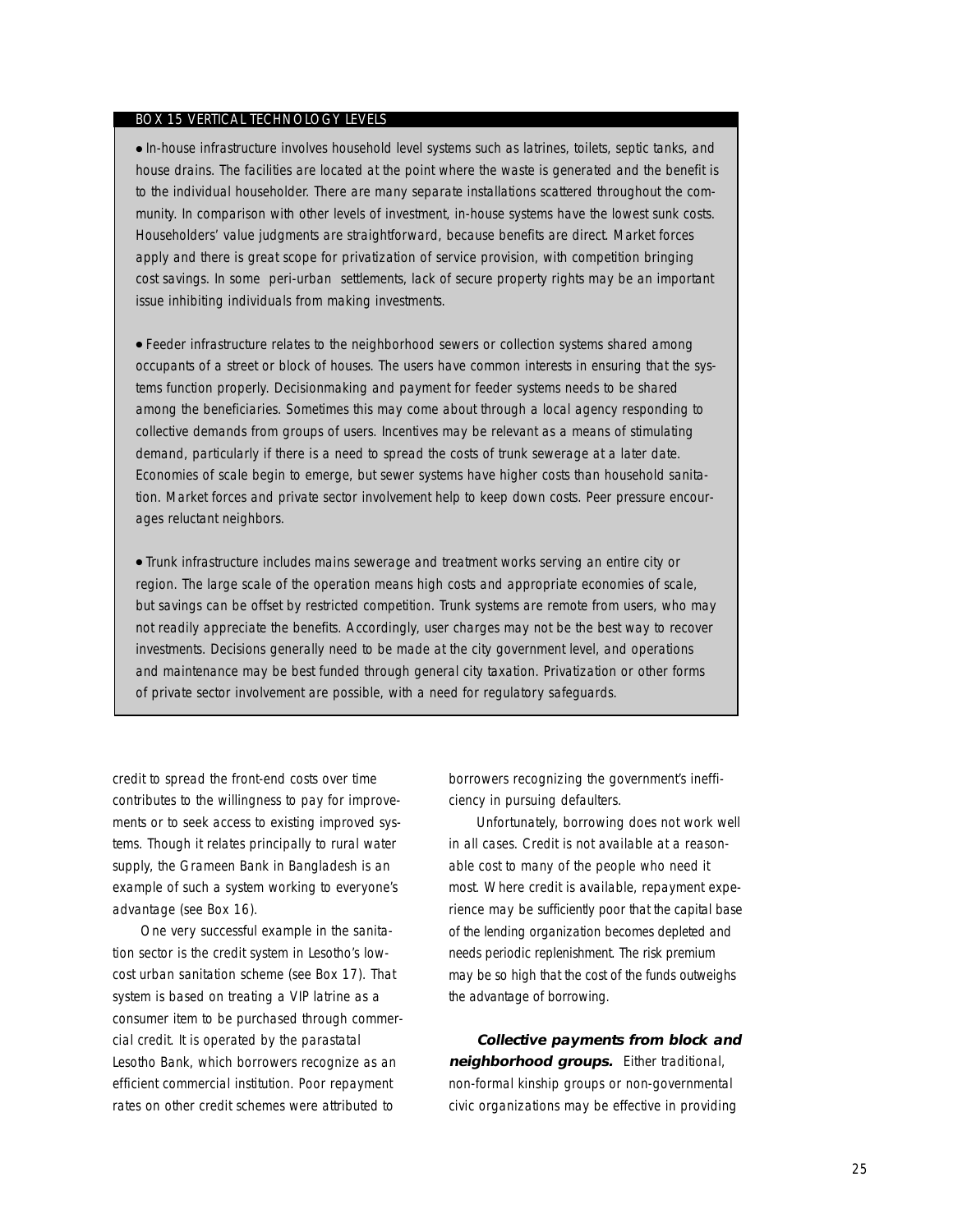#### BOX 16 BANGLADESH: GRAMEEN BANK'S CREDIT FOR THE POOR

The Grameen Bank is well known as a provider of credit to more than 2 million poor and landless people in Bangladesh. A large proportion of the clients are women. The bank's great innovation has been to find an alternative to traditional forms of collatoral. The key principle is that if any borrower defaults, the group to which that borrower belongs is no longer considered creditworthy and is no longer eligible for loans.

In recent years, the lending of the Grameen Bank for rural water supplies has risen dramatically. Since early 1992. The bank has provided loans for about 70,000 tubewells. In 1993, it lent about US\$16 million. The interest rate charged on loans for tubewells is 20 percent, repayable over two years in weekly installments. The handpumps are procured locally by the borrowers, either from the Public Health Engineering Department or from local private manufacturers.

Source: UNICEF data as cited in: Ismail Serageldin, *Water Supply, Sanitation, and Environmental Sustainability: The Financing Challenge.* Directions in Development. (Washington, DC: The World Bank, 1994).

communal services and organizing collective payments. Some institutional researchers point to difficulties in exercising group decisionmaking and in interpreting group decisions. For example, how representative are the decisions of group consensus, and how strong is the commitment of individual members of the group to the group's decisions?

In the Orangi case, neighborhood groups helped provide finance for neighborhood collection systems. They also became strong enough to encourage additional government financing for trunk sewers to supplement the neighborhood systems. In both Orangi and PROSANEAR, the groups were able to persuade more individual residents to sign on to the less costly neighborhood schemes, and to keep them clean, than the existing sanitation organizations had been able to do. Neighborhood groups were also instrumental in convincing the technical staff of these organizations that cheaper systems could work well, at costs that households were willing to pay.

**Collective payments from local and national governments.** Directly or indirectly, the government participates in the financing of sanitation services in virtually all countries. Governments supplement user payments for sanitation through direct and indirect financial support to users and through allocations of funds for investments and operations. They mobilize financial resources for this support predominantly through taxes and by controlling credit allocations from financial institutions, internal and external borrowing, and external grant sources.

On average during the last half of the 1980s, governments allocated finances amounting to about half of one percent of GDP to the water and sanitation sector in developing countries, with less than half this amount going to finance sanitation.<sup>7</sup> Whether this aggregate amount is the correct one will not be addressed here. What will be discussed are the rules under which government finances are utilized, how they are allocated, and their impact on achievement of sector objectives and sector performance.

The financial premise of the strategic sanitation approach is to base financial requirements on what is worthwhile to finance, rather than assuming that if something can be financed, it is worthwhile. Government finance has been extensively used in the past as a substitute for user charges and has benefited those who already have access to services, rather than compensating service providers for the external benefits of extending services to users who are not willing or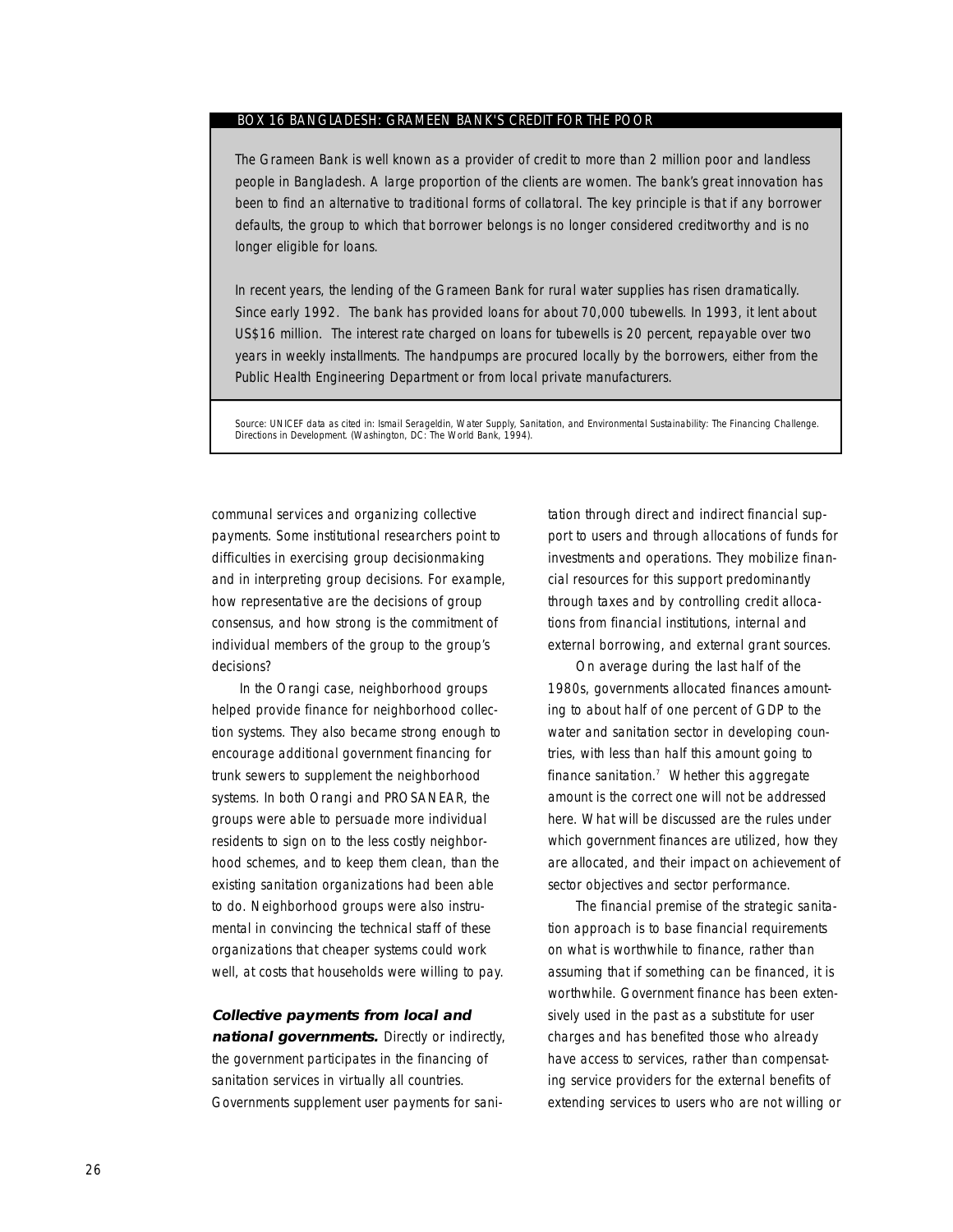## BOX 17 LESOTHO: CREDIT FOR VIP'S

The low-cost urban sanitation program in Lesotho has achieved a remarkable degree of sustainability by recovering all the costs of VIP latrine construction from users. It does so by promoting the latrines as valuable consumer items and by providing commercial loans through the parastatal Lesotho Bank.

Loans are arranged by the project team, which also helps users to find a qualified builder. Normal interest rates apply and loans are repaid in 20 installments over 24 months, leaving out December and January, when Christmas expenses and school fees often deplete household budgets.

Source: Isabel C. Blackett, *Low-Cost Urban Sanitation in Lesotho*. UNDP-World Bank Water and Sanitation Program, Discussion Paper Series, Number 10, (Washington, DC:The World Bank 1994).

able to pay the full cost. One outcome of this policy has been a continuing reluctance to extend service coverage to the poor. Somewhat paradoxically, this policy has also resulted in relatively little expansion of treatment facilities to protect water sources and insufficient maintenance of existing facilities for those with connections.

In most countries, more financial support has come from central government than from local government. This may be partly justified if central government tax collection is more efficient and if central government can mobilize greater external financial resources. On the other hand, when urban areas with waterborne sewerage systems do not pay the costs of the trunk networks that remove the liquid waste from the immediate urban environment, this benefit is being paid for by others who do not generally benefit from it. Local urban governments generally do not object to this arrangement because, if they are lucky enough or powerful enough to get these facilities paid for by others, they do not have to raise their own direct taxes, such as property taxes. This contributes to the inefficiency in sanitation finance, since such local direct taxes would more efficiently link payment to benefits received.

A further irony of this arrangement is that urban governments (since they do not generally repay the central government for the assets provided) consider any income from users in excess of operations and maintenance expenditures as net revenue, even though sanitation charges do not come close to full cost recovery. Since this net revenue is often a discretionary fund for local government, it can be used to finance shortfalls in other local expenditures rather than being reinvested in the improvement of sanitation services.

## **Adopting a Strategic Sanitation Approach**

Two sets of actions are required in adopting strategic sanitation: formulation of a demandbased policy, and development of an institutional framework to provide the incentive structure to induce the key players in the sector to implement the policy. The sectoral and project-level institutional framework should be in place before attempting to implement the demand-based approach. It should be adaptable and able to respond to new developments and lessons from experience. See Box 18 on the adaptive approach being used in the PROSANEAR project.

### **Formulating a demand-based policy**

National and municipal governments and service utilities work within agreed-upon budgets. They need rolling programs and priority criteria to forecast investment needs and to assign funds. Some elements of the demand-based approach may appear to inhibit accurate planning: if investment is to be demand-driven, how can agencies know in advance where and to what extent investments should occur? The answer is that dynamic financial planning modeling (for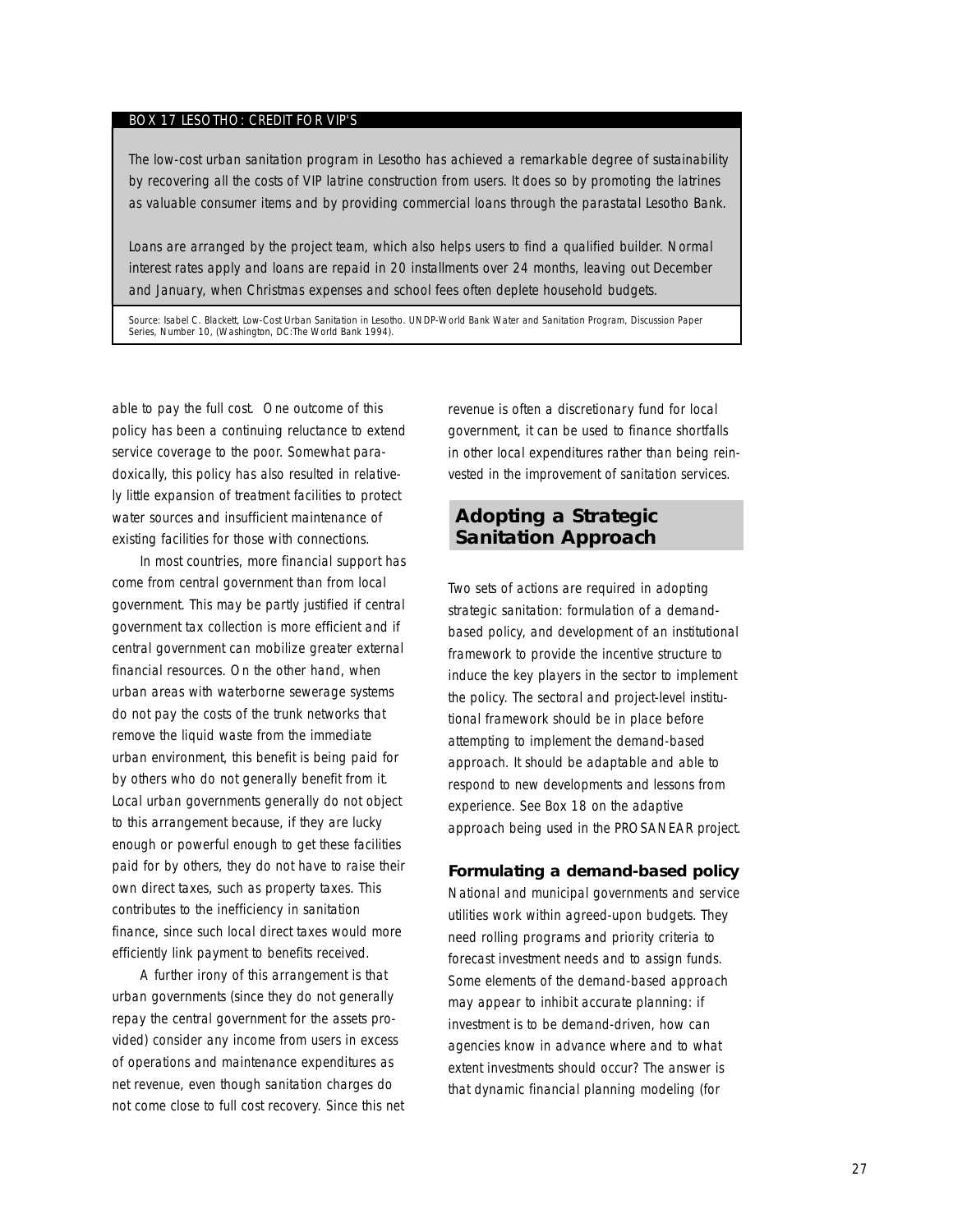## BOX 18 BRAZIL: APPLYING PLANNING INNOVATIONS IN PROSANEAR

The Water and Sanitation Program for Low-Income Urban Populations (PROSANEAR) project in Brazil is investing US\$100 million to provide water and sanitation infrastructure to about 800,000 people in low-income areas in eleven cities in different regions.

Participation should be tailored to the population. The PROSANEAR project has taken a variety of approaches to involve beneficiaries in the design of subprojects. In one approach, leaders of community organizations are consulted on basic choices, and the details are then worked out with actual beneficiaries. In another approach, agreement is reached between design engineers and beneficiaries directly, in consultation with community leaders and organizations. In both approaches, conflicts of interest between the water company and community-based organizations are resolved through negotiation, with the project design consultant as facilitator. Preliminary data indicate that these two approaches have dramatically lowered per capita investment costs and increased the sense of project ownership among communities.

Engineers need to adapt. In PROSANEAR, the participatory process has directly affected the kind of engineering advice used. For example, water companies were required to award project design consultancies to a consortium of engineering firms or firms working with nongovernmental organizations that specialize in community participation. The supervision team at the national level encouraged project design consultants and water company engineers to discuss plans with beneficiaries before agreeing on final proposals.

Donors need to adjust their practices. The Brazilian project was approved by the World Bank without blueprints of targeted service levels or delivery systems. Instead, the appraisal reports provided broad principles for project execution and indicative targets for benefits and costs, leaving much of the design to be developed during implementation. The external donor must provide intensive supervision to work out details of the subprojects as chosen by the communities and to monitor and evaluate implementation. Experience so far shows that these learning-intensive, participatory projects can reduce capital costs, although they also entail increased investment of staff time from the donor.

Adapted from: The World Bank, *World Development Report 1994: Infrastructure for Development*, (New York: Oxford University Press, 1994).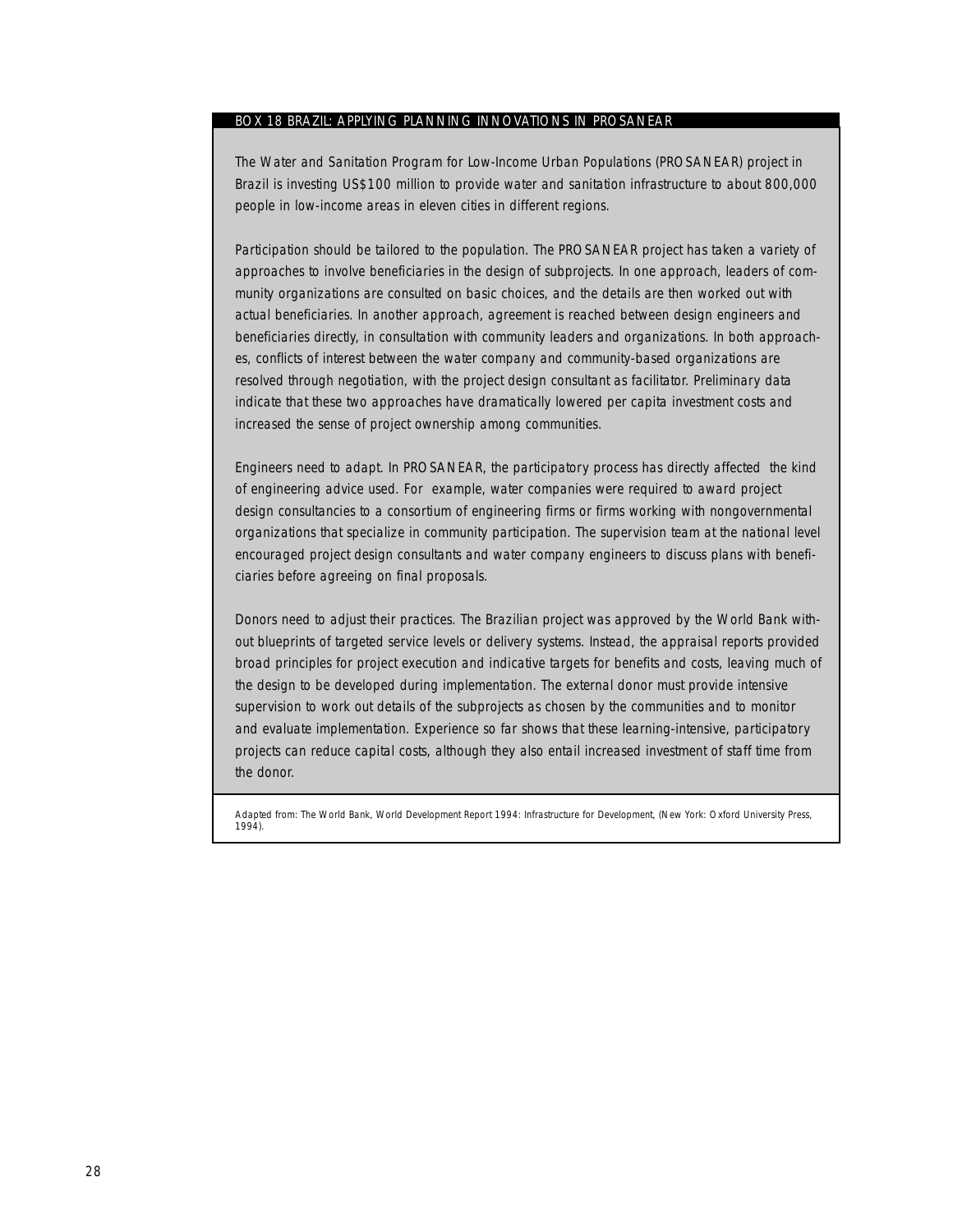local government demand), consumer demand studies (for demand at the household and neighborhood levels), and eligibility criteria linked to the strategic use of incentives not only overcome this apparent problem but in fact lead to more dependable forecasting of resource needs.

Willingness-to-pay consumer surveys provide planners with the type of demand-based data needed to assess likely user choices without prescribing solutions for individual communities. When the sample includes households from all income levels, planners can extrapolate with confidence. From the aggregated data, analysts can predict the take-up rate for different options accurately enough for preliminary budgeting and procurement planning, while still allowing individual communities to make their own decisions later. This helps planners to rule out inappropriate investment options and help avoid waster investments in expensive sewer networks for which cost recovery cannot be achieved.

The take-up rate for household systems, feeder networks, and trunk sewers is also a useful basis for unbundling proposed investments into affordable packages and for developing alternative financing methods for different services.

Though need-based criteria such as health and poverty indicators, water scarcity, and environmental degradation may still guide planners to selections of regions to be served first, the simultaneous occurrence of both user and local government demands in the same geographical area should be the main criterion for determining investment priorities within cities. Demand-based criteria may include commitments to pay a high proportion of costs, to undertake maintenance commitments, and to institute self-help hygiene improvement programs. This criteria helps planners to avoid risky investments and to forecast cost recovery and support needs.

## **Institutional frameworks**

The key functions of agencies in the sanitation sector are policy formulation, regulation, investment, operations and maintenance of sanitation facilities, and the commercial activity of supplying customers with desired sanitation services. Traditionally, these functions have been carried out in many developing countries in a supply-driven way with a high degree of centralized control, little local accountability, and little involvement of consumers. The consequence has been failure to cope with the growing problems of urban sanitation.

Until recently, capacity building and improvements in administrative procedures were considered the most important elements needed to boost institutional performance. Experiences at the World Bank and elsewhere suggest that such efforts may have little or no long-term effects on performance, unless they are accompanied by changes in the internal and external incentives and constraints that staff face. People need to be motivated to use their improved skills and improved administrative procedures.

A demand-driven approach requires new types of institutional arrangements. Roles and responsibilities need to be shared differently among the many stakeholders and with different regulatory and enforcement needs. The goal of the institutional framework in strategic sanitation is to create incentives that are compatible with the goals of investment and operational efficiencies. Incentives are needed for participation of users at all stages, for transparency and accountability, for management at the lowest appropriate level, for use of a step-by-step approach, and for competition and private sector participation. When institutional goals and incentives are well matched, individuals make decisions that produce outcomes that are both personally and institutionally rewarding, generating net benefits for all.

**Minimizing transactions costs.** In developing an appropriate institutional framework, one of the prime considerations has to be transactions costs, the operating costs of the institutions. Transactions costs are unavoidable; the aim is to keep them as low as possible consistent with operational goals. They include coordination costs, strategic costs, and information search costs.

Coordination costs arise from the time and effort used to negotiate, monitor, and enforce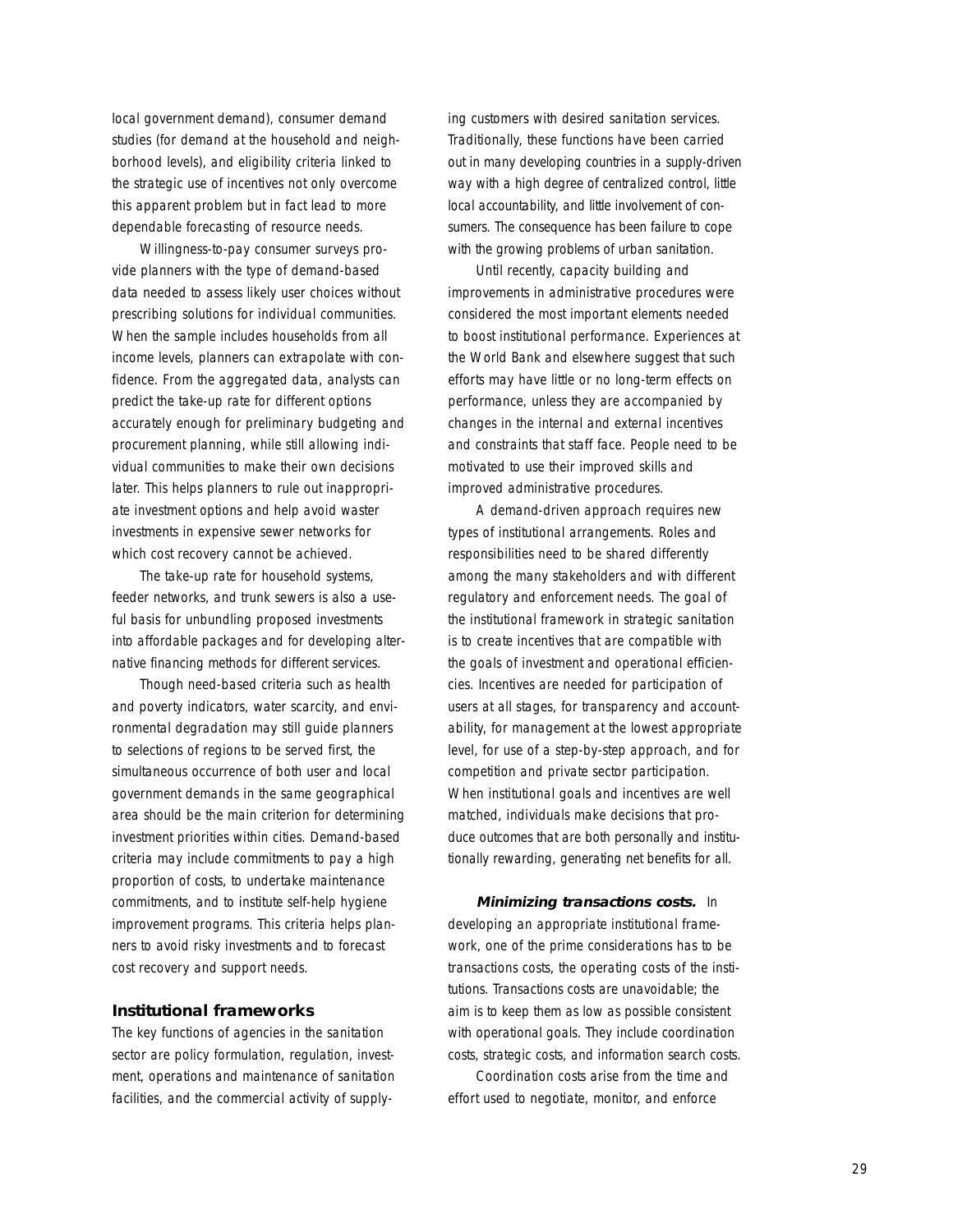## BOX 19 PHILIPPINES: DESIGNING PROJECTS FOR STRATEGIC SANITATION

Project planners have built strategic sanitation features into the design of the Water Development District Project (WDDP) in the Philippines:

*Demand orientation*. The WDDP is designed to be demand-driven by consumers and by local and national government. Local government demand has been used to make final decisions about which cities to include in the project. The selection of communities and service areas within cities is based on local demand. The only exception is that connection to the sewer system is mandatory in the central business district.

*Demand assessment.* Household demand is assessed through use of the contingent valuation method and user consultations in neighborhoods. Local government demand was expressed through voting and resolutions by local government assemblies. The voting followed a number of presentations by project staff to the assemblies and to local government officials. Four of the six cities for which pre-appraisals were conducted decided to participate in the project.

*Financing*. The capital works in the project are to be financed from a loan from the World Bank. These funds will be channeled through a local financial intermediary, the Land Bank of the Philippines. Operations and maintenance costs will be financed by local water companies. These companies will enter into a concession arrangement for operations and maintenance of the installed systems.

*Cost recovery and financial sustainability*. The project is designed for full cost recovery of both the capital and operations and maintenance costs. Capital costs will be recovered partly from projected city revenues from local taxes and partly from an annual allocation of funds (IRA) from the central government to local governments. Operations and maintenance costs are to be recovered through a sewer tariff that is to be integrated with the water tariff.

*Rules*. The project is guided by a national policy and strategy that states that investments in sanitation should be demand driven. Sewer systems are horizontally unbundled whenever feasible to reduce the number of pumping stations needed and to reduce pumping costs. Decentralized treatment systems are to be used to prevent environmental pollution.

*Referees.* A national level agency, the National Economic Development Agency serves as the referree to ensure compliance with demand by local governments. The Land Bank of the Philippines is the referee for debt repayment of capital costs. Within cities, the Local Water Utilities Administration, through its Central Program Support Office for Sewerage and Sanitation is responsible for helping cities follow the demand-based aproach in selecting neighborhoods and service areas for inclusion in city projects. The local water companies are empowered to enforce payment of sewer charges.

*Rewards and sanctions.* The Land Bank of the Philippines has the power to intercept the flow of IRAs to local governments that default in their debt servicing. Payments of the sewer tariff will not be separated from the water bill. This is intended to empower local water companies to cut off the supply of water to customers who default in paying the integrated water and sewer bills.

Source: The World Bank, "Staff Appraisal Report. Republic of the Philippines: Water Districts Development Project," Report No. 16526- PH, The World Bank, East Asia and Pacific Region, Urban Development Unit, Washington, DC, July 29, 1997.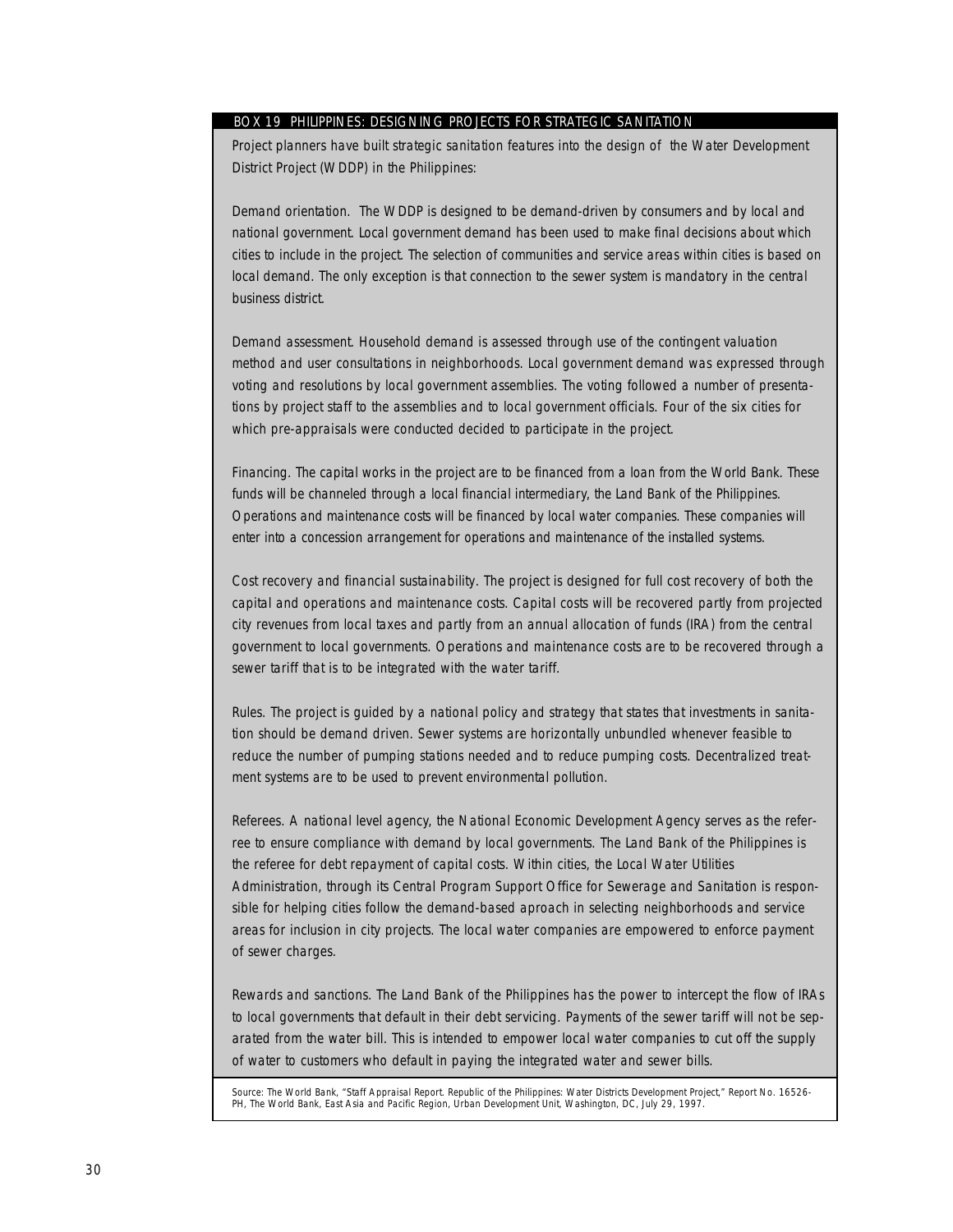contractual agreements among various partners. Coordination costs also include time and other resources spent in gathering information about local conditions, aggregating willingness-to-pay data, holding community meetings, publicizing the project, and seeking user feedback.

Strategic costs arise from the opportunistic behavior of individuals when refereeing is expensive and verification costs high. Free-rider and shirking problems are included in this category, as are problems that arise when stakeholder interests differ. For example in the Ghana Community Water and Sanitation Project financed by the World Bank, participating communities are to be given new equipment by central authorities on the condition that it will not be replaced if it has not been maintained. Since higher-level authorities are unlikely to have full information about local maintenance efforts, local leaders have little incentive to maintain their equipment. Strategic cost problems tend to lead to under-investment and faster rates of deterioration of sanitation infrastructure and so contribute to unsustainable facilities. They are more likely to occur with centralized institutional arrangements; decentralized arrangements with accountability to local authorities and consumers can help to reduce strategic costs.

Information search costs arise from the need to collect, aggregate, and analyze dispersed information on user preferences and technical aspects of the project, and to make this information available to relevant stakeholders. Monitoring and evaluation costs are also included in this category.

In seeking to keep transactions costs down, it is important to realize that trade-offs exist among the different forms of transactions costs. The more information that parties to a transaction have about one another, the lower the strategic and coordination costs. For example, in communities with good social networking, shirking and free-rider problems tend to be less common. Coordination costs are also likely to be low because members get to know and trust one another. Conversely, savings in information

search costs may lead to higher coordination and strategic costs. Inadequate coordination also creates incentives for strategic behavior and can lead to increased strategic costs.

#### **Sector-and project-level frameworks.**

The sector-level institutional and legislative framework provides the ground rules for all sanitation investments. It should define the roles of local governments and higher tier governments, beneficiaries, non-formal institutions, government utilities, private sector enterprises, NGOs, and external support agencies, taking care to include women's groups and women beneficiaries. The framework should address the implications of a demand-based approach for resource allocation, technology choice, and choice of financing arrangements.

This sector-level framework needs to be consistent with financing and cost recovery policies, which includes sources of finance for capital works—users, private sources, government, and external support agencies. It should also involve sources of finance for operations and maintenance of physical infrastructure. The framework needs to set out policies on fiscal equivalence, poverty alleviation, and local decisionmaking. Policies on the use of cash and in-kind contributions should be defined. In accordance with the policies on accountability and fiscal equivalence, the institutional framework should give users the authority to question investment choices and to examine financial statements of the provision and production entities.

Low-cost provisions are needed for monitoring compliance with sector rules and for rewarding compliance and penalizing those who violate the rules. The final step in the design for the institutional framework is a check to find out if the resulting incentive structure is consistent with the goals of investment and operational efficiency and to make necessary corrections if it is not.

Project-specific institutional frameworks are also needed to enable service providers to adapt the ground rules to local circumstances. The project-specific institutional framework should define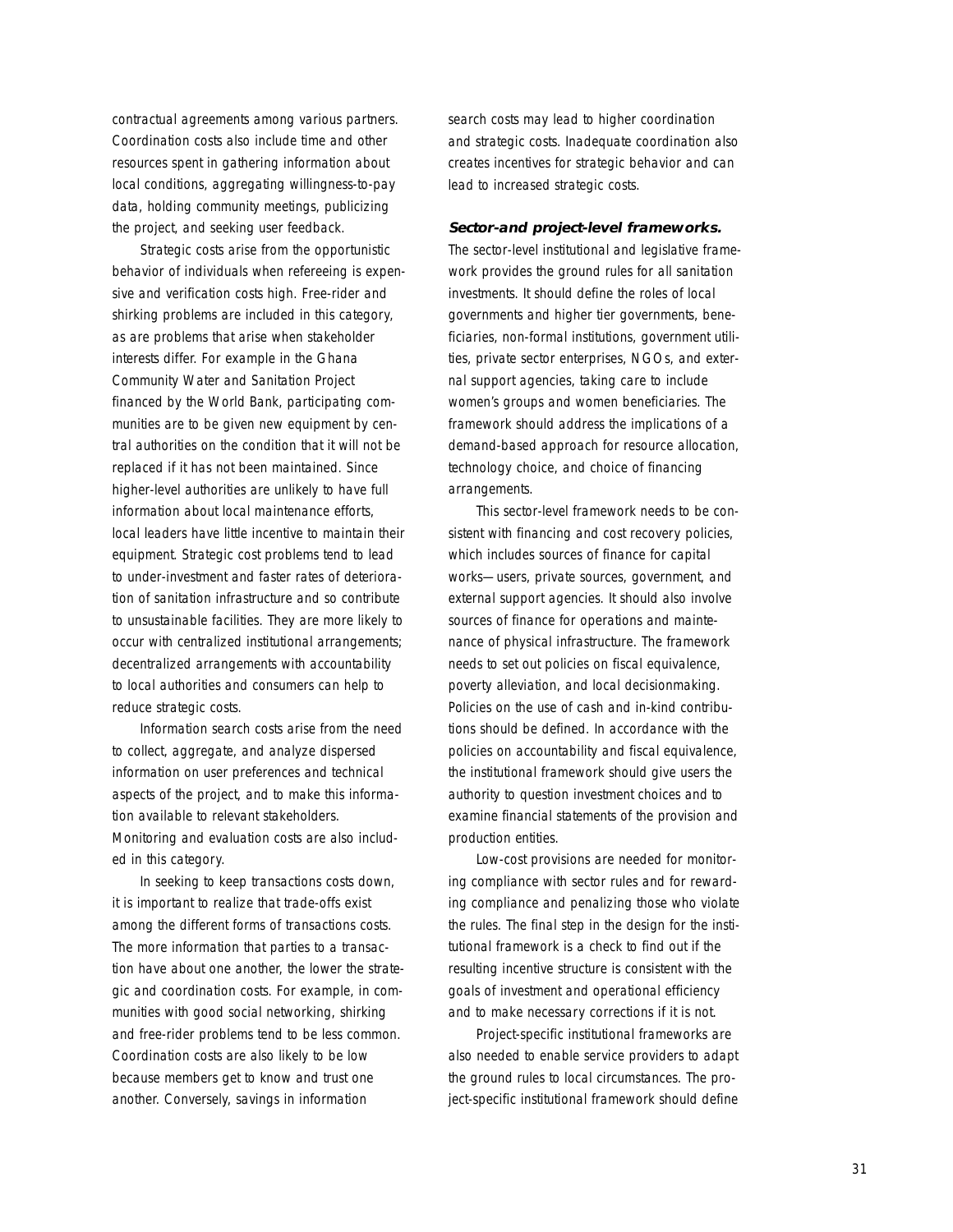specific project goals and set policy on how boundaries of service areas are to be fixed. It should also define a mechanism for resolving disputes. At the project level, planners and designers need criteria for determining benefits, service areas, and technologies. The range of possible benefits includes coverage, health, economic productivity, and safeguarding environmental amenities. The project framework should specify in advance policies on technology choice, service zone selection, and cost recovery. Provision should be made for the application of graduated sanctions against free-riders and other breaches of the rules.

#### **Strategies for institutional design**

The challenge in developing an institutional framework for the sanitation sector is to achieve investment and operational efficiency with low transaction costs. The World Bank's 1994 World Development Report identified three strategies for addressing this challenge:

- applying commercial principles;
- broadening competition; and
- involving non-formal institutions.<sup>8</sup>

**Applying commercial principles.** The basis of this strategy is that sanitation is an industry producing services to meet the demands of users and should therefore be operated with a business orientation.

Performance objectives should be limited, well-focused, and defined to include quantitative targets such as coverage, capacity expansion, profitability, and productivity, and qualitative targets such as improvements in the management of information and internal control systems. A high degree of managerial autonomy with hard budget constraints should be maintained and an incentive system should ensure clear accountability to customers and the providers of capital. Sound financial and accounting systems should provide managers with clear objectives. Commercial principles call for good customer relations, demand-driven investment choices and tariff structures, and tariffs designed to cover at least the

costs of operations and maintenance. They also call for effective cost accounting and attention to staffing problems, particularly overstaffing.

One way of introducing commercial practices in public sanitation utilities is through performance agreements. A key element is a built-in incentive system that relates to the duration of the agreement. Experience in Korea and Mexico shows that short duration agreements—a year, for example—to be more effective because they allow for more frequent assessments. Under performance agreements, manager and worker performance is evaluated and ranked using such criteria as service quality, productivity, and administrative and financial efficiency.

Other key elements of such agreements are increased managerial autonomy and rewards for the manager and workers when agreed-upon targets are achieved. Rewards may include publication of performance-based ranking of managers and enterprises; monetary rewards and prizes for the best managers and the best enterprises; or annual bonuses and career prospects for managers linked to the ranking of their companies. Some agreements in India and Mexico have included bonuses of up to 35 percent of total wages.

Another mechanism for creating commercial operations is through corporatization or giving the enterprise the same independent legal status as a private firm. Corporatization insulates utilities from government constraints and pressures while allowing the government to continue to set basic goals. This is best done through explicit contracts.

**Broadening competition.** Competition is a powerful instrument for promoting investment and operational efficiency, providing users with options in service and suppliers, and improving the accountability of service suppliers to users. Competition may be enhanced by creating equal access to production activities by a number of public and private enterprises as well as private voluntary bodies. This should be supported by equal access to an independent arbitration or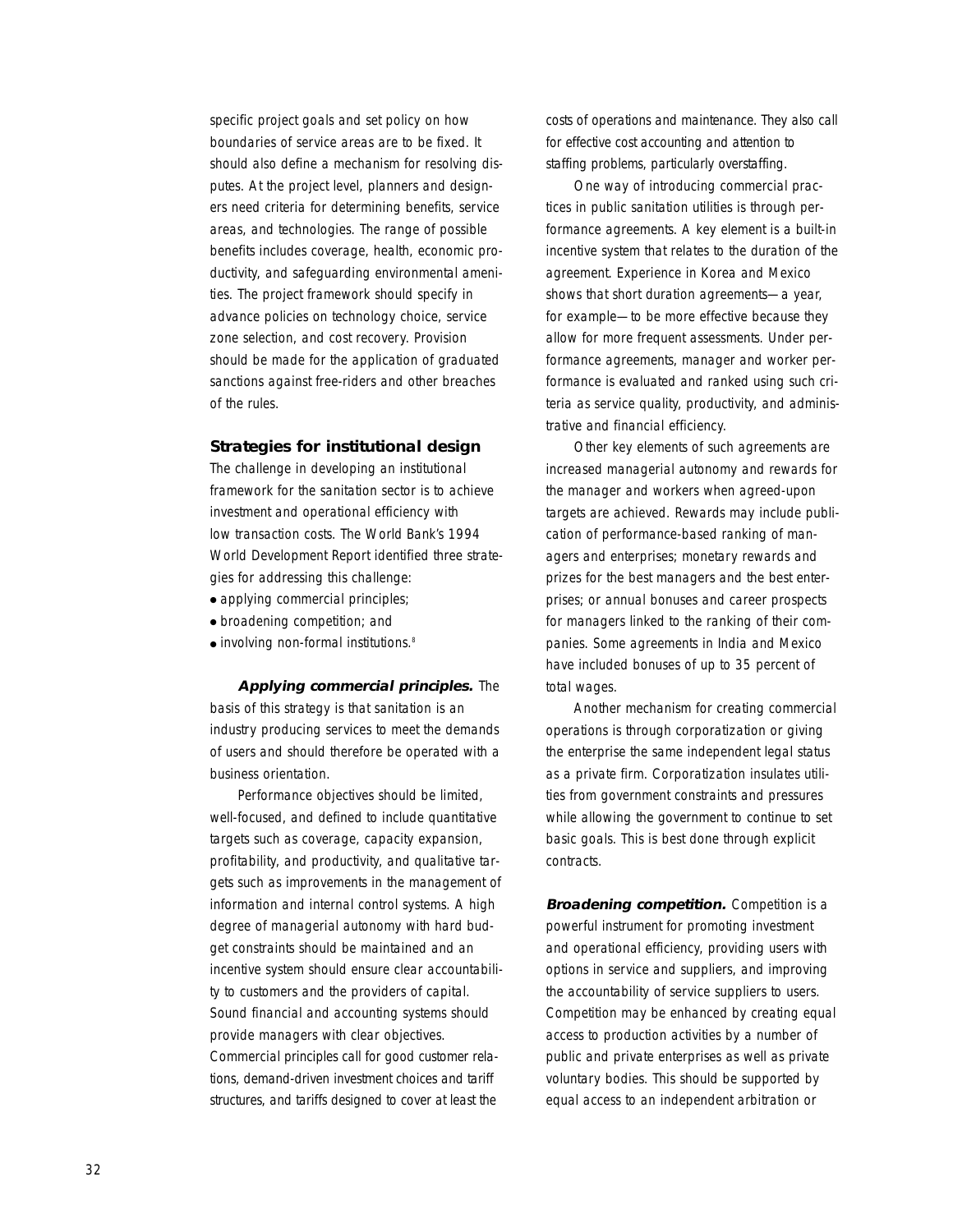dispute resolution service. A number of instruments can also serve as competition surrogates. An example is transparency brought about through open decisionmaking processes, or by giving special interest and user groups the opportunity to voice their preferences and hold provision and production units accountable for the quality of their services. Decentralization and local decisionmaking are effective instruments for improving transparency and accountability. More explicit ways of introducing competition in the sanitation sector include service contracts, management contracts, lease contracts, and concessions.

*Service contracts* transfer to private enterprises the responsibility for delivering specific services for a period of a few years. They may also be used to obtain specific skills lacking in a local authority or a public utility, such as engineering skills needed to develop a new sanitation project for public or private funding. Contracts should be awarded through competitive tendering. They may also be awarded by auctioning off the service to the company that offers to deliver the desired service at the lowest price to consumers. In this case, the auctions may be repeated at short intervals to ensure that consumers obtain the best possible terms. The local authority or public provider sets performance criteria, evaluates bidders, supervises contractors, and pays fees that may be lump sum, unit costs, or based on some other contractual basis.

Service contracts offer a versatile means of carrying out many tasks. They have been used for meter reading and fee collection in the water supply and sewerage sectors in Chile since the 1970s. The Santiago public water company even encourages employees to leave their jobs to become independent and compete for service contracts. Service contracts may also be used for operations and maintenance of parts of a sanitation system, such as a neighborhood feeder sewer systems or a decentralized sewage treatment plant. When they are used for maintenance, consideration should be given to creating service contracts of sufficient duration and scope

to justify acquisition and capitalization of special equipment by the contractor.

*Management contracts* transfer the responsibility for a broad range of operations and maintenance to private contractors. Management contracts may be used for operation of an entire sanitation system or for major parts of it. Multiple suppliers may compete for contracts that may be renewed every one to three years. This can be a useful interim arrangement pending preparation of more comprehensive contracts for leasing or concessions while reform of the regulatory framework for the sector is underway.

In some cases, contractors receive a set fee for services rendered. If contractors cannot control key functions like staffing, procurement, and working capital, they should not be held fully accountable for overall results. Alternatively, when compensation is linked to performance, contractors take commercial risks and should be given autonomy in day-to-day management decisions. Management contracts work better when compensation involves incentive payments for such factors as increased connections and effluent quality.

In a *lease contract,* the government or a local authority develops and installs the physical facilities required to produce services and a private contractor pays for the exclusive right to operate them and generate a flow of services over an extended period of time. This right is sometimes called a franchise or a license. The contractor is generally awarded the lease for a period of six to ten years, and bears most of the commercial risks, but not the financial risk associated with large investments in physical plants. A successful small-scale example can be found in Kumasi, Ghana. Public toilet facilities in Kumasi belong to the Kumasi Metropolitan Assembly (KMA) but are leased to private operators who pay the KMA an agreed-upon monthly fee.

*Concessions* incorporate all the elements of leases, plus the contractor also assumes responsibility for capital investment. The contract is between the private contractor and a public authority; the public authority delegates its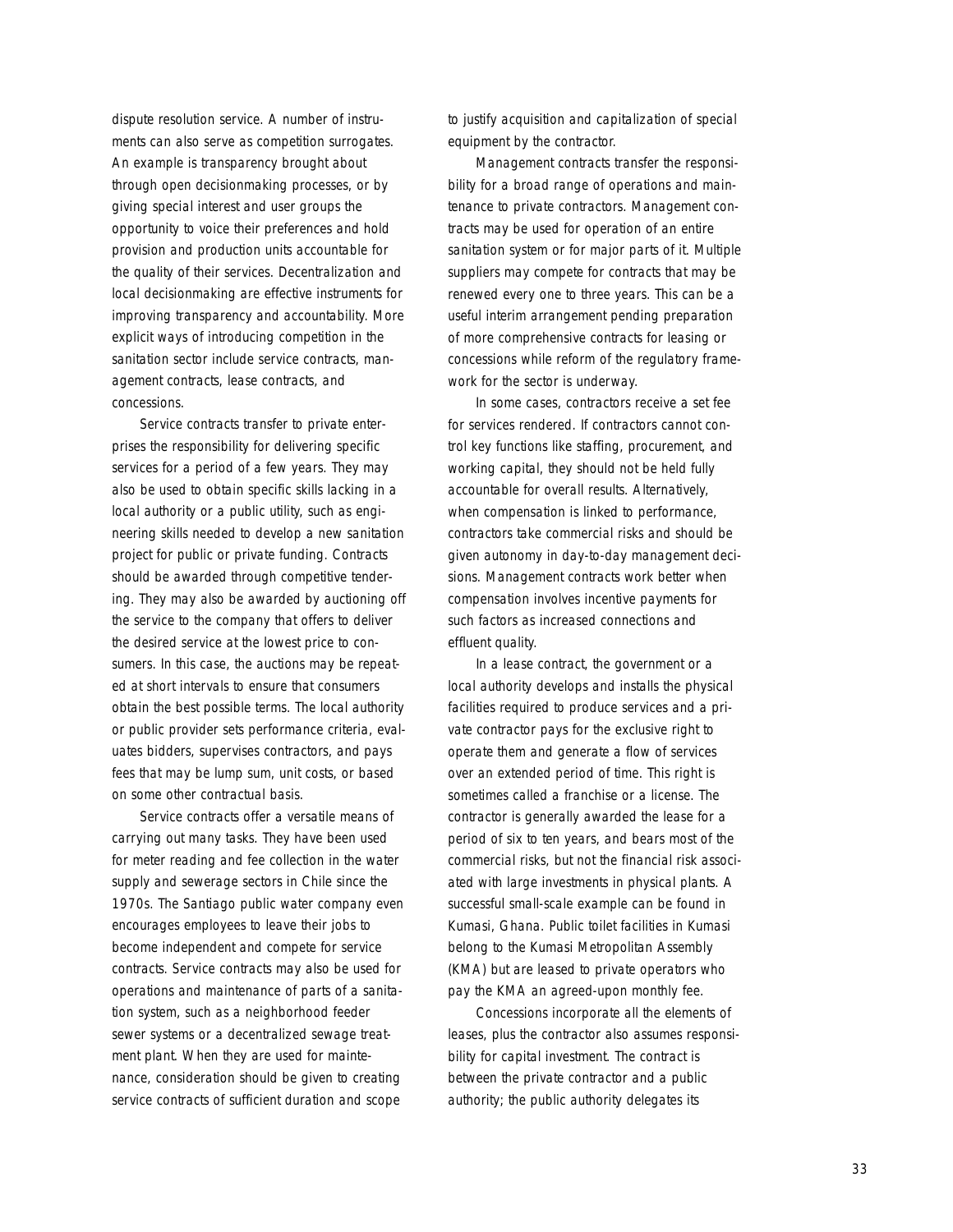authority to the successful contractor; and the contractor provides the service at its own risk and is paid by users. The assets revert to the public authority at the end of the concession period, which may be as long as 30 years. Three possible solutions may be considered at the end of the concession: extension of the contract, rebidding, or takeover by the public authority.

Concessions involve four parties: the concessionaire, the public authority, users, and a regulator to balance the interests of the other three parties. The system works well when consumers are willing to pay required tariffs, where there is commitment to protect the interest of the concessionaire, and where there is sufficient regulatory capacity. A national institutional capacity is required to design the appropriate incentive structure, prepare and implement bidding and re-bidding processes, and to monitor the concessionaire's performance.

Experience suggests that contractors should be allowed to construct and operate systems the way they want. Strong performance incentives are important. Incentives for concessionaires to maintain and expand physical infrastructure can include asking them to sign a performance bond and hiring an independent party to check compliance. This can have repercussions on the pricing of services—the higher the bond, the higher the pricing—but the problem may be reduced by including a clause that allows the private operator to recoup some of the bond money in return for good performance. Another option is to allow for compensation to be paid to the operator if the assets are found to be in good condition. If the possibility of rebidding is made clear at the outset, it may create an incentive for good maintenance of the assets.

Concessions are flexible but they may require lengthy negotiations. It is important to discourage early negotiations and identify strong operators. It is good practice for interested governments to start concessions with pilot operations so that they can learn from experience and establish successful precedents. This helps in building up trust and makes future negotiations easier.

**Involving non-formal institutions.** The application of commercial principles and the broadening of competition are important tools for improving the performance of formal institutions in the development and supply of sanitation services. But formal institutions often do not serve residents of peri-urban areas, and non-formal institutions step in even when the services they provide are more expensive or of poorer quality. Non-formal institutions make significant contributions by filling gaps in service in urban areas and in supplying services to rural areas.

Experience has shown that where such nonformal institutions exist, their involvement in the development and implementation of sanitation projects helps to enhance the chances of success. Non-formal institutions have several roles. As neighborhood or residents' representatives, they help to aggregate consumer demand and serve as intermediaries between consumers and service providers. In this capacity, they help to reduce the transactions costs incurred in negotiation and coordination because their involvement brings down information search costs and improves responsiveness to user preferences. In particular, non-formal organizations can help to minimize free-rider problems. By forming large pools of buyers with stronger bargaining powers, they can frequently negotiate better service prices for their members.

To be credible, non-formal institutions should have sufficient clout to be able to ensure that the communities they represent fulfill their commitments, particularly for in-kind contributions. They should also be seen as the true representatives of their consumers. Non-formal institutions may need support from NGOs or other intermediaries to organize themselves for effective action and to develop the skills they need for their assigned roles, as was the case in the Orangi Pilot Project.

## **Separation of institutional functions**

An important aspect of the institutional framework for strategic sanitation is how the market for sanitation services should be structured. The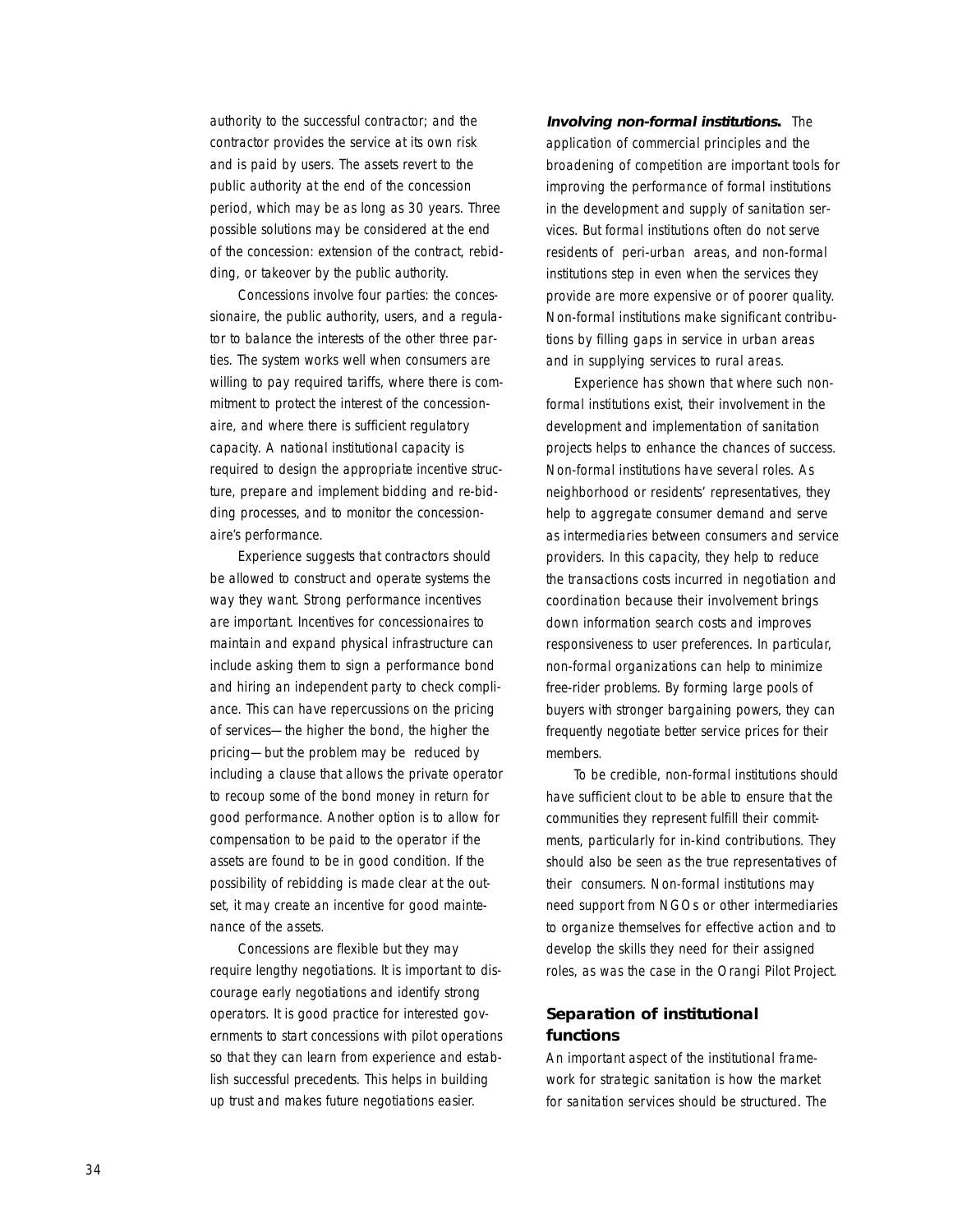goal should be to improve competitiveness, which is a powerful incentive for improved performance. On the provision side, this calls for separation of services into multiple provision areas. One way to do this is through vertical and horizontal unbundling. Another is to separate provision functions from production functions and to assign provision functions to local governments in line with the policy on local decisionmaking and management at the lowest appropriate level. Water and sanitation utilities have often carried out provision as well as production functions, but assigning provision functions to one entity and opening up production to competition allows the efficiency gains to be captured.

So that agencies can respond better to user needs, multiple provision areas should be used for different types of sanitation infrastructure or for systems with different geographical impacts, wherever this is feasible. For example, households may serve as the provision areas for onsite sanitation; residents of a block or of a neighborhood may serve as the provision area of a feeder sewer system; residents of a city may be used as the unit for trunk sewer systems; and still larger jurisdictions for regional sewerage systems. Such an arrangement has the same structure as the financing model described earlier, and it widens the choices available to users. It also defines boundaries for demand estimation and revenue generation for cost recovery. What are the implications for the various tiers of government?

**Role of local governments.** In line with the principles of local decisionmaking and management at the lowest appropriate level, responsibility for provision functions should be assigned to local authorities. When appropriate, lower tiers of local government or user-based non-formal institutions may be assigned this responsibility. This arrangement enhances responsiveness to user preferences, improves accountability, and lowers transactions costs, especially those associated with strategic costs and shirking. It is sometimes argued that local

governments may not have the capacity to perform these functions, ignoring the fact that capacity can readily be increased if necessary by hiring consultants or through capacity building programs.

As a rule, local governments will be assigned responsibilities for provision of services whose impacts are confined to their jurisdictions. When a spillover of benefits or impacts occurs, the service boundaries need to be expanded accordingly. The costs of designing, building, operating, and maintaining facilities for such services should be borne by the residents of the provision areas through appropriate financing instruments. These may include user charges, local taxes, or other levies as appropriate.

A number of independent production entities may be invited to compete for each production function in a provision area. This may include production units from other parts of the local government, other local government units, higher-tier government units, and private sector units. Adoption of this new approach should raise questions about the role of public water and sanitation utilities.

**Role of national government.** A key role for national government is formulation of policies that will capture the benefits of strategic sanitation principles. This may include policies on the division of sanitation functions into provision and production, and the structuring of sanitation markets. Central governments need to introduce appropriate legislation to assign authority to local governments to serve as provision units for sanitation services. This should be accompanied by measures providing local governments with sufficient fiscal and budgetary discretion to raise enough revenue to perform the service provision roles assigned to them.

Legislation may also be needed to authorize local authorities to borrow from private financial markets. Central governments will generally also be involved in allocation of central resources for sanitation services among local governments. This means formulating eligibility criteria for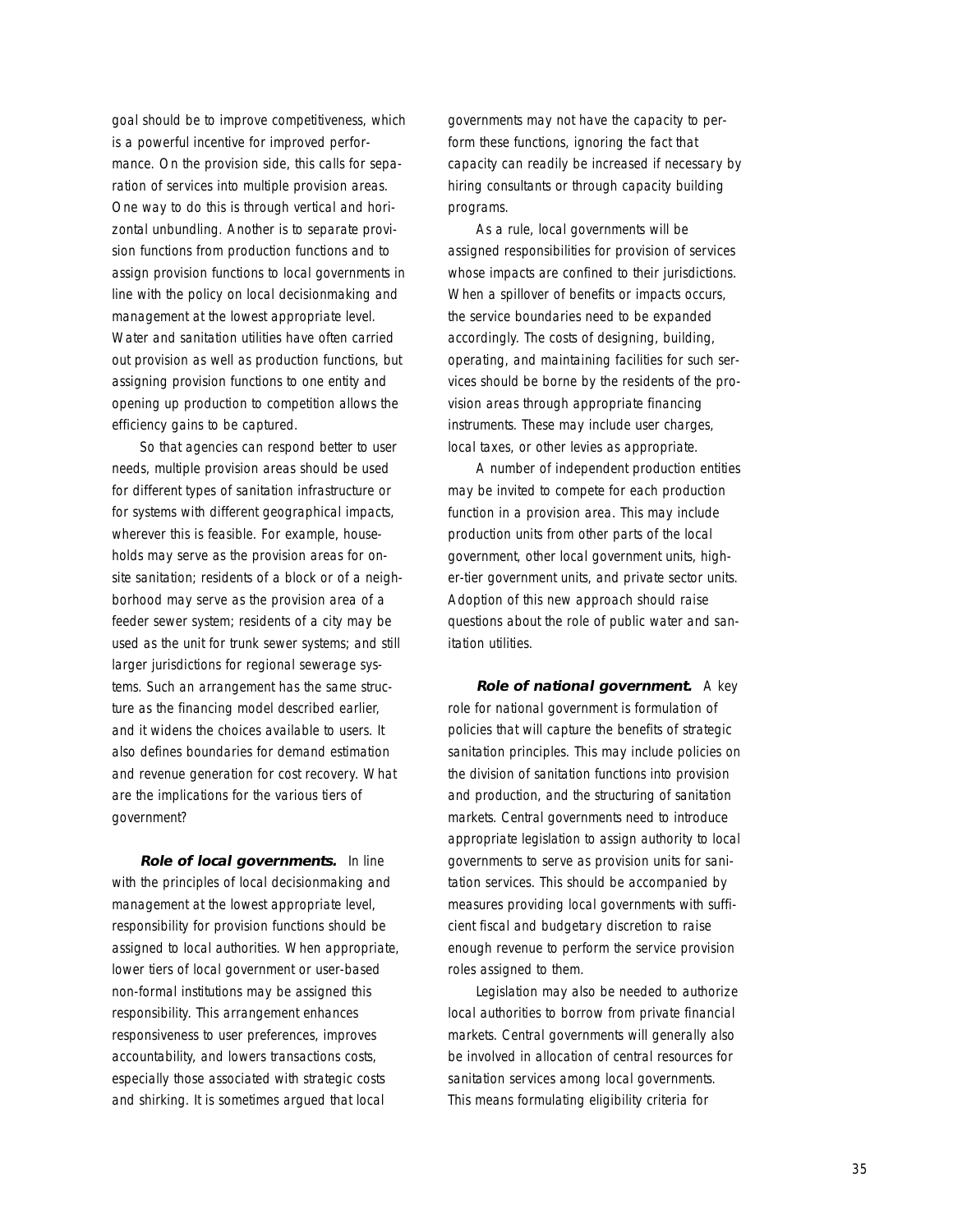communities desiring government project financing. Central governments are also the ones to set out regulations governing private sector participation in the sector, and to decide what kinds of risks government will assume in dealing with donors, for example, foreign exchange transfer risk. Other central functions may include conflict resolution through the regular court system or through other mediation mechanisms.

#### **Role of external support agencies.**

The external support agencies (ESAs) active in the sanitation sector include bilateral agencies and multilateral agencies like the United Nations Children's Fund (UNICEF), United Nations Development Program (UNDP), World Health Organization (WHO), regional development banks, and the World Bank. ESAs have traditionally provided two major types of inputs into the sanitation sector in developing countries: financing and technical assistance. Financial support from the development banks has been in the form of loans, sometimes soft loans for the poorest countries, and funding from bilateral agencies has been mostly in the form of grants. It is hoped that future policies of ESAs can be structured to encourage incentives, including policies on cost recovery, conducive to improved investment and operational efficiency and to sustainable investments in sanitation.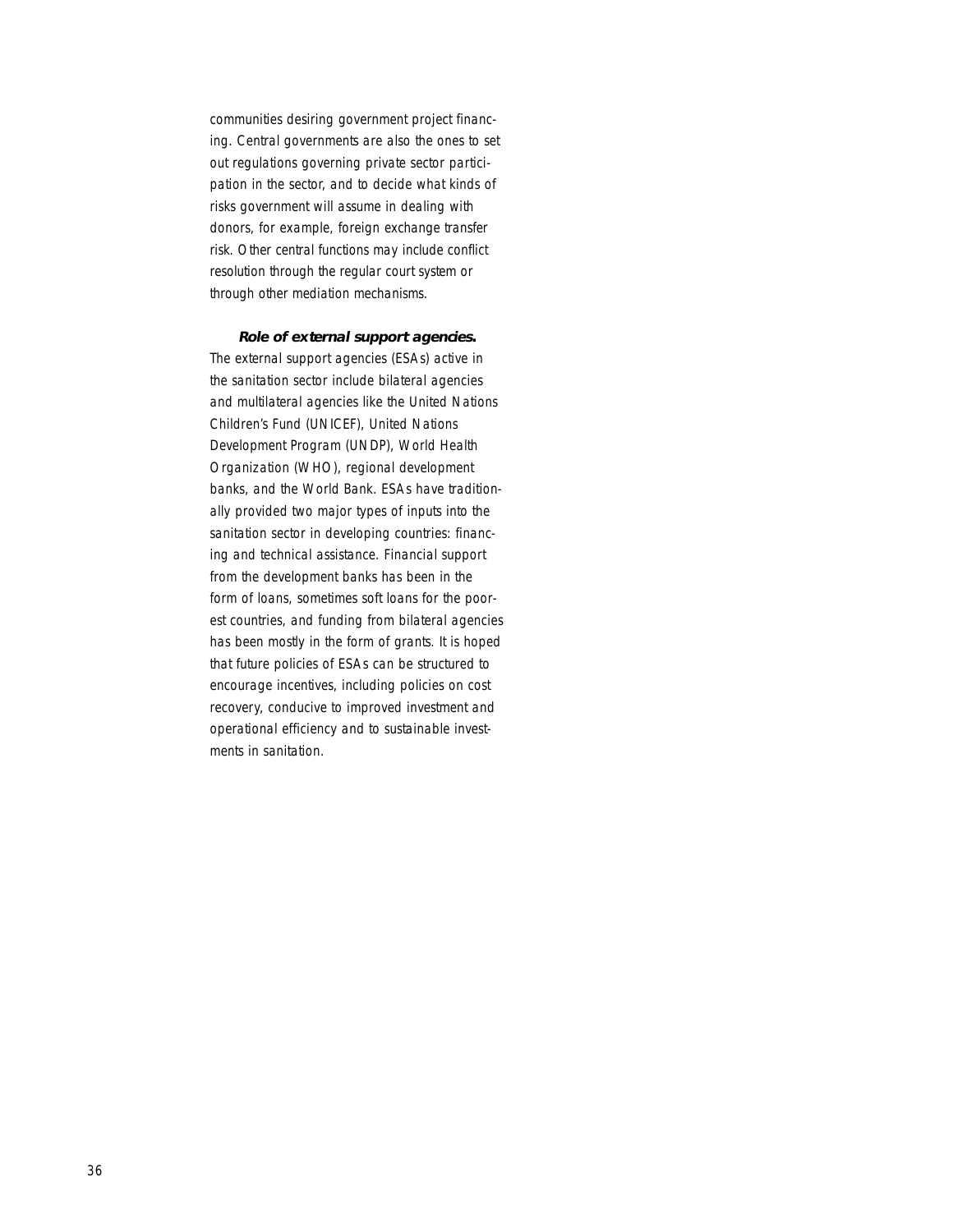## **Conclusion**

The urban environmental sanitation crisis in developing countries is becoming increasingly more critical each year as rapid urban population growth continues to outpace investments in new or improved sanitation. The sanitary crisis is taking a large health, economic, and environmental toll on all city residents.

Access to convenient and safe water is often one of the top priorities for the urban poor, and demand for improved sanitation often follows soon afterwards, including ways to dispose of wastewater. Willingness to pay for basic water and sanitation services is often high in peri-urban neighborhoods, provided that services are appropriate, effective, and affordable. However, in many developing countries, poorly run water utilities have invested in sewerage schemes that have not been able to operate and maintain services.

The positive and negative experiences of a wide range of organizations and institutions worldwide have been assessed and analyzed in developing a strategic sanitation approach that is demandbased and incentive-driven. This approach, promoted by the UNDP-World Bank Water and Sanitation Program, is meant to be flexible and adaptive so that it can incorporate lessons from new experiences and innovations in the sanitation sector.

A demand-based approach requires implementing agencies to find out what potential users want and what resources they have to finance and manage installed systems, and to design systems, financing mechanisms, and support structures that are best suited to their needs. Adoption of strategic sanitation principles has already been seen to deliver results.

The examples of the use of strategic sanitation principles included in this document demonstrate that such an approach can generate better projects. These successes have helped to build capacity within implementing agencies as well as enhancing the ability of communities to make sustainable sanitation improvements.